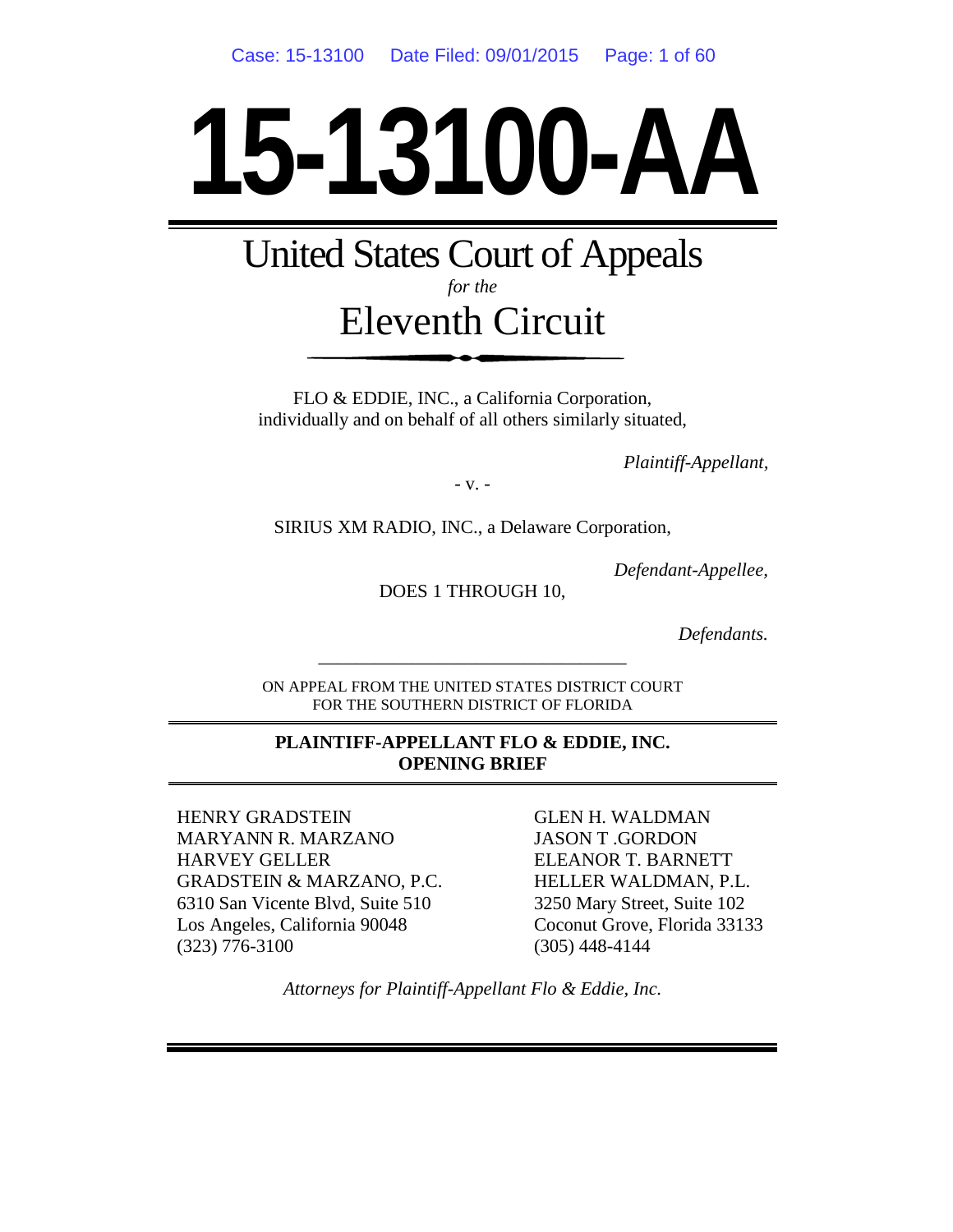# **CERTIFICATE OF INTERESTED PERSONS AND CORPORATE DISCLOSURE STATEMENT**

Pursuant to 11th Cir. R. 26.1 and 11th Cir. R. 28-1, Plaintiff-Appellant Flo & Eddie, Inc. ("Flo & Eddie") hereby discloses each of the trial judge(s), and all attorneys, persons, associations of persons, firms, partnerships, or corporations that have an interest in the outcome of this case or appeal, including subsidiaries, conglomerates, affiliates and parent corporations, including any publicly held corporation that owns 10% or more of the party's stock, and other identifiable legal entities related to a party:

- 1. Gayles, Darrin P. Judge, Southern District of Florida
- 2. Barnett, Eleanor counsel for Plaintiff-Appellant
- 3. Breuder, Drew counsel for Defendant-Appellee
- 4. Flo & Eddie, Inc. Plaintiff-Appellant
- 5. Geller, Harvey counsel for Plaintiff-Appellant
- 6. Gordon, Jason counsel for Plaintiff-Appellant
- 7. Gradstein & Marzano, P.C. counsel for Plaintiff-Appellant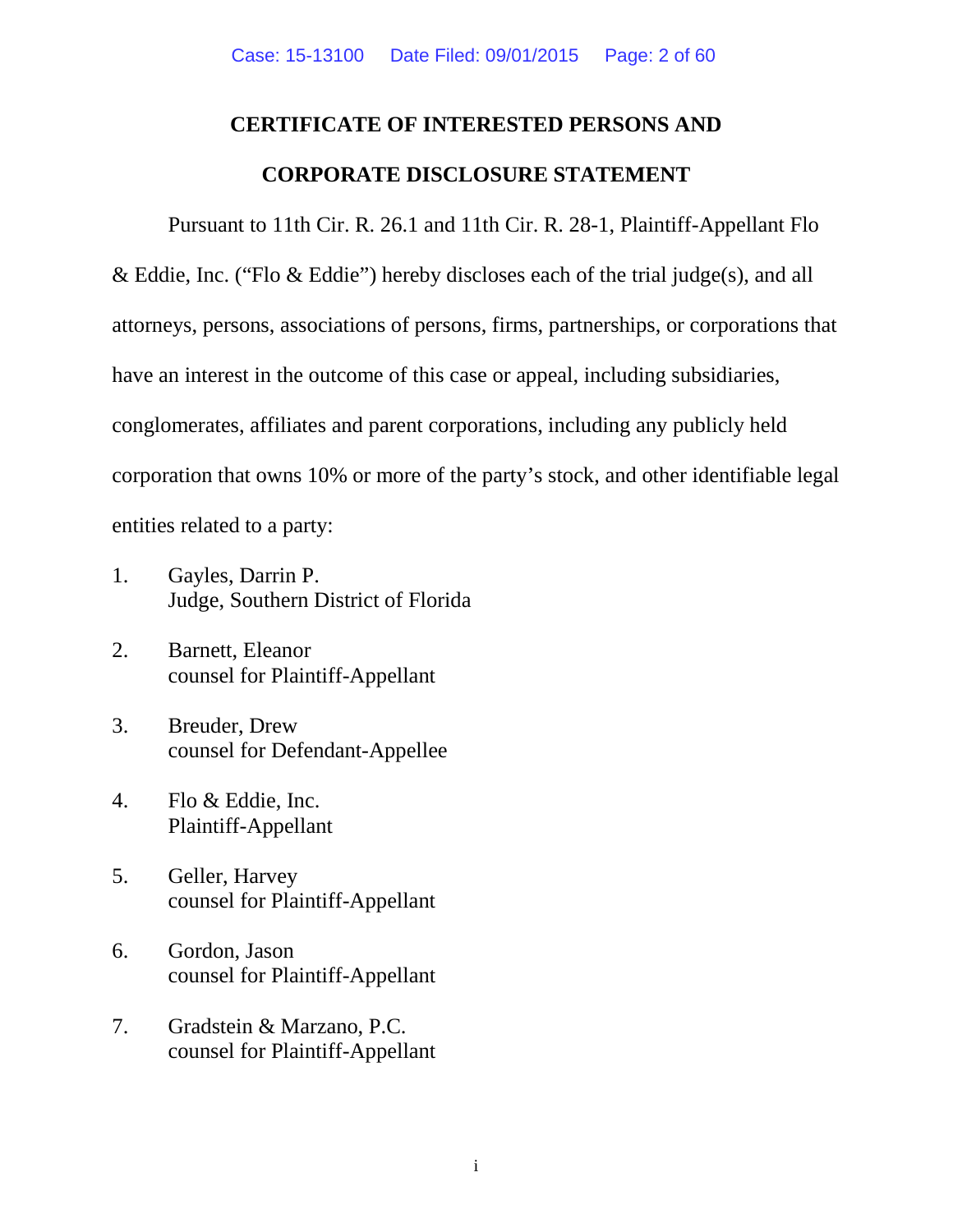- 8. Gradstein, Henry counsel for Plaintiff-Appellant
- 9. Heller Waldman, P.L. counsel for Plaintiff-Appellant
- 10. Marroso, David counsel for Defendant-Appellee
- 11. Marzano, Maryann counsel for Plaintiff-Appellant
- 12. Massey, David counsel for Defendant-Appellee
- 13. Mayor, Evan counsel for Defendant-Appellee
- 14. O'Melveny & Myers counsel for Defendant-Appellee
- 15. Petrocelli, Daniel counsel for Defendant-Appellee
- 16. Seto, Cassandra counsel for Defendant-Appellee
- 17. Sirius XM Radio, Inc. Defendant-Appellee
- 18. Steinberg, Martin counsel for Defendant-Appellee
- 19. Waldman, Glenn counsel for Plaintiff-Appellant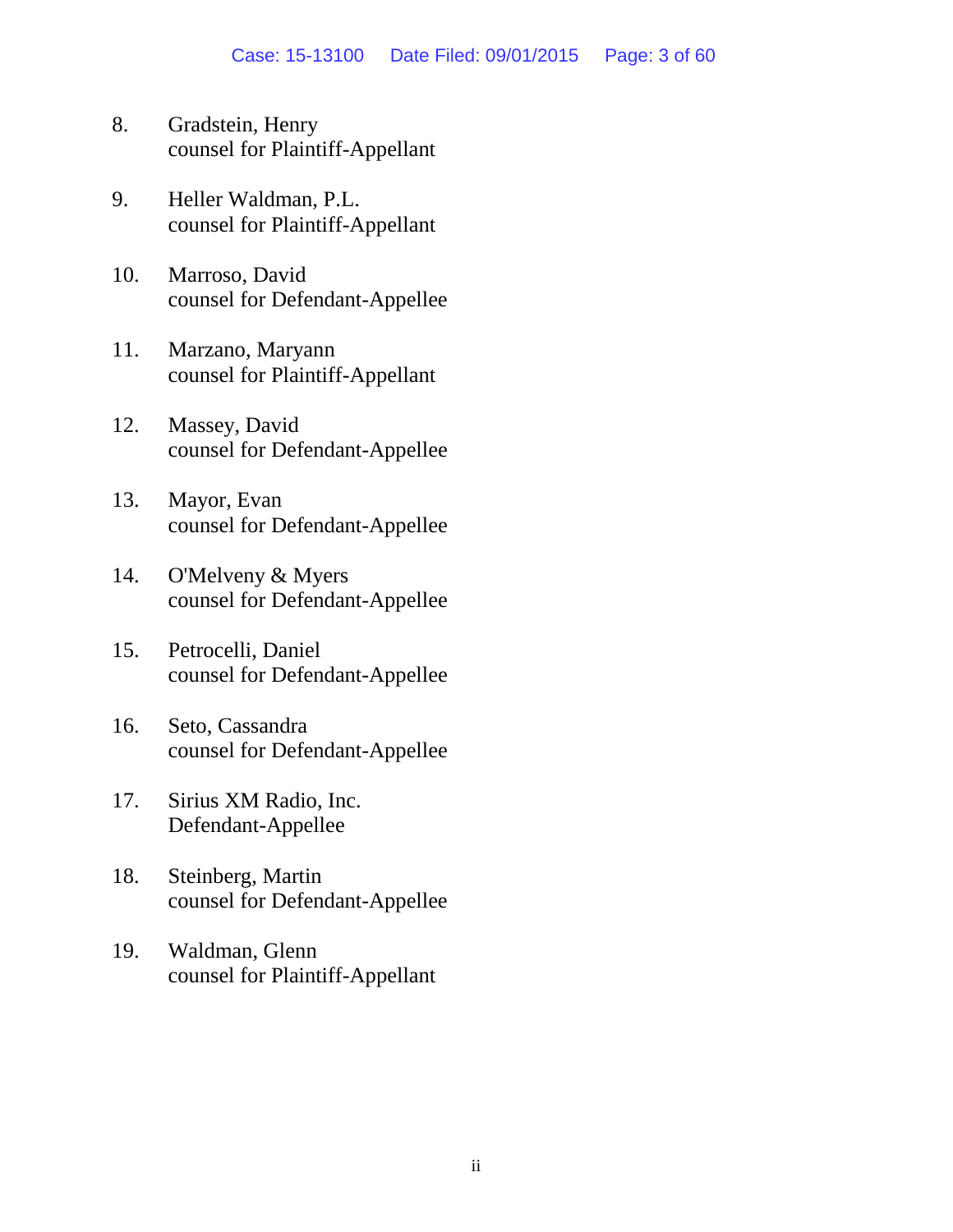Dated: September 1, 2015 Respectfully submitted,

By: /s/ Harvey W. Geller

GRADSTEIN & MARZANO, P.C. Henry Gradstein Maryann R. Marzano Harvey Geller 6310 San Vicente Blvd., Suite 510 Los Angeles, California 90048 Telephone: (323) 776-3100

HELLER WALDMAN, P.L. Glen H. Waldman Jason Gordon 3250 Mary Street, Suite 102 Coconut Grove, Florida 33133 Telephone: (305) 448-4144 Telecopier: (305) 448-4155

Attorneys for Plaintiff-Appellant FLO & EDDIE, INC.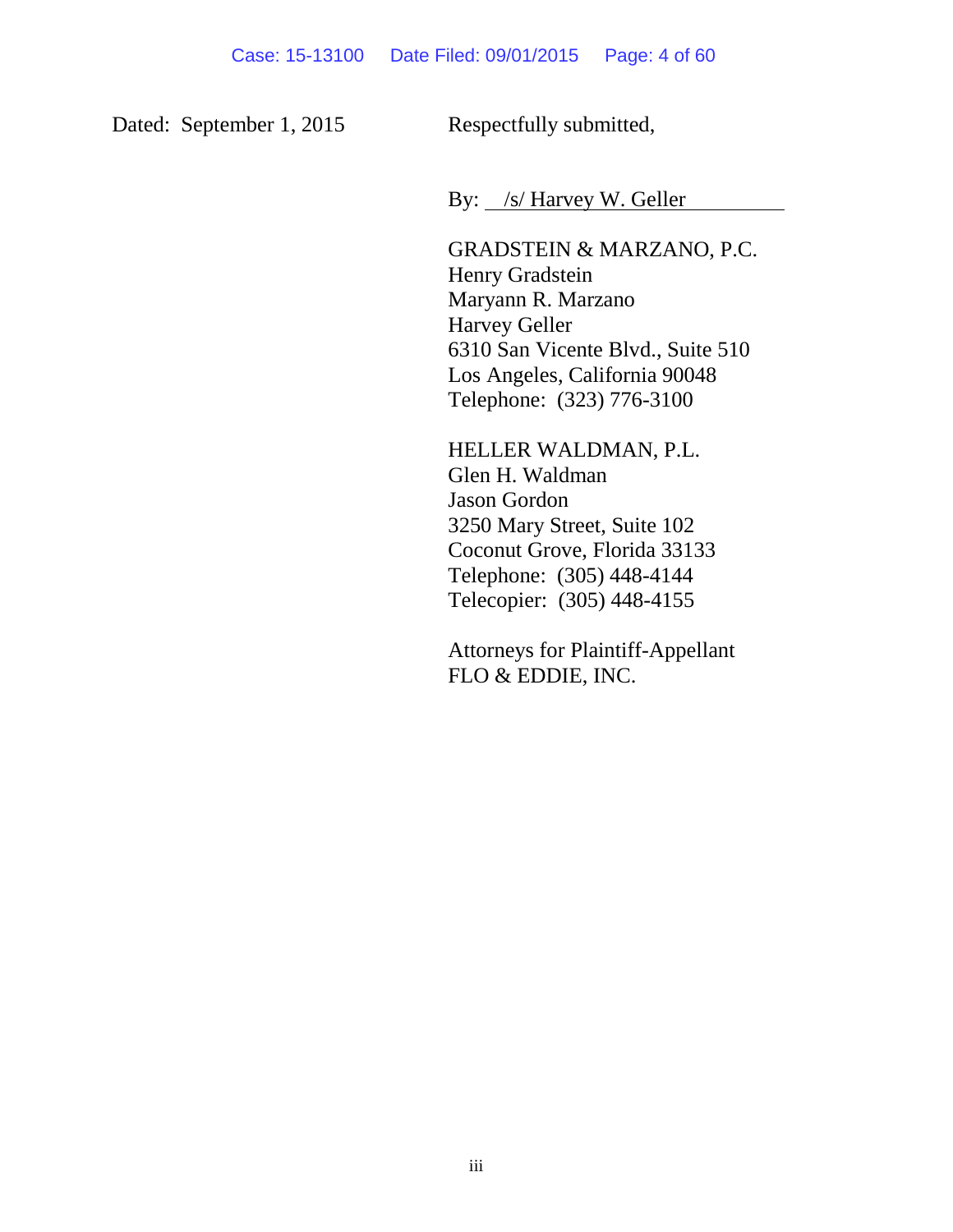#### **STATEMENT REGARDING ORAL ARGUMENT**

Pursuant to Federal Rule of Appellate Procedure 34(a) and 11th Cir. R. 34- 3(c), Plaintiff-Appellant Flo & Eddie respectfully requests oral argument, which will assist and aid the Court in its consideration and evaluation of the record and issues raised herein, particularly given: (1) the issues of first impression presented by this appeal; (2) the District Court's erroneous application of federal law to purely state law issues in direct violation of 17 U.S.C. § 301(c); and (3) the importance of the issues to the putative members of the class.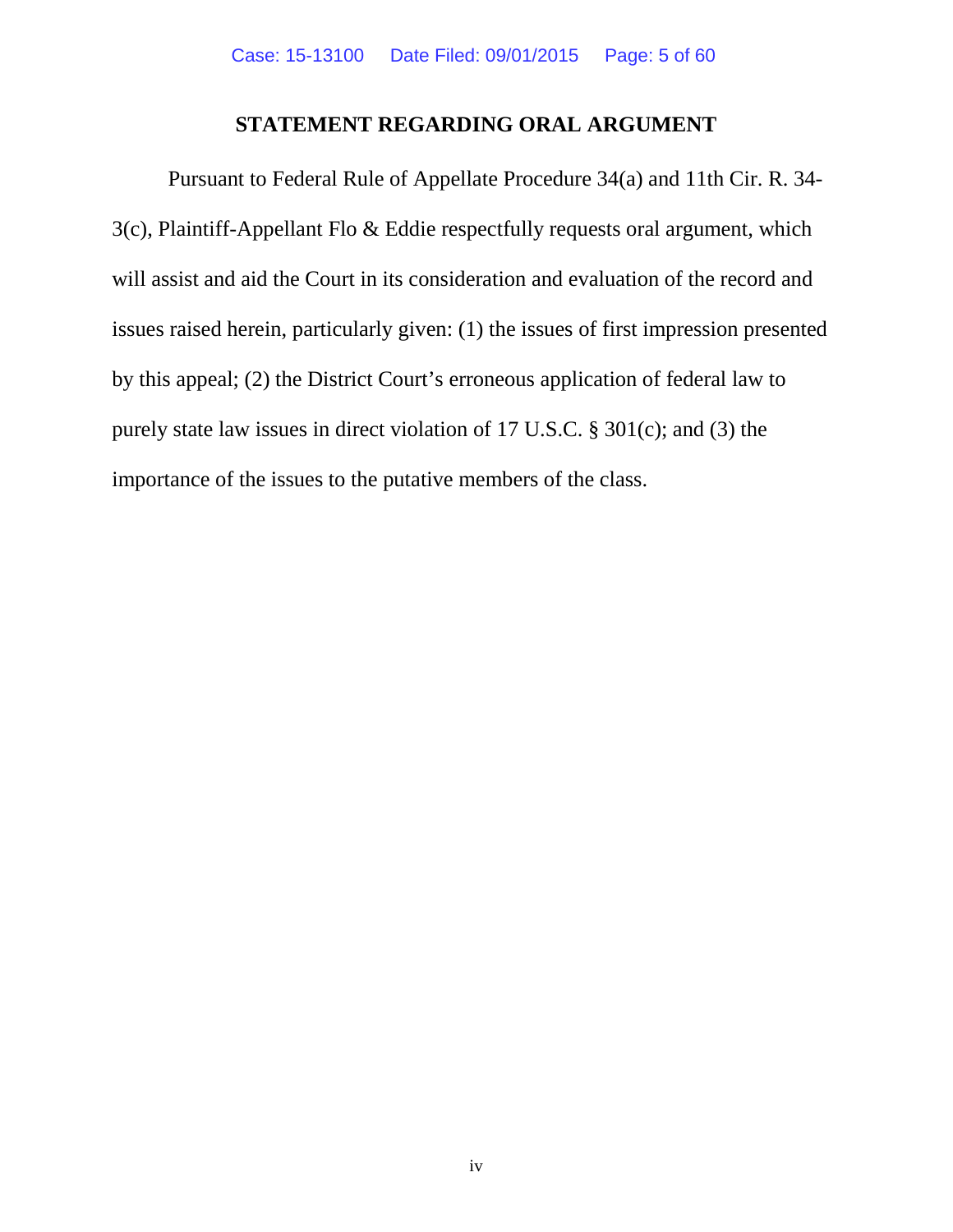# **TABLE OF CONTENTS**

|                | 1.                                                                                                    |           |                                                                                                                                                |  |
|----------------|-------------------------------------------------------------------------------------------------------|-----------|------------------------------------------------------------------------------------------------------------------------------------------------|--|
|                |                                                                                                       | A.        |                                                                                                                                                |  |
|                |                                                                                                       | <b>B.</b> |                                                                                                                                                |  |
|                | 2.                                                                                                    |           |                                                                                                                                                |  |
|                |                                                                                                       |           |                                                                                                                                                |  |
|                |                                                                                                       |           |                                                                                                                                                |  |
|                |                                                                                                       |           |                                                                                                                                                |  |
| $\mathbf{I}$ . | THE DISTRICT COURT WRONGLY CONCLUDED THAT THERE<br>IS NO PERFORMANCE RIGHT IN PRE-1972 RECORDINGS  19 |           |                                                                                                                                                |  |
|                | A.                                                                                                    |           |                                                                                                                                                |  |
|                |                                                                                                       | 1.        |                                                                                                                                                |  |
|                |                                                                                                       | 2.        | 27                                                                                                                                             |  |
|                | <b>B.</b>                                                                                             |           |                                                                                                                                                |  |
| II.            |                                                                                                       |           | THE DISTRICT COURT WRONGLY CONCLUDED THAT<br>THE RIGHT OF REPRODUCTION INHERENT IN PRE-1972<br>RECORDINGS SHOULD BE LIMITED BY FEDERAL LAW  32 |  |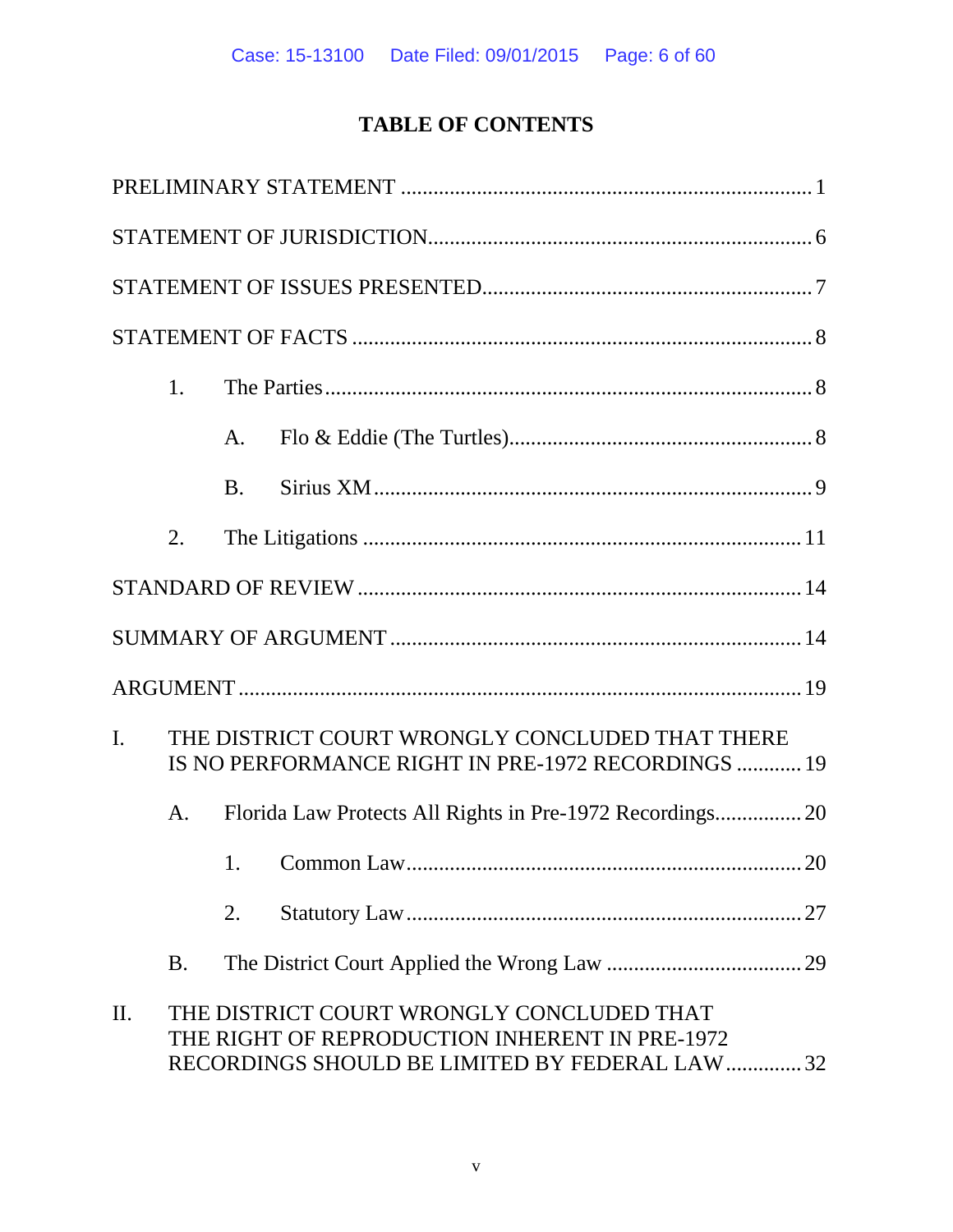| III. | UNDER FLORIDA LAW, SIRIUS XM'S LIABILITY IS CLEAR<br>AND SHOULD HAVE RESULTED IN THE DENIAL OF ITS |  |  |  |
|------|----------------------------------------------------------------------------------------------------|--|--|--|
|      |                                                                                                    |  |  |  |
|      | A.                                                                                                 |  |  |  |
|      | <b>B.</b>                                                                                          |  |  |  |
|      | $\mathcal{C}$                                                                                      |  |  |  |
|      | D.                                                                                                 |  |  |  |
|      |                                                                                                    |  |  |  |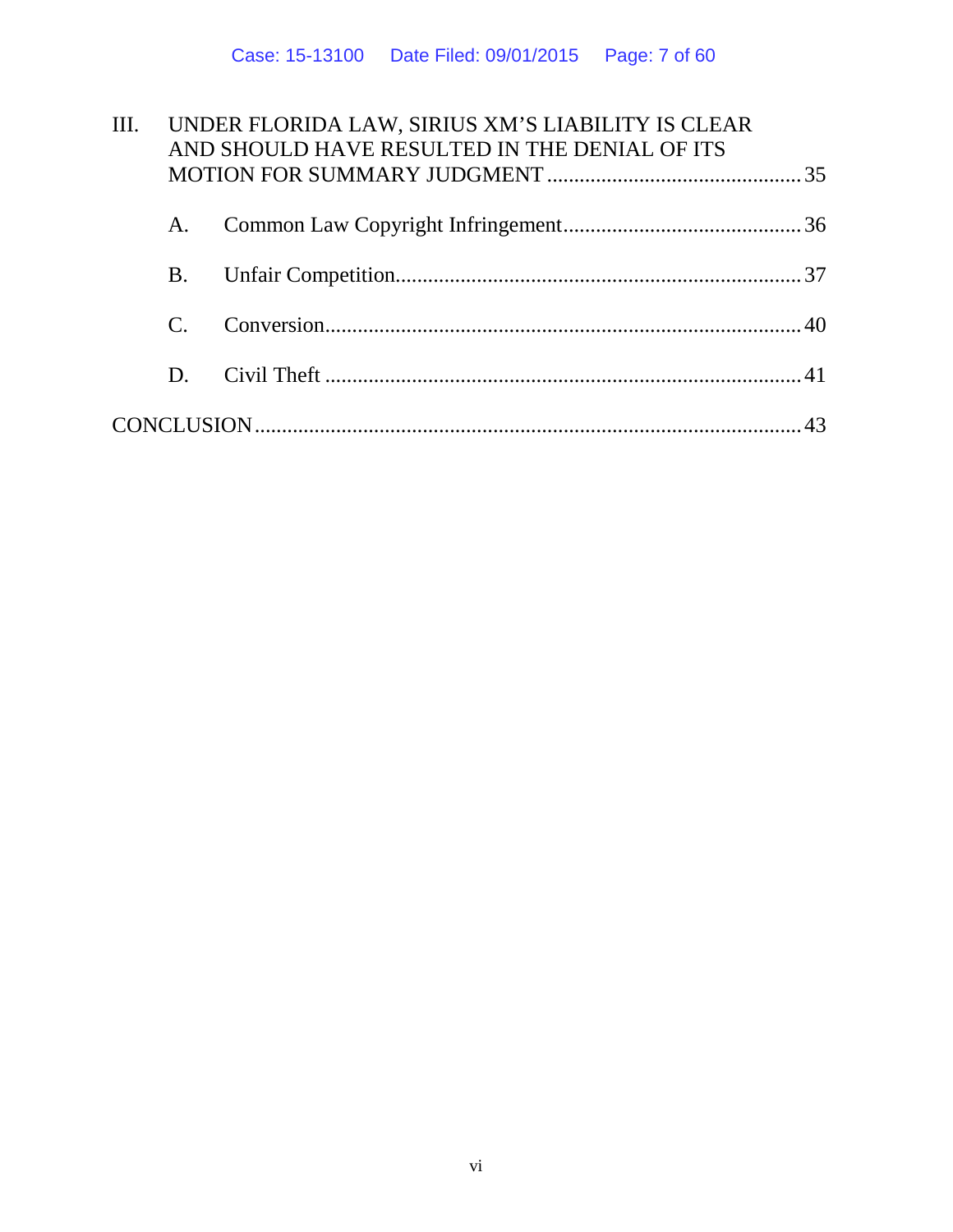## **TABLE OF AUTHORITIES**

## **Cases**

| A & M Records, Inc. v. Heilman,                       |  |
|-------------------------------------------------------|--|
|                                                       |  |
|                                                       |  |
| AlphaMed Pharms. Corp. v. Arriva Pharms., Inc.,       |  |
|                                                       |  |
|                                                       |  |
| Am. Heritage Life Ins. Co. v. Heritage Life Ins. Co., |  |
|                                                       |  |
| Anderson v. Liberty Lobby, Inc.,                      |  |
|                                                       |  |
|                                                       |  |
| Arista Records LLC v. Lime Grp. LLC,                  |  |
|                                                       |  |
|                                                       |  |
| Authors Guild, Inc. v. HathiTrust,                    |  |
|                                                       |  |
|                                                       |  |
| Bonneville Int'l Corp. v. Peters,                     |  |
|                                                       |  |
|                                                       |  |
| Bridge Capital Inv'rs, II v. Susquehanna Radio Corp., |  |
|                                                       |  |
|                                                       |  |
| Capitol Records, Inc. v. Erickson,                    |  |
|                                                       |  |
|                                                       |  |
| Capitol Records, Inc. v. Mercury Records Corp.,       |  |
|                                                       |  |
|                                                       |  |
| Capitol Records, Inc. v. Naxos of Am., Inc.,          |  |
|                                                       |  |
| Cartoon Network LP, LLLP v. CSC Holdings, Inc.,       |  |
|                                                       |  |
|                                                       |  |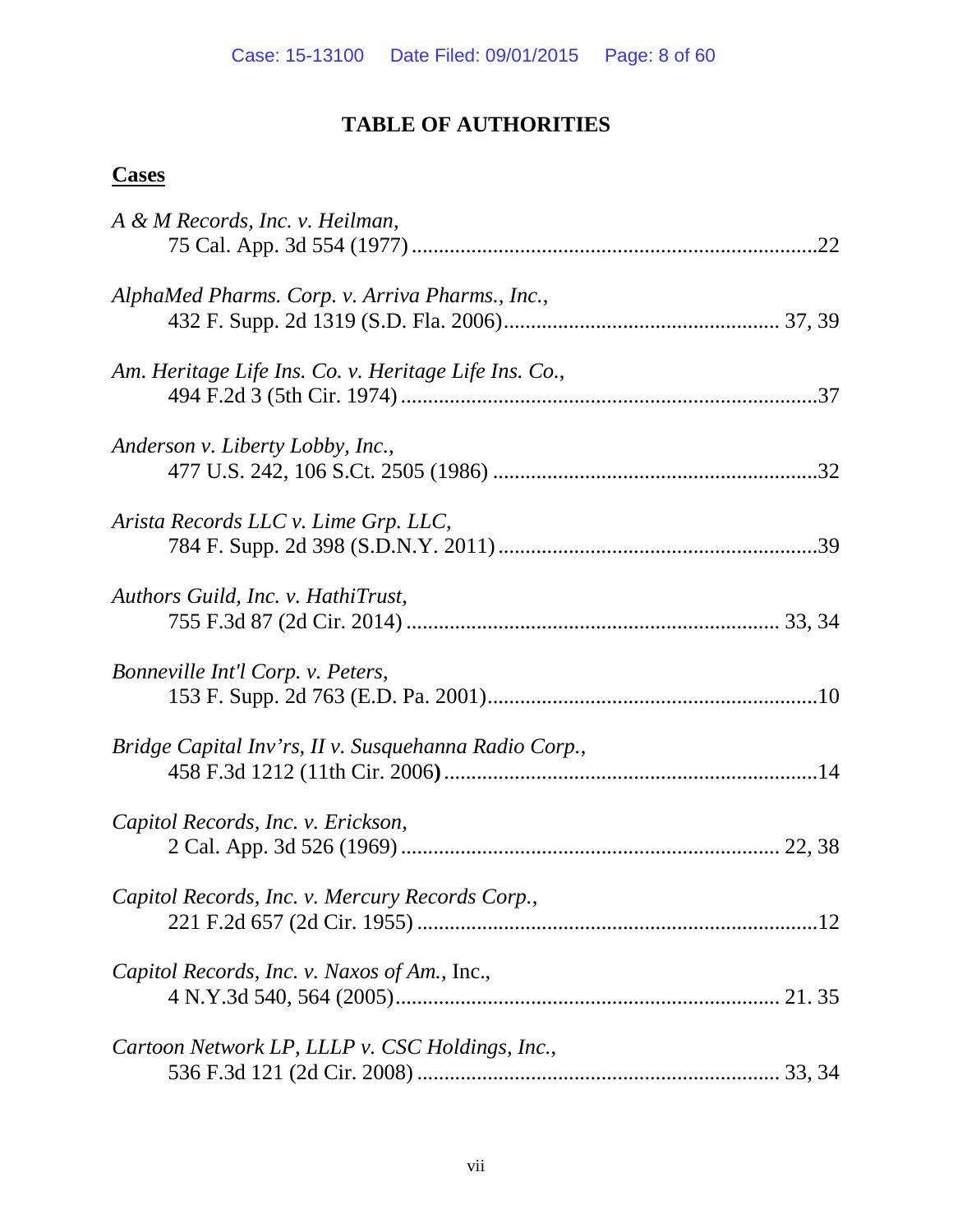## Case: 15-13100 Date Filed: 09/01/2015 Page: 9 of 60

| <i>*CBS, Inc. v. Garrod,</i>                                                                                    |
|-----------------------------------------------------------------------------------------------------------------|
| *Costa Del Sol Ass'n v. Dep't of Bus. & Prof'l Regulation,<br>Div. of Fla. Land Sales, Condos., & Mobile Homes, |
| Country Manors Asso. v. Master Antenna Sys.,                                                                    |
| <i>*Crow v. State,</i>                                                                                          |
| Dep't of Ins. v. Dade Cnty. Consumer Advocate's Office,                                                         |
| *Dep't of Law Enforcement v. Real Prop.,                                                                        |
| *Dickman v. Comm'r,                                                                                             |
| Dillon v. NBCUniversal Media, LLC,<br>2013 U.S. Dist. LEXIS 100733 (C.D. Cal. June 18, 2013)39                  |
| Erie v. Tomkins,                                                                                                |
| Estate of Corbin,                                                                                               |
| Flo & Eddie, Inc. v. Pandora Media, Inc.,                                                                       |
| Flo & Eddie, Inc. v. Sirius XM Radio, Inc.,                                                                     |
| Flo & Eddie, Inc. v. Sirius XM Radio, Inc.,                                                                     |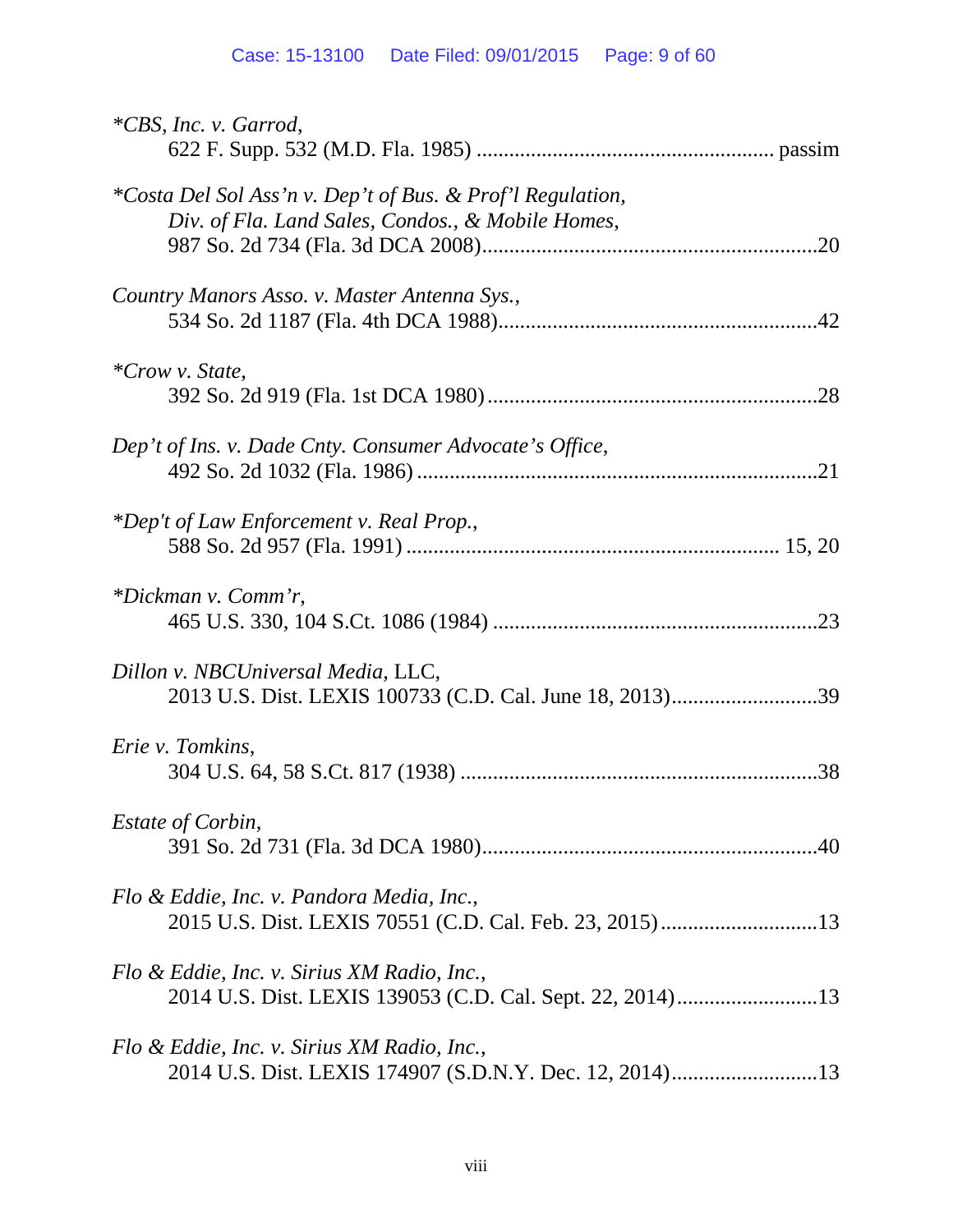| Flo & Eddie, Inc. v. Sirius XM Radio, Inc.,                                                                  |
|--------------------------------------------------------------------------------------------------------------|
| Flo & Eddie, Inc. v. Sirius XM Radio, Inc.,<br>Central District of California, CV-13-05693 (PSG) 11, 12      |
| Flo & Eddie, Inc. v. Sirius XM Radio, Inc.,<br>USDC, Southern District of New York, 13-CIV-5784 (CM)  11, 12 |
| <i>*Goldstein v. California,</i>                                                                             |
| Hallmark Developers, Inc. v. Fulton Cty., Ga.,                                                               |
| $*$ Intelsat Corp. v. Multivision TV LLC,<br>2010 U.S. Dist. LEXIS 138955 (S.D. Fla. Dec. 27, 2010) 40, 41   |
| <i>International News Service v. Associated Press,</i>                                                       |
| Intervest Constr. of Jax, Inc. v. Gen. Fid. Ins. Co.,                                                        |
| <i>*Jacobs Wind Elec. Co. v. Dep't of Transp.,</i>                                                           |
| *Joe Hand Promotions, Inc. v. Hart,                                                                          |
| Kisling v. Rothschild,                                                                                       |
| *Korman v. Iglesias,                                                                                         |
| *Liquor Store, Inc. v. Cont'l Distilling Corp.,                                                              |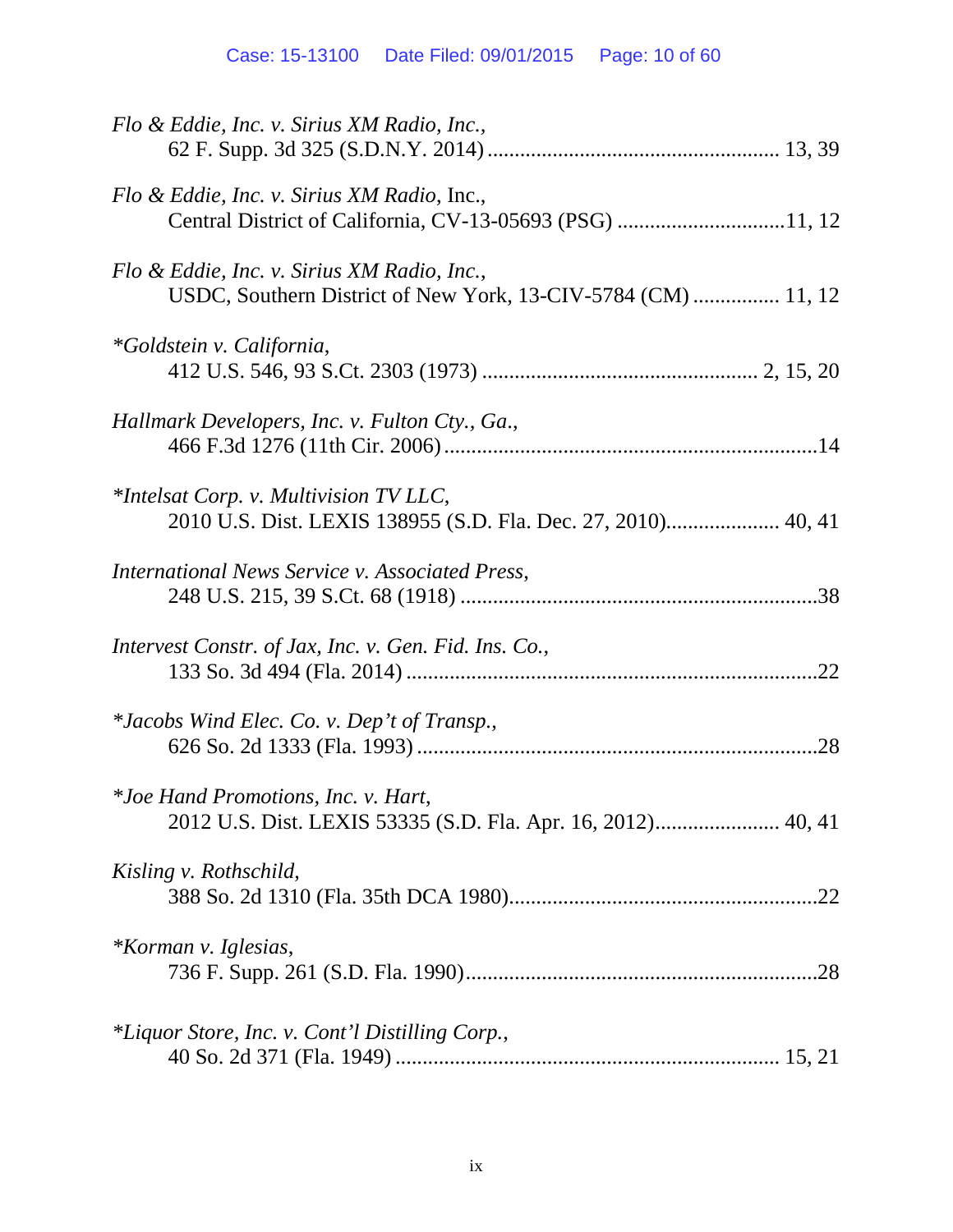| Lone Ranger TV, Inc. v. Program Radio Corp.,                 |
|--------------------------------------------------------------|
| MAI Systems Corp. v. Peak Computer, Inc.,                    |
| Mercury Record Productions, Inc. v. Econ. Consultants, Inc., |
| Metro. Opera Ass'n v. Wagner-Nichols Recorder Corp.,         |
| Miami v. Metro. Dade Cnty.,                                  |
| Miller v. Wallace Int'l Trucks, Inc.,                        |
| <i>Nealy v. Ross,</i>                                        |
| *New Lenox Indus. v. Fenton,                                 |
| Newton v. Diamond,                                           |
| Passailaigue v. United States,                               |
| RCA Mfg. Co. v. Whiteman,                                    |
| Sales v. State Farm Fire & Cas. Co.,                         |
| Saregama India Ltd. v. Mosley,                               |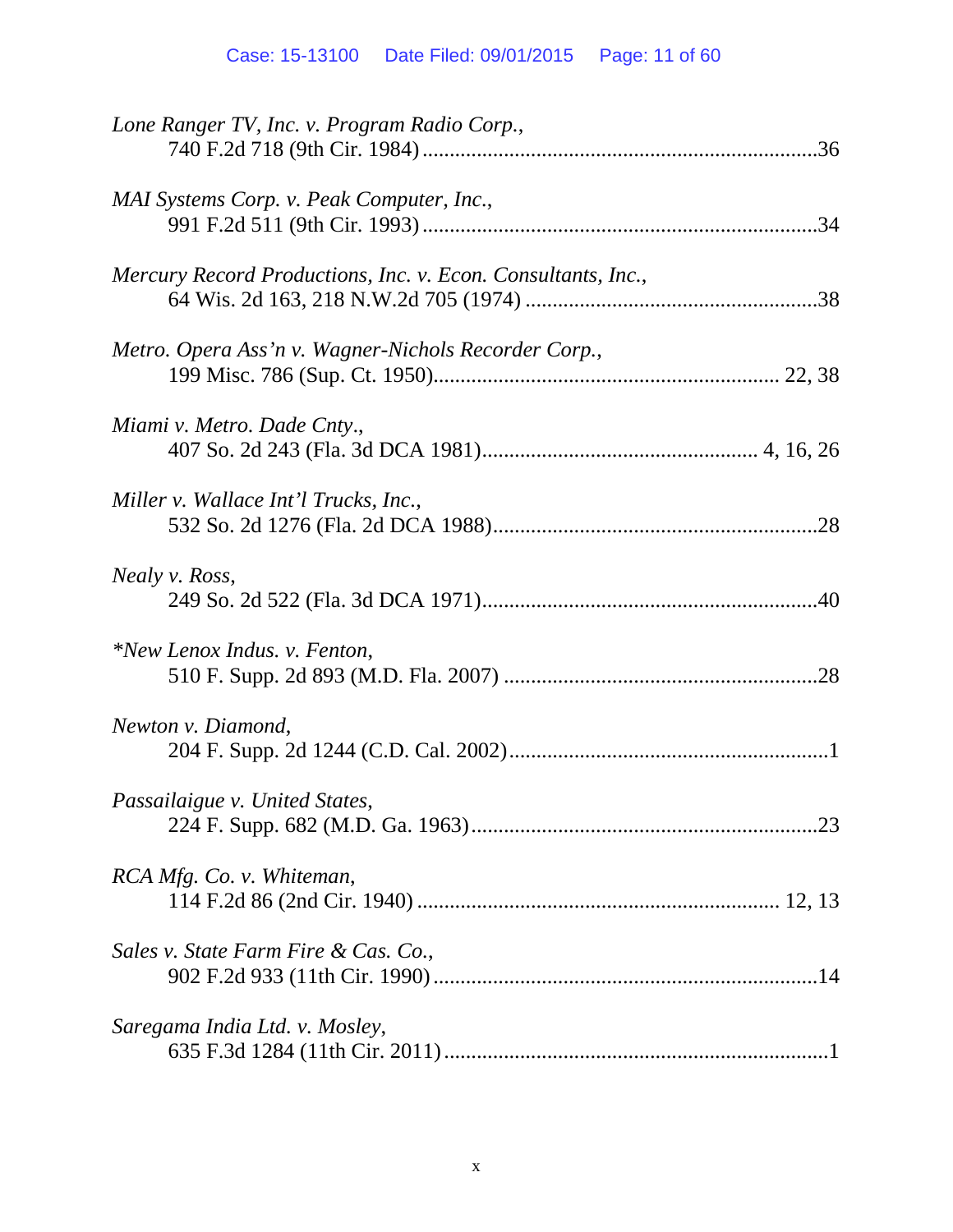| Shaw v. State,                                                                                               |
|--------------------------------------------------------------------------------------------------------------|
| *SmokEnders, Inc. v. Smoke No More, Inc.,<br>1974 U.S. Dist. LEXIS 6183 (S.D. Fla. Oct. 21, 1974)  24-25, 36 |
| Sony Corp. of Am. v. Universal City Studios, Inc.,                                                           |
| SoundExchange, Inc. v. Librarian of Cong.,                                                                   |
| St. Johns River Water Mgmt. Dist. v. Koontz,                                                                 |
| State ex rel. Fussell v. McLendon,                                                                           |
| State v. Dunmann,                                                                                            |
| State v. West,                                                                                               |
| Stenograph L.L.C. v. Bossard Assocs.,                                                                        |
| <i>*Tatum Bros. Real Estate &amp; Inv. Co. v. Watson,</i>                                                    |
| Total Mktg. Techs. v. Angel Medflight<br>Worldwide Air Ambulance Servs., LLC,                                |
| United States v. Gonzales,                                                                                   |
| Waring v. WDAS Broadcasting Station, Inc.,                                                                   |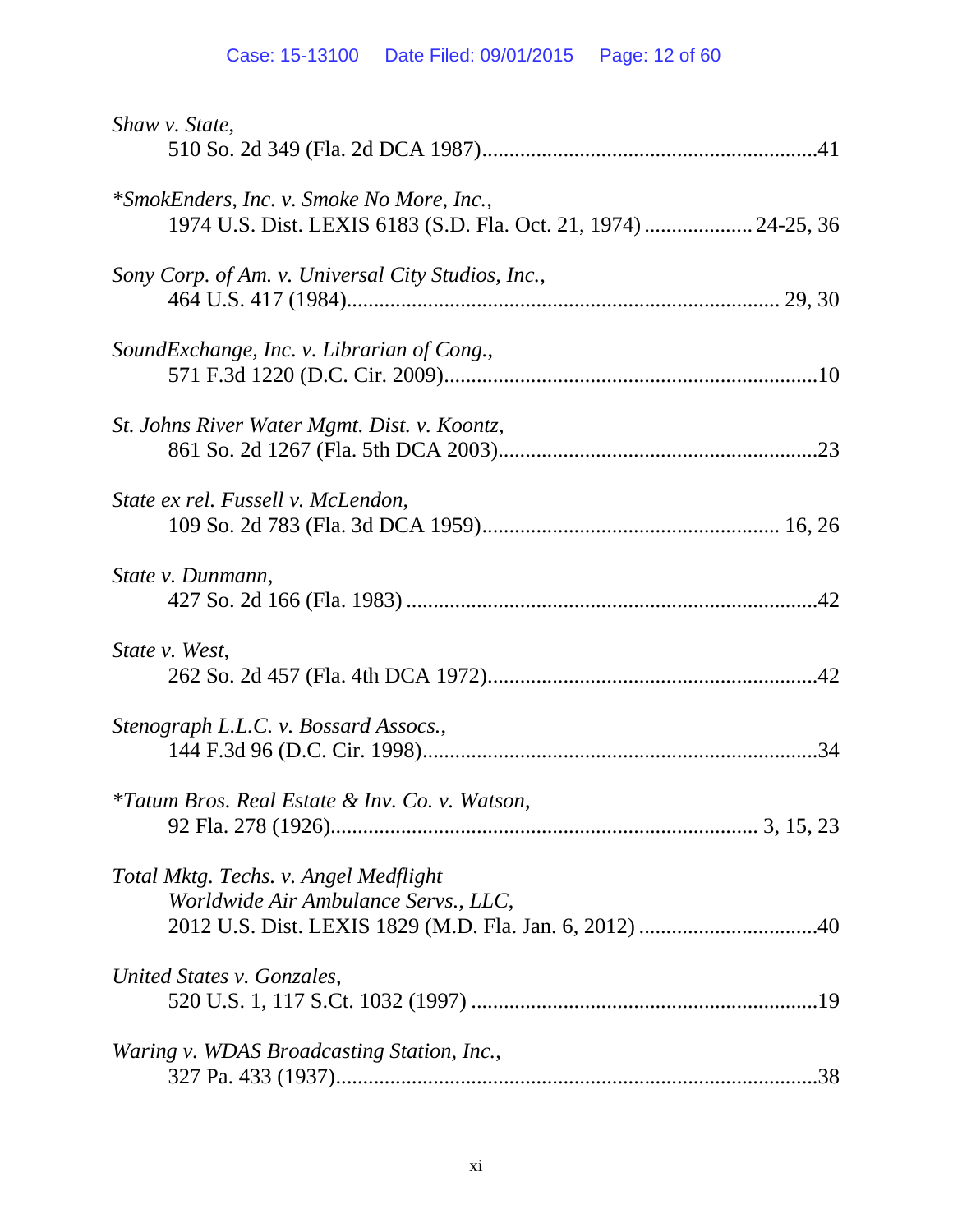| Warshall v. Price,           |  |
|------------------------------|--|
| Wilkerson v. Grinnell Corp., |  |
| <b>Statutes</b>              |  |
|                              |  |
|                              |  |
|                              |  |
|                              |  |
|                              |  |
|                              |  |
|                              |  |
|                              |  |
|                              |  |
|                              |  |
|                              |  |
|                              |  |
|                              |  |
|                              |  |
|                              |  |
|                              |  |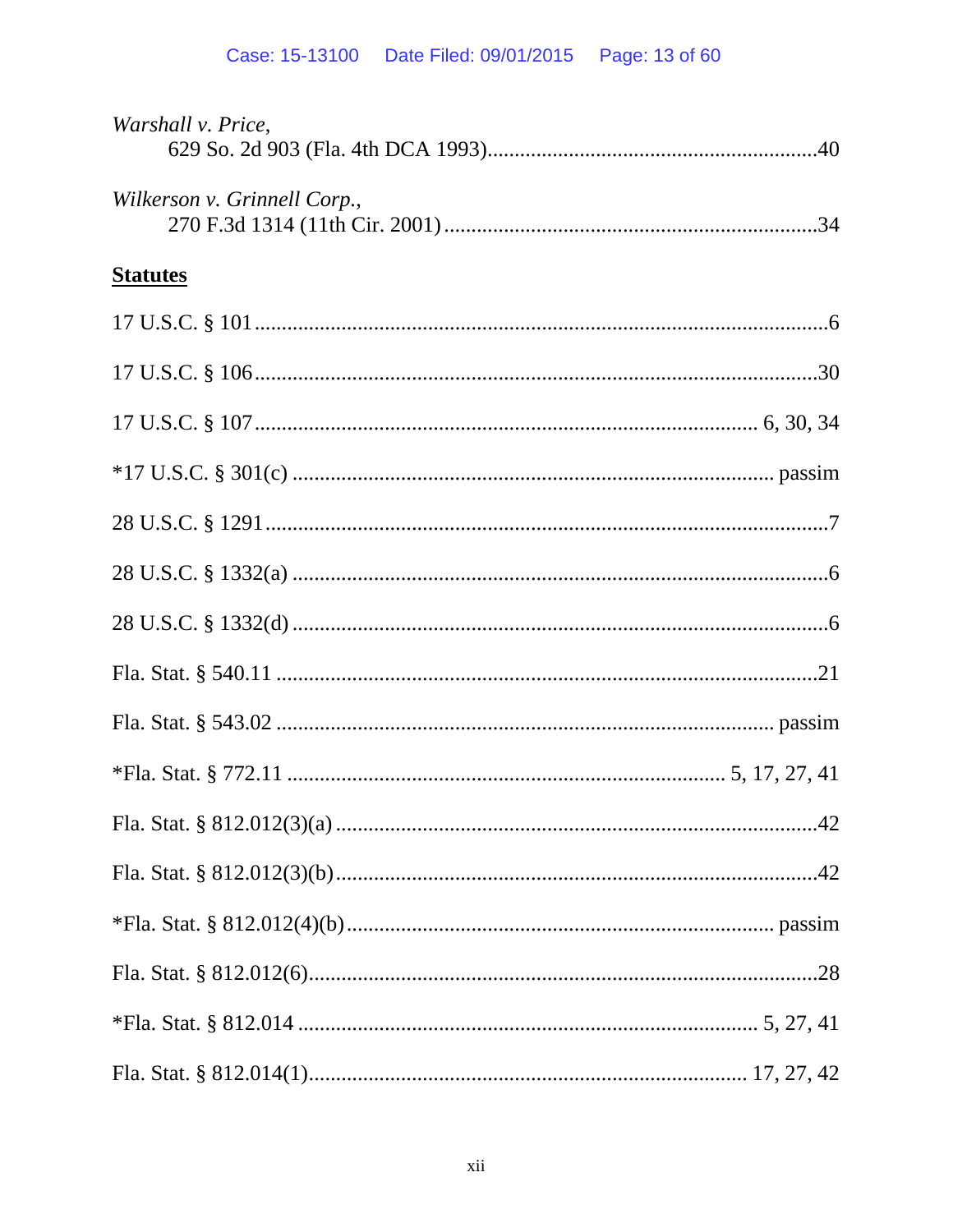# **Other Authorities**

# **Rules**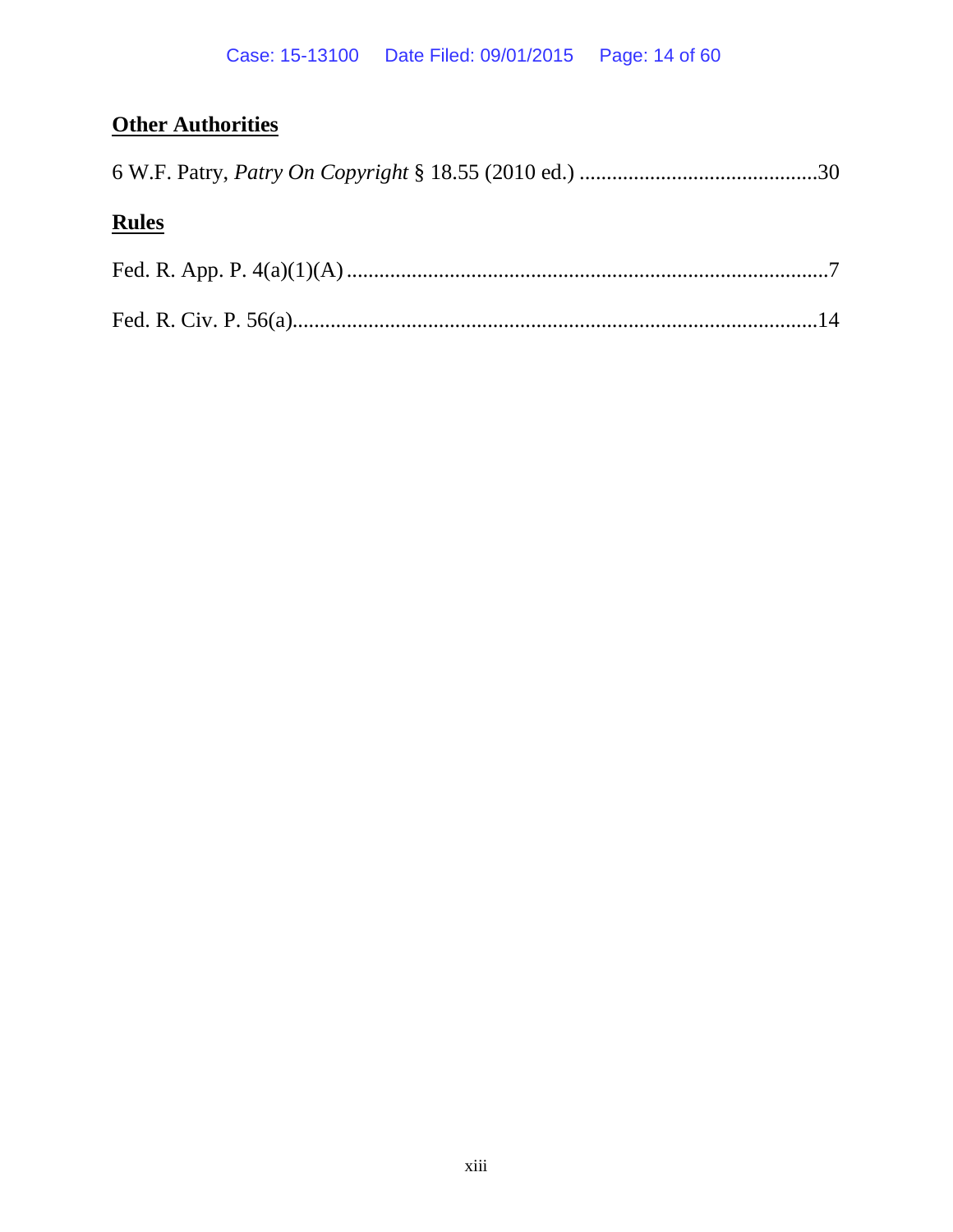#### **PRELIMINARY STATEMENT**

From the Victrola to iTunes, sound recordings fixed prior to February 15, 1972 ("pre-1972 sound recordings") are the historical backbone of the music industry.<sup>[1](#page-14-0)</sup> Those recordings include the iconic hits of The Turtles, all of which are owned by Flo & Eddie, Inc. ("Flo & Eddie"), including "Happy Together," "It Ain't Me Babe," "She'd Rather Be With Me," "You Baby," "She's My Girl," and "Elenore."

Pre-1972 recordings also comprise a significant amount of the music that Sirius XM Radio, Inc. ("Sirius XM") broadcasts (*i.e.*, publicly performs) on a daily basis to its 28 million subscribers through its satellite and Internet radio systems. However, despite using pre-1972 recordings to build a massive multi-billion dollar business, Sirius XM adopted a corporate policy pursuant to which it refused to obtain licenses or pay any royalties in connection with those recordings. Sirius XM instituted this policy based on its conclusion that pre-1972 recordings are not protected by *federal* copyright law. Indeed, they are not. But what Sirius XM ignored is that federal law is completely irrelevant, as states were given free rein by Congress to protect pre-1972 recordings until 2067 *unburdened by any aspect* 

 $\overline{a}$ 

<span id="page-14-0"></span><sup>&</sup>lt;sup>1</sup> Pre-1972 recordings are to be distinguished from the musical compositions embodied in those recordings. *See e.g.*, *Saregama India Ltd. v. Mosley*, 635 F.3d 1284, 1289 n. 18 (11th Cir. 2011); *Newton v. Diamond*, 204 F. Supp. 2d 1244, 1248-49 (C.D. Cal. 2002). Musical compositions are protected by federal copyright law regardless of their date of creation and are not at issue in this litigation.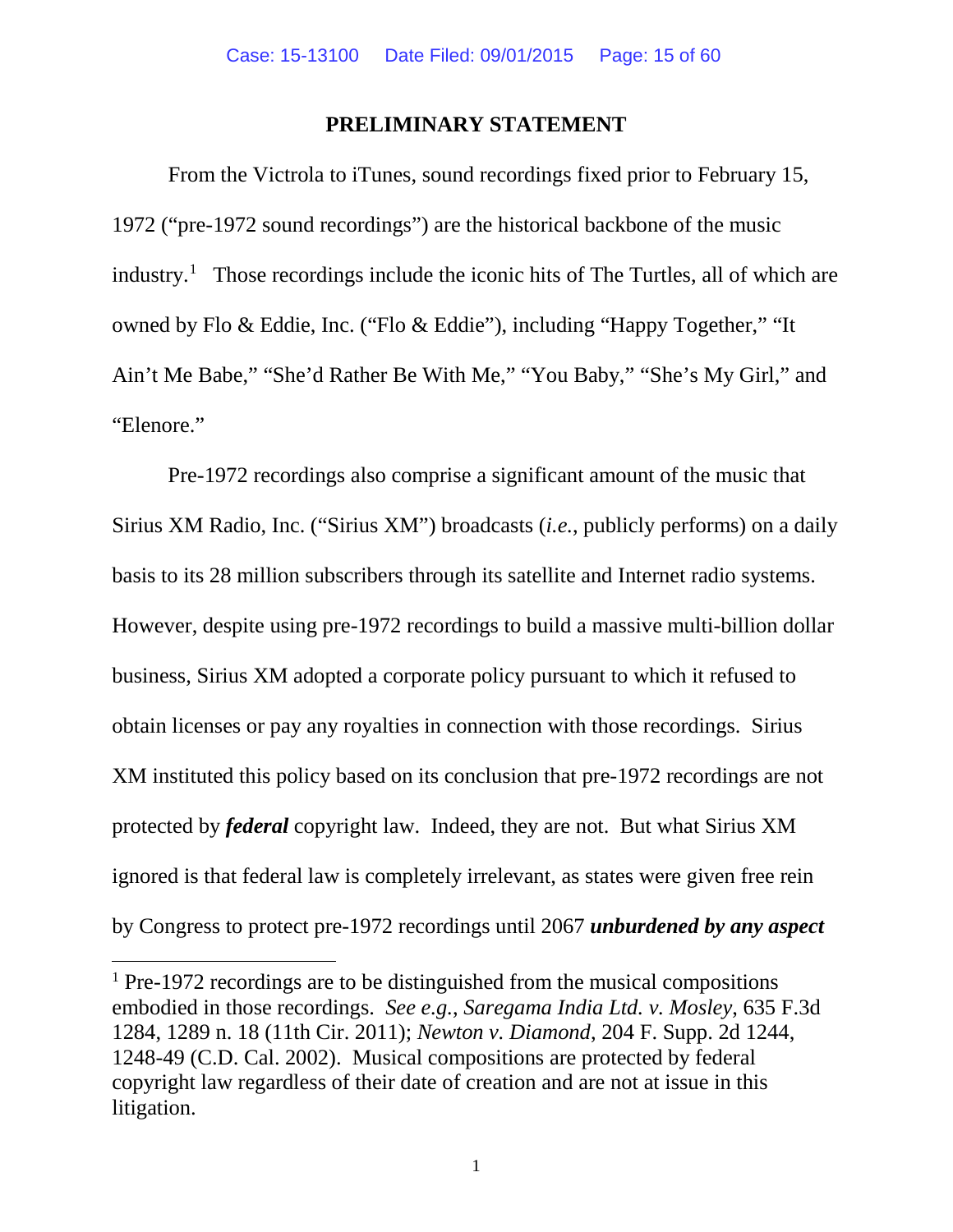*of the Copyright Act*. *See* 17 U.S.C. § 301(c) ("With respect to sound recordings fixed before February 15, 1972, any rights or remedies under the common law or statutes of any State shall not be annulled or limited by this title until February 15, 2067"); *see also Goldstein v. California*, 412 U.S. 546, 93 S.Ct. 2303 (1973). And Florida has long provided this protection in three different ways: common law copyright infringement, broad property laws that protect against misappropriation and conversion, and a statutory civil theft law that makes it illegal to take the property of another. What Florida has protected, and what it continues to protect, are the recorded artistic performances embodied in pre-1972 recordings – in other words, *the sounds that Sirius XM sells to its subscribers*.

Based on Florida's strong protection of property rights, Flo & Eddie filed this action against Sirius XM alleging, on behalf of itself and a class of owners of pre-1972 recordings, claims for common law copyright infringement, unfair competition, conversion, and civil theft. Sirius XM sought summary judgment with respect to Flo & Eddie's claims on two grounds: (1) that the public performance right is not one of the protectable rights inherent in the ownership of pre-1972 recordings, and (2) that the creation of "buffer copies" of pre-1972 recordings does not violate the reproduction right. Florida's broad protection of property and ownership rights should have resulted in a very quick denial of Sirius XM's motion for summary judgment. However, in its grant of Sirius XM's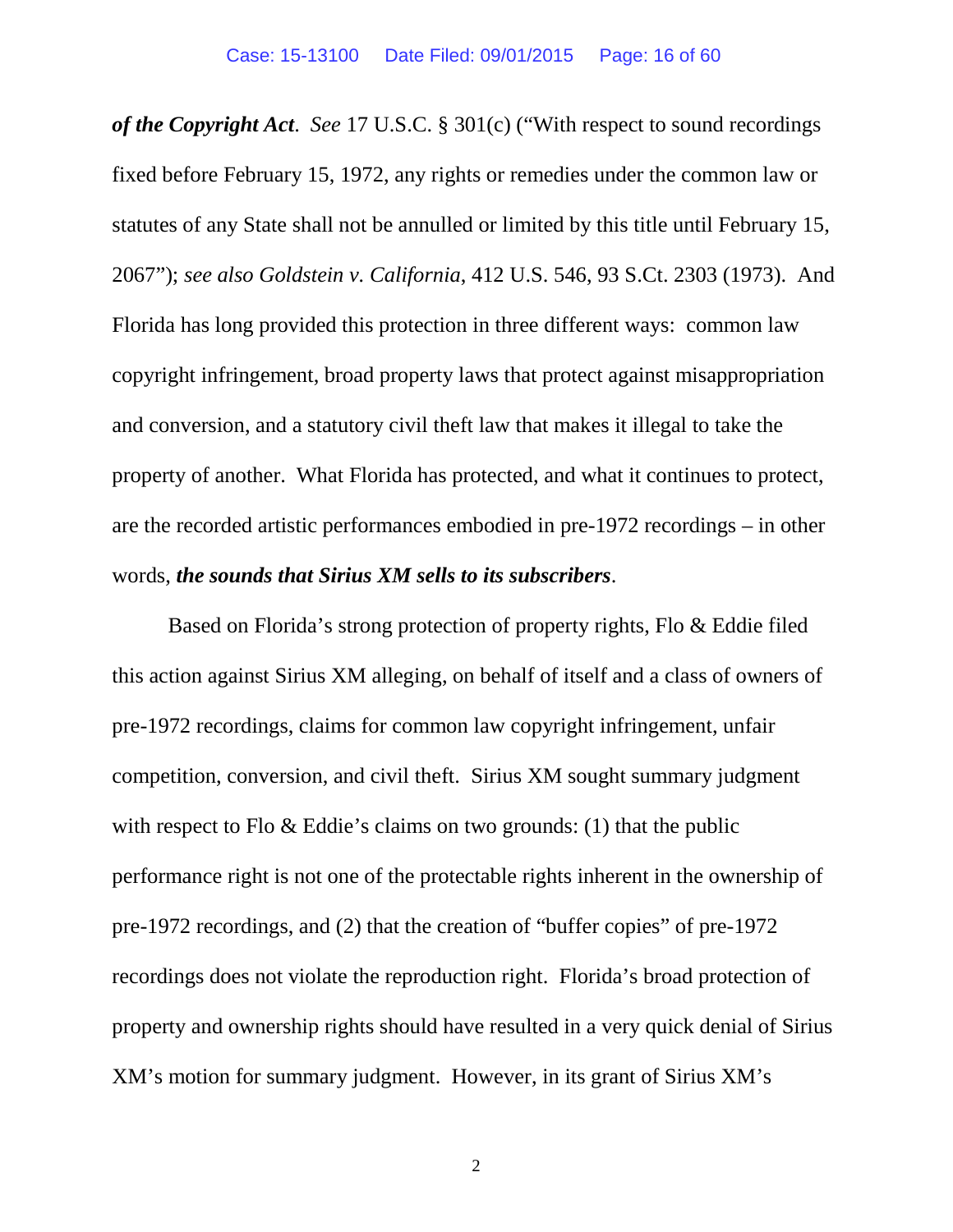#### Case: 15-13100 Date Filed: 09/01/2015 Page: 17 of 60

motion, the District Court treated Florida law it as if it did not exist. Instead, the District Court relied entirely on inapplicable *federal* copyright law that it then used to limit Florida law in direct violation of 17 U.S.C. § 301(c).

The District Court's reliance on federal law infected its entire ruling, starting with its conclusion that there is no common law copyright protection in Florida for the public performance right in pre-1972 recordings. The District Court reached this conclusion not by citing a Florida case, but by citing a *federal* case for the proposition that rights in *federal* copyrights are not "unfettered." From this (and nothing else), the District Court concluded that a public performance right in pre-1972 recordings can only exist *under Florida law* if it is specifically granted by the legislature. That is the opposite of how the common law works. What the District Court ignored is that under the common law in Florida – which protects both tangible and intangible property – exclusive ownership of property already includes *all* rights and operates to exclude all others from using that property. *Tatum Bros. Real Estate & Inv. Co. v. Watson*, 92 Fla. 278, 289 (1926). The common law's protection of all such rights does not need extrajudicial action in order to exist, particularly given the 1977 repeal of Fla. Stat. § 543.02, which prior to that date had been the only limitation imposed on the common law by the Florida legislature with respect to pre-1972 sound recordings. Upon the repeal of § 543.02, Florida's common law resumed its full protection of pre-1972 recordings,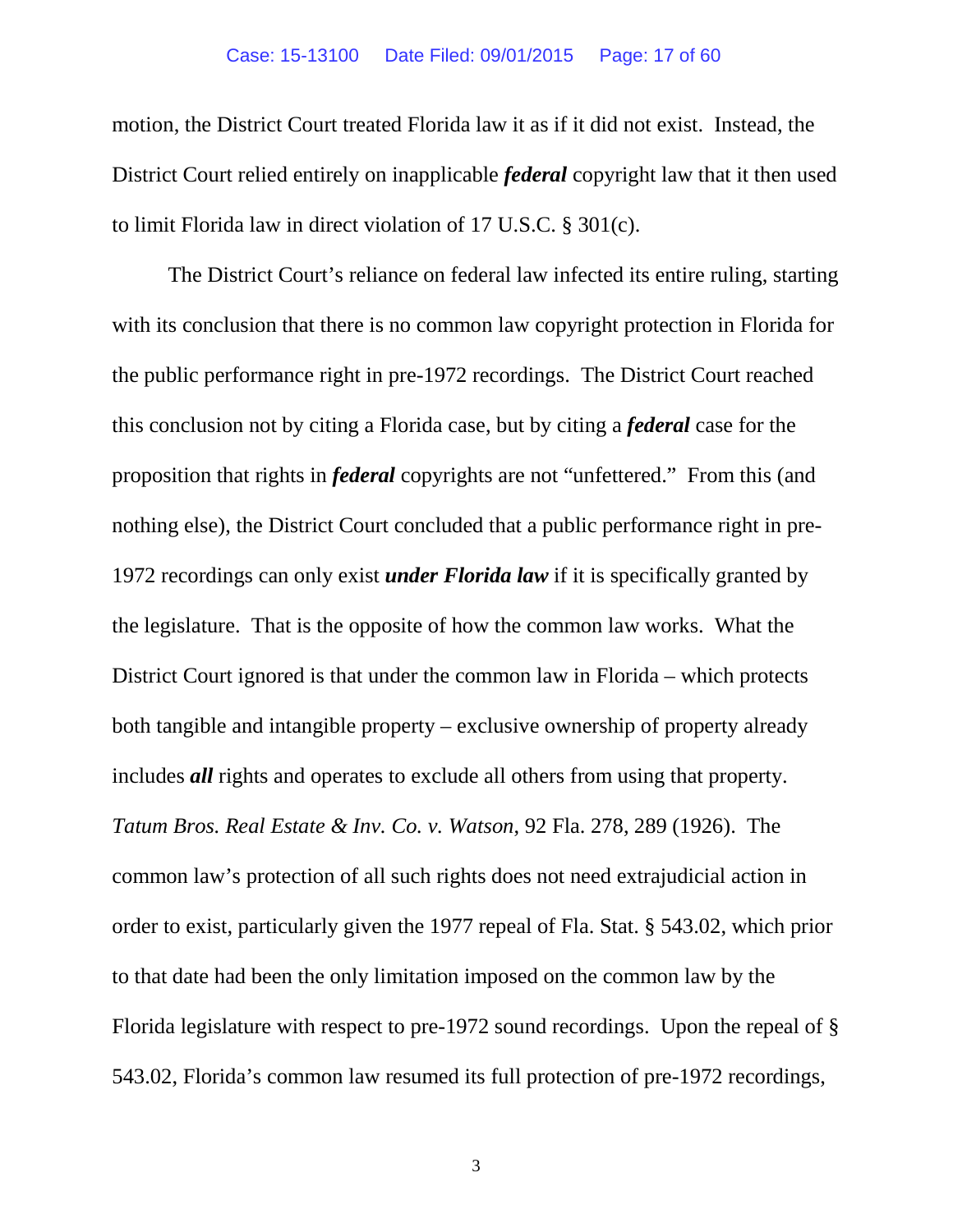*Miami v. Metro. Dade Cnty*., 407 So. 2d 243, 244 (Fla. 3d DCA 1981), and from that date forward provided the same level of protection to those recordings as it does to all other forms of property.

By looking for a separate grant of the public performance right by the legislature, the District Court turned the concept of the common law on its head. Tellingly, in the context of a different right inherent in the ownership of pre-1972 recordings (namely, the *reproduction* right), the District Court fully understood that legislative action was not a necessary prerequisite. Indeed, the District Court acknowledged the existence of the reproduction right in pre-1972 recordings (as does Sirius XM) even though, like the public performance right, the Florida legislature has never separately granted that right either. This inconsistent treatment of the reproduction right and the public performance right by the District Court is intellectually indefensible and tantamount to the District Court legislating from the bench by unbundling the rights inherent in the ownership of property and unilaterally picking winners and losers among those rights.

After improperly dispensing with Flo & Eddie's common law copyright claim based on application of the wrong law, the District Court then went one step further and summarily dismissed Flo & Eddie's claims for unfair competition, conversion, and civil theft *based on no law*. In dismissing these claims, the total extent of the District Court's analysis consisted of the statement that "because the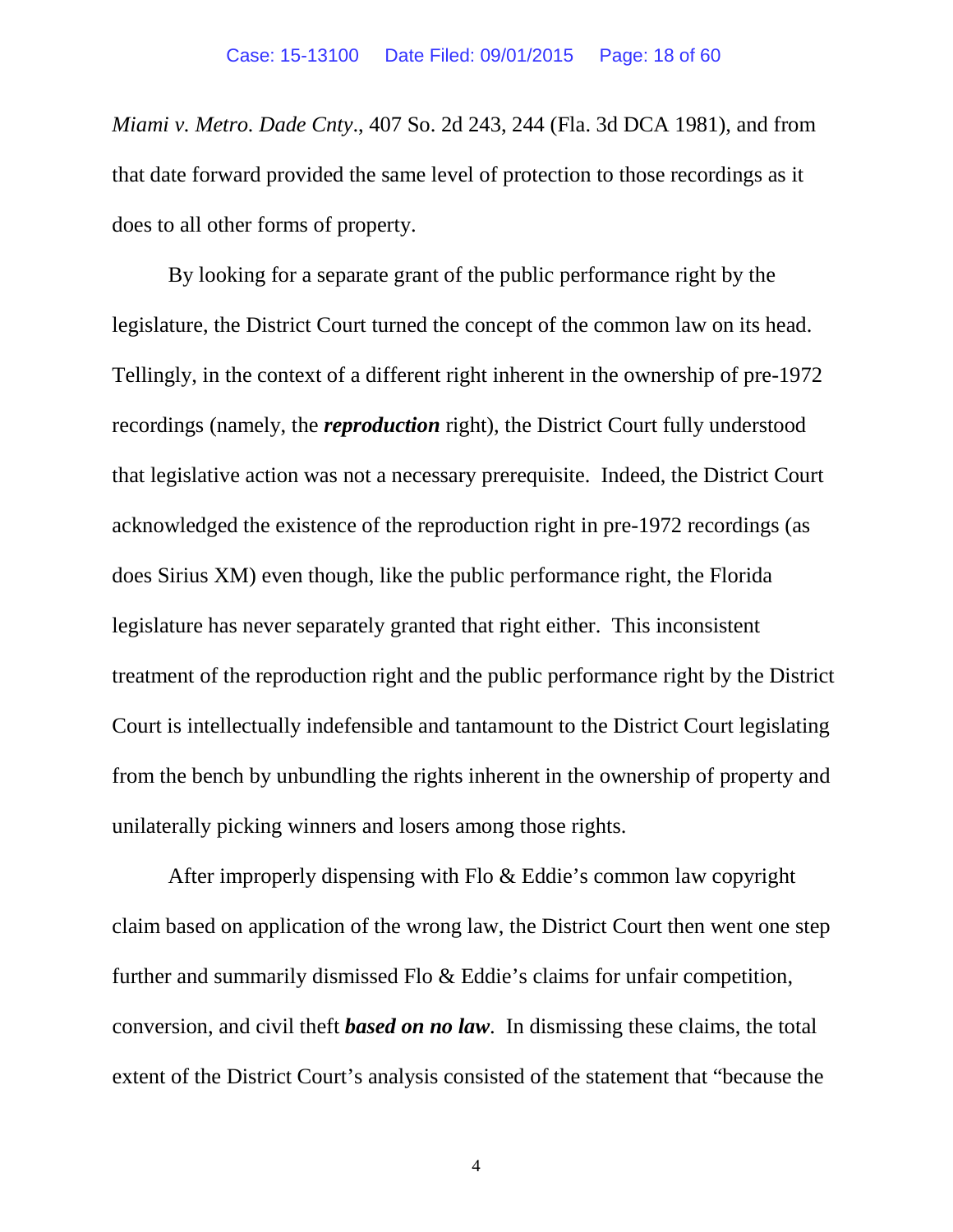Court finds that Sirius has not infringed on any of Flo & Eddie's copyrights, these claims are without merit." Leaving aside the sparseness of this analysis, the District Court erred when it wrongly assumed that these claims were simply derivative of Flo & Eddie's common law copyright claim. They are not, as they each have their own body of law that required analysis separate from the common law copyright claim, which the District Court entirely neglected to undertake.

In fact, one of those claims – civil theft – is not even based on the common law. It is entirely statutory. In connection with this claim, the District Court completely ignored that the Florida legislature created a statutory scheme that imposes civil liability for using another's property to deprive that person of "a right to the property or a benefit from the property." Fla. Stat. § 772.11 and Fla. Stat. § 812.014. The legislature broadly defined "property" in Fla. Stat. § 812.012(4)(b) as "anything of value" including the "rights, privileges, interests, and claims" in tangible *or intangible personal property*. Under this definition, the public performance, reproduction, and distribution rights attendant to ownership of pre-1972 recordings are certainly "anything of value," and their use by Sirius XM deprived Flo & Eddie of that interest and its benefit. To the extent the District Court was insistent on hearing from the Florida legislature, the civil theft statute certainly provided that voice, but the District Court was not listening.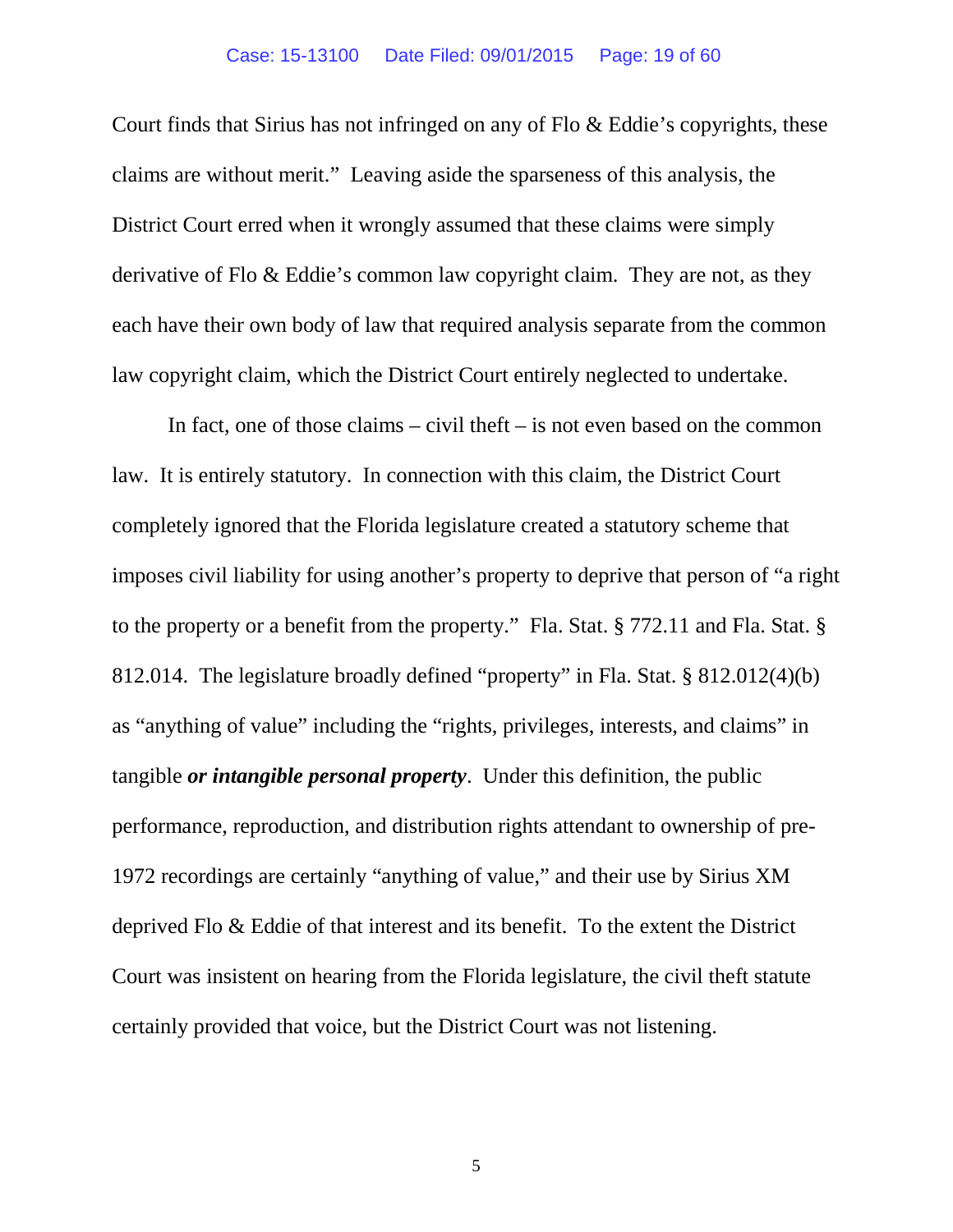Finally, although the District Court properly recognized the existence of the reproduction right, it then once again wrongly used federal law to limit that right. In absolving Sirius XM of liability for reproducing pre-1972 recordings in the creation of back-up and buffer copies, the District Court relied exclusively on two cases decided under the federal Copyright Act. One of those cases found that buffer copies did not satisfy the definitions adopted in § 101 of the Copyright Act for the terms "copies" and "fixed," and the other case relied on the fair use limitations that Congress imposed on federal copyrights in § 107 of the Copyright Act. Once again, the District Court never explains why it resorted to federal law to decide a state law issue; regardless, it was not allowed to do that. The limitations that the District Court imposed on Florida with respect to buffer copies are nowhere to be found in Florida law, and § 301(c) bars federal courts from using those aspects of the Copyright Act to annul or limit protection of pre-1972 recordings.

#### **STATEMENT OF JURISDICTION**

The District Court had diversity jurisdiction over this matter pursuant to 28 U.S.C. § 1332(a) and (d) because the action is between citizens of different states and the amount in controversy exceeds the statutory limits. **(Doc. 1, ¶¶ 5, 7-8; Doc. 36,**  $\P\P$  19, [2](#page-19-0)1-22; Doc. 41,  $\P\P$  21-22)<sup>2</sup> This Court has appellate jurisdiction

 $\overline{\phantom{a}}$ 

<span id="page-19-0"></span><sup>&</sup>lt;sup>2</sup> "Doc." refers to the docket-entry number assigned by the District Court.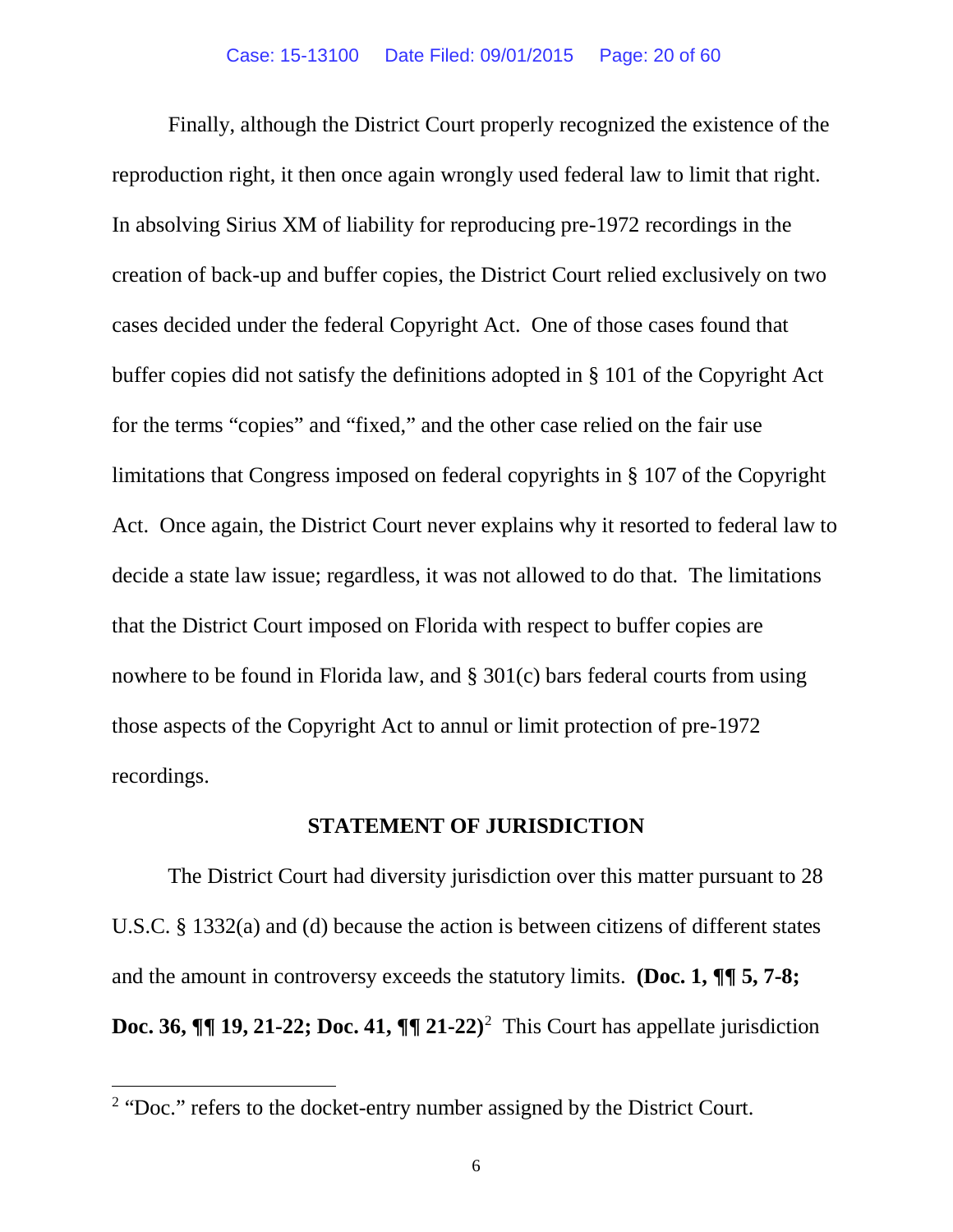pursuant to 28 U.S.C. § 1291 as this is an appeal of a final judgment. A final judgment was entered on June 22, 2015 **(Doc. 142)**, and was thereafter timely appealed. **(Doc. 143)**; Fed. R. App. P. 4(a)(1)(A).

#### **STATEMENT OF ISSUES PRESENTED**

Whether, under Florida law, the holders of common law copyrights in pre-1972 recordings have, as part of the bundle of rights attendant to their copyright, the right to exclusive public performance of those recordings?

Whether, under Florida law, the exclusive ownership of the artistic performances embodied in pre-1972 recordings includes all rights attendant to ownership of that property, including the right of reproduction, distribution, and public performance?

Whether it was error for the District Court to conclude that there is no right of public performance in pre-1972 recordings under Florida law?

Whether it was error for the District Court to apply federal copyright law in determining the scope of protection afforded to pre-1972 sound recordings under Florida law?

Whether it was error for the District Court to hold that unauthorized "backup and buffer copies" are not unlawful reproductions under Florida law?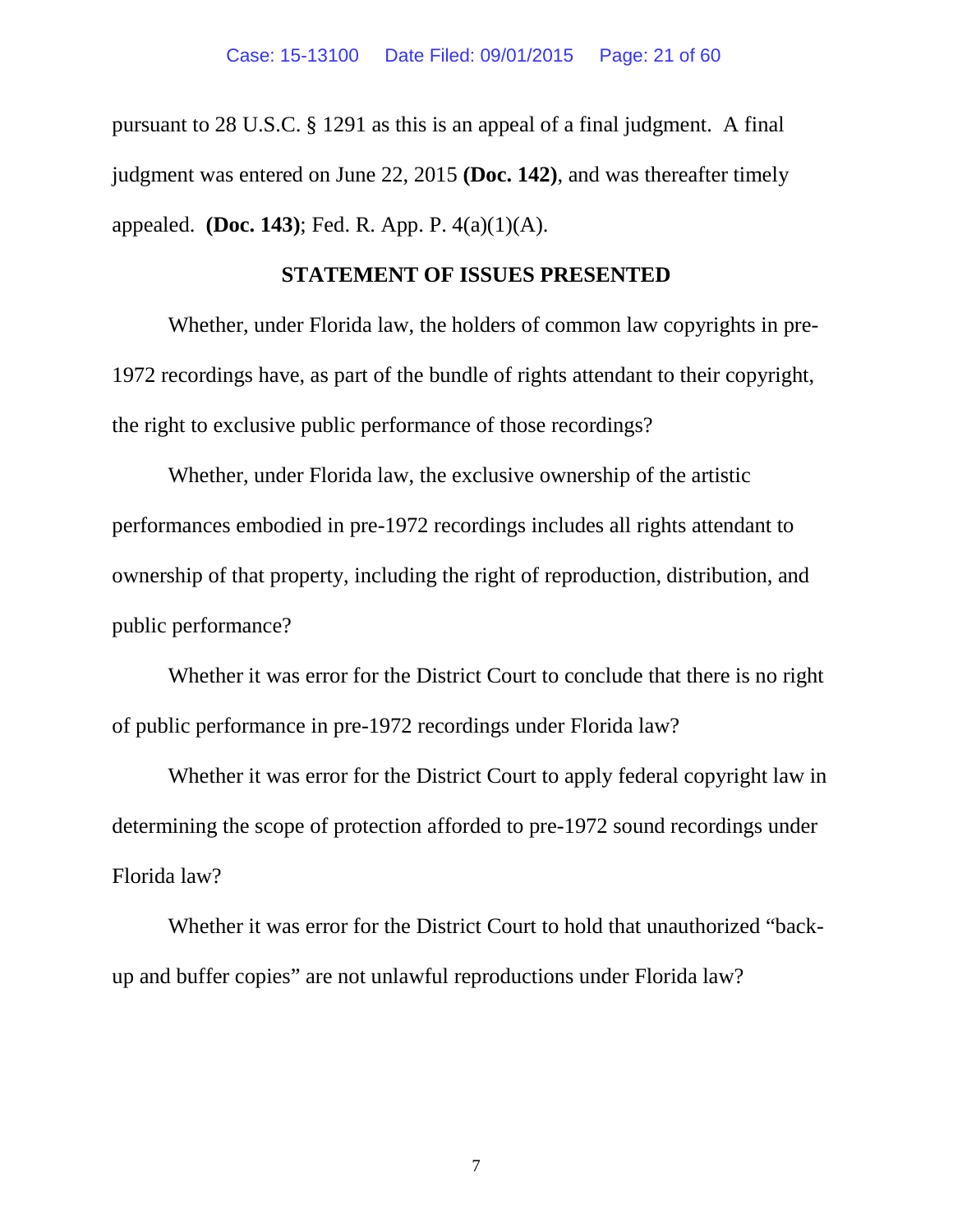Whether it was error for the District Court to hold that Flo & Eddie's claims for unfair competition, conversion, and civil theft are derivative of its claim for common law copyright infringement?

#### **STATEMENT OF FACTS**

#### **1. The Parties**.

#### **A. Flo & Eddie (The Turtles).**

The Turtles are one of the great American rock bands. They were formed by teenagers Howard Kaylan, Mark Volman, Don Murray, Al Nichol, Charles Portz, and Jim Tucker in 1965 and almost immediately achieved breakthrough success with their cover of the Bob Dylan song "It Ain't Me Babe." That success was followed by the hit "You Baby" in 1966 and "Happy Together" in 1967. "Happy Together" is widely recognized as one of the great iconic recordings of the 1960s, and, in particular, the 1967 social phenomenon known as the "Summer of Love." The Turtles' string of hits continued with "She'd Rather Be With Me" in 1967, "Elenore" in 1968, and "You Showed Me" in 1969. **(Doc. 97-1, ¶¶ 2-3; Doc. 95 ¶ 52)**

Since 1971, The Turtles' recordings have been owned by Flo & Eddie, a corporation controlled by two of the founding members of the band – Kaylan and Volman. For the last four decades, Flo & Eddie have exploited these recordings by, among other things, licensing the rights to make and sell records and licensing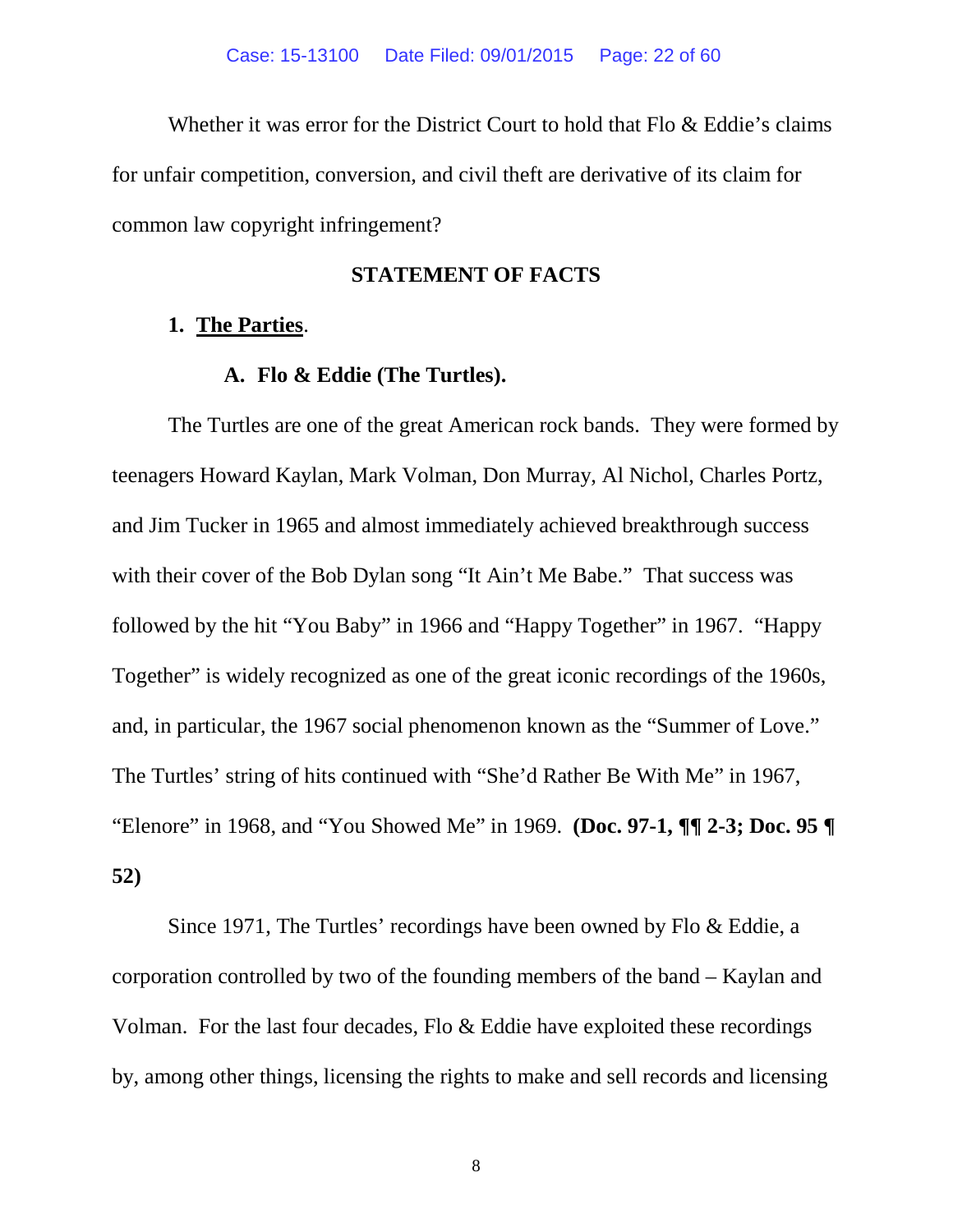the rights for The Turtles' recordings to be used in movies, TV shows, and commercials. More recently, Flo & Eddie has licensed The Turtles' recordings to The Orchard to be exploited digitally, including through the iTunes and Amazon stores. In addition, Kaylan and Volman continue to devote their time and effort to promoting The Turtles and their music, and have been the main act on annual summer tours, such as the "Happy Together Tour," which features The Turtles and other musical groups from the 1960s. **(Doc. 97-1, ¶¶ 4-7; Doc. 95 ¶¶ 53-60)**

#### **B. Sirius XM.**

Sirius XM is the largest radio broadcaster in the United States, providing music on a subscription fee basis to over 28 million paid subscribers through its satellite and Internet radio systems. In exchange for monthly subscription fees which range from \$9.99-\$18.99, a subscriber can get access to, among other things, Sirius XM's broadcasts of commercial-free music, including many channels devoted solely to playing pre-1972 recordings, such as "40s on 4," "50s on 5," and "60s on 6." In addition to its satellite radio service, Sirius XM also streams and distributes music over the Internet for which it also charges a fee. **(Doc. 94, p. 3-4; Doc. 94-1 ¶¶ 1-8; Doc. 94-9; Doc. 94-10; Doc. 94-11; Doc. 95 ¶¶ 61-65)**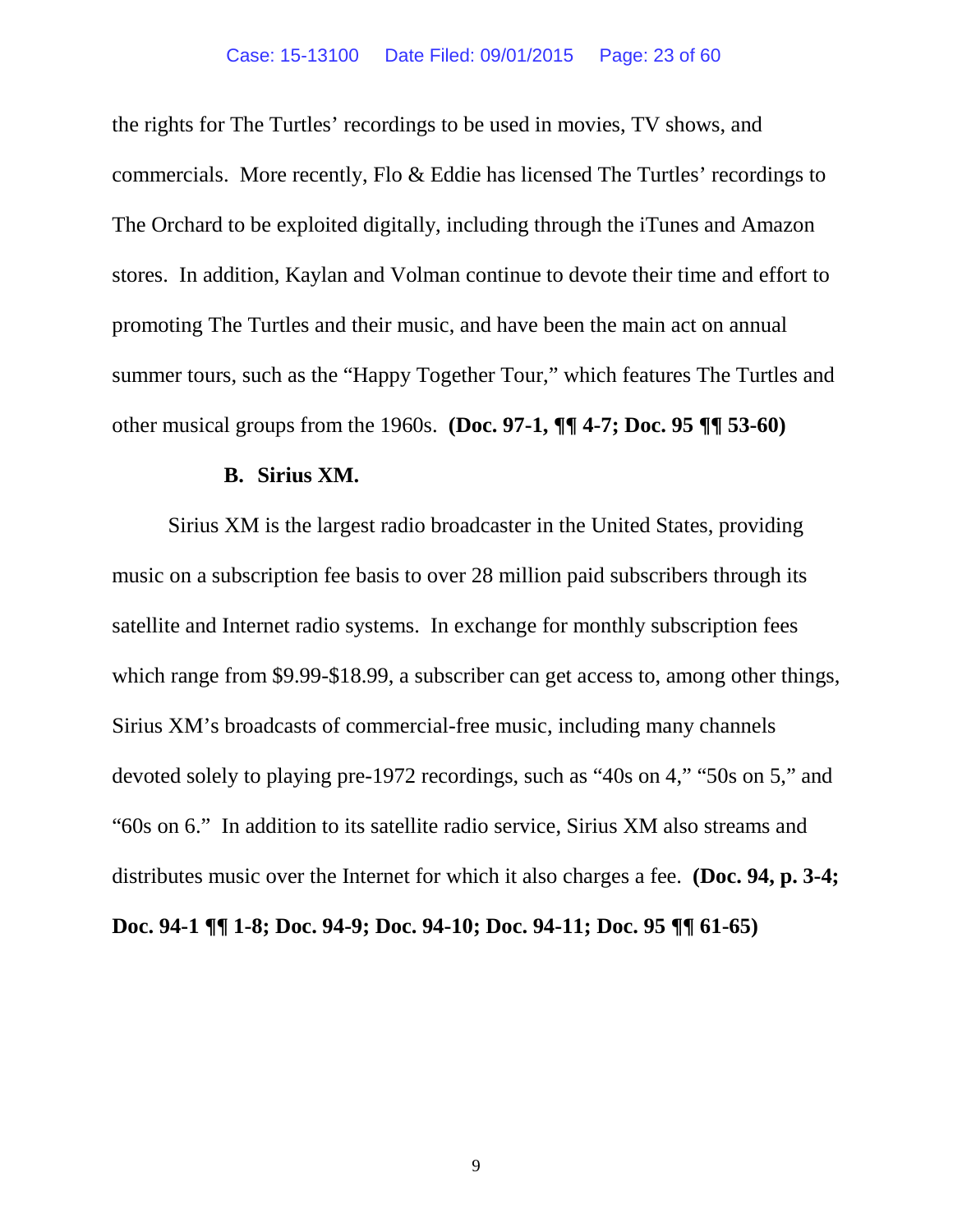As part of its satellite and Internet radio services, Sirius XM publicly performs and reproduces pre-1972 recordings, including The Turtles' recordings. [3](#page-23-0) Sirius XM does not dispute that it publicly performs these recordings by broadcasting and streaming them to delivery partners who operate content delivery networks, by broadcasting and streaming those recordings directly to its own subscribers**,** by broadcasting and streaming those recordings to the end users of the Dish Network, and by authorizing third parties to broadcast and stream recordings to Sirius XM's end users. **(Doc. 94, p. 5; Doc. 94-1 ¶¶ 16-19; Doc. 94-19; Doc. 94-20; Doc. 94-21; Doc. 94-22; Doc. 95 ¶ 74)** With respect to its reproductions, while Sirius XM tries to present a very cleansed version in its motion for summary judgment, even Sirius XM admits that it made reproductions in Florida in the form of buffer copies. As Sirius XM conceded, each time it broadcasts a recording in Florida, it creates at least two buffered copies – one as part of its terrestrial repeater system located in Florida and one in the receiver of its subscribers located in Florida. **(Doc. 94, p. 4; Doc. 94-1 ¶¶ 9-15; Doc. 94-12; Doc. 94-13; Doc. 94-14; Doc. 94-15; Doc. 94-16; Doc. 94-17; Doc. 94-18; Doc. 95 ¶¶ 67-72)** Sirius XM tries to diminish the creation of those buffered copies by describing them as

 $\overline{a}$ 

<span id="page-23-0"></span><sup>&</sup>lt;sup>3</sup> The broadcast of a song (whether recorded or performed live) over terrestrial or satellite radio constitutes a performance. *SoundExchange, Inc. v. Librarian of Cong.*, 571 F.3d 1220, 1222 (D.C. Cir. 2009). The same is true for transmissions over the Internet. *Bonneville Int'l Corp. v. Peters*, 153 F. Supp. 2d 763, 766 n. 3 (E.D. Pa. 2001).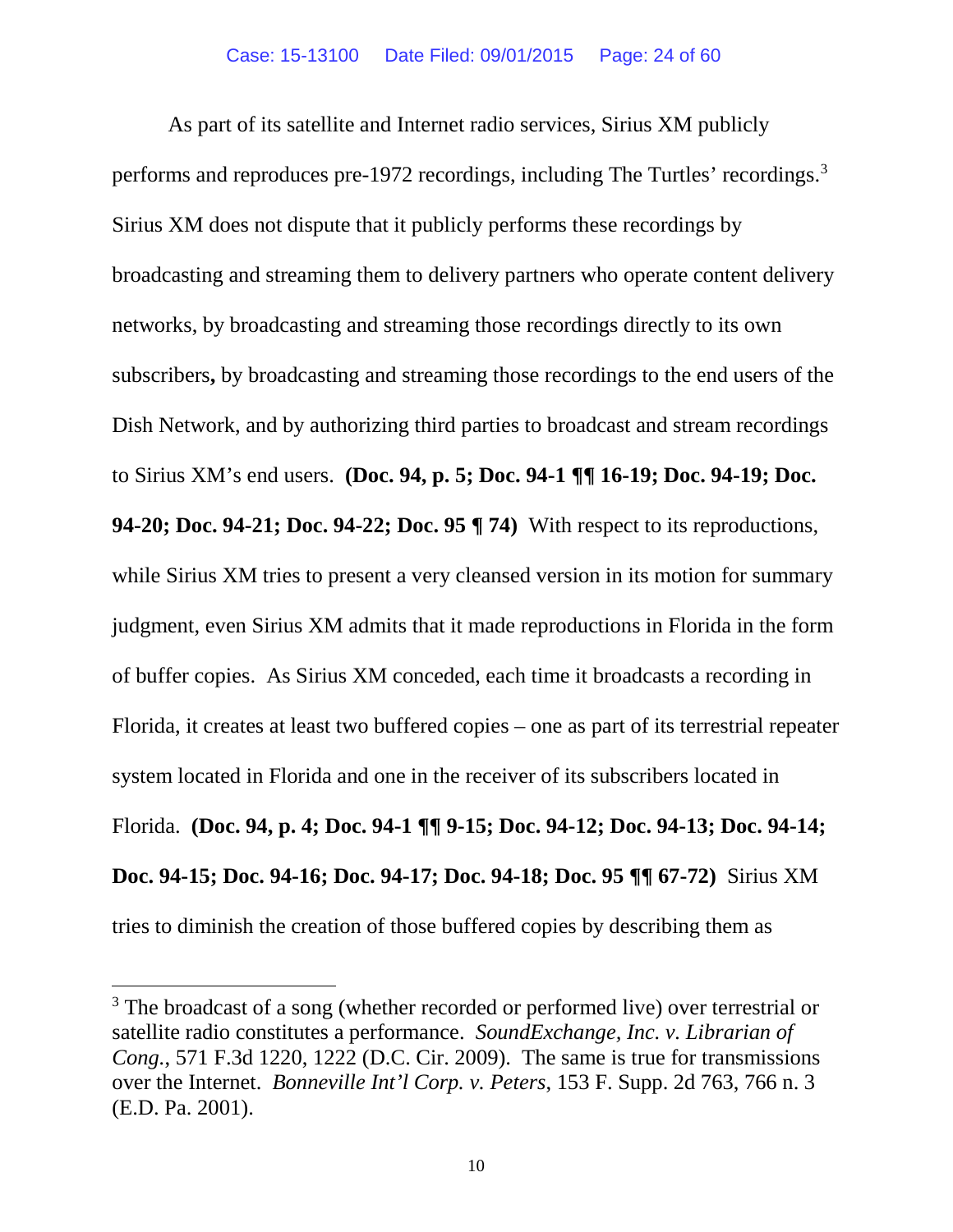incidental, non-public, or fragmented **(Doc. 101, p. 10)**, but it cannot dispute that they are still copies of the recordings.

#### **2. The Litigations**.

Because Sirius XM publicly performs and reproduces – without license – pre-1972 recordings as part of its satellite and Internet services, on September 3, 2013, Flo & Eddie filed this action alleging, on behalf of itself and a class of owners of pre-1972 recordings, claims for common law copyright infringement, misappropriation/unfair competition, conversion, and civil theft. **(Doc. 1)** In addition to this action, because pre-1972 recordings are governed on a state-bystate basis, Flo & Eddie also filed two additional federal class actions: one in New York on August 16, 2013, *Flo & Eddie, Inc. v. Sirius XM Radio, Inc.*, Southern District of New York, 13-CIV-5784 (CM) (the "New York Action"), and one in California, *Flo & Eddie, Inc. v. Sirius XM Radio*, Inc., Central District of California, CV-13-05693 (PSG) (the "California Action").

On July 15, 2014, Sirius XM filed the motion for summary judgment that is the subject of this appeal. **(Doc. 77)** Sirius XM contended in that motion: (1) that the public performance right is not one of the rights inherent in the ownership of pre-1972 recordings, and (2) that the creation of buffer copies did not violate the reproduction right. **(Doc. 77, p. 5)** Sirius XM supported its motion not with Florida law, but rather with a lengthy discussion of the history of the performance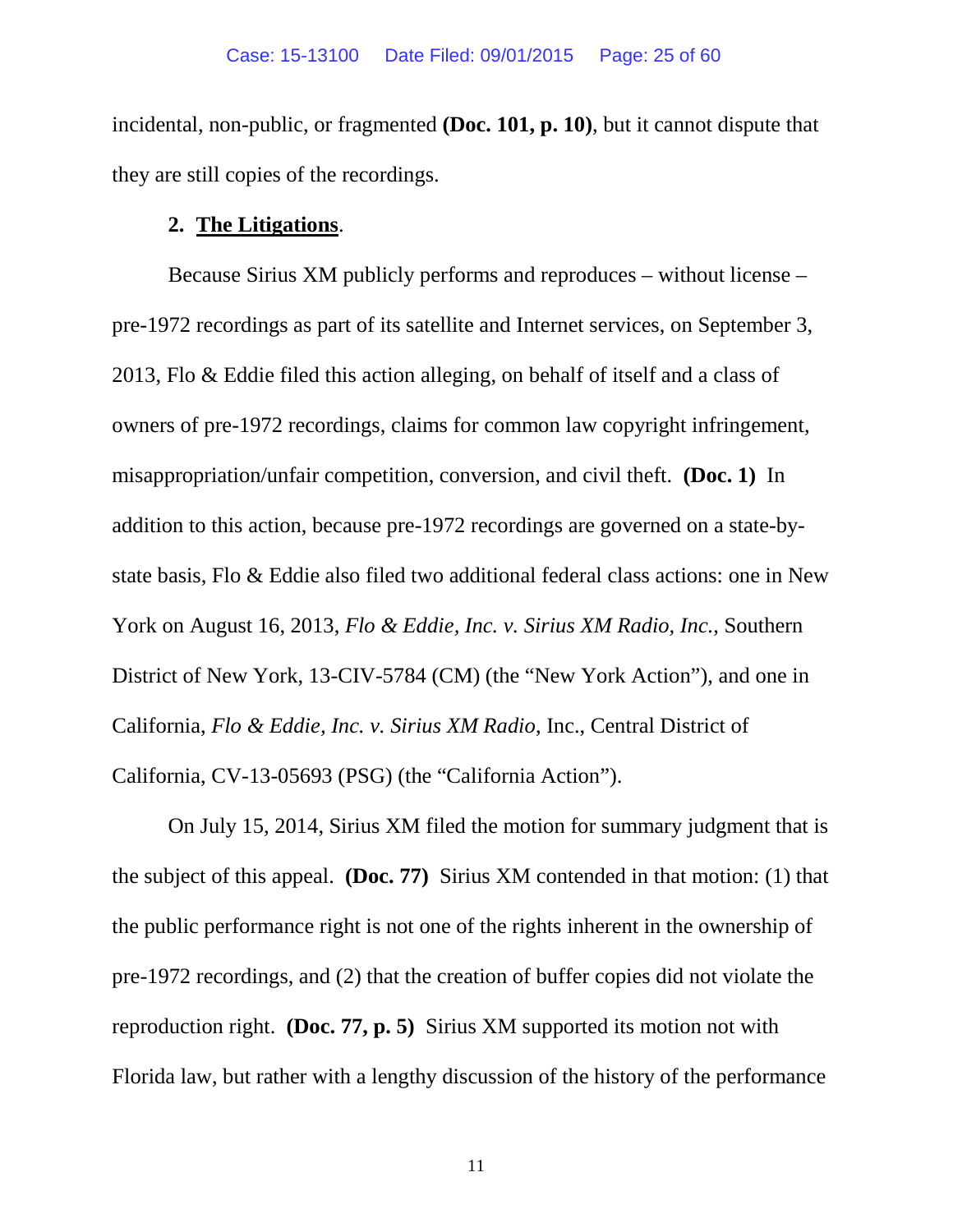right in sound recordings under the federal Copyright Act, including Congressional legislative history, reports to Congress from the United States Copyright Office, Congressional testimony, and a study by the United States Copyright Office. **(Doc. 77, pp. 5-8)** Flo & Eddie timely opposed the motion by detailing for the District Court the Florida law that Sirius XM ignored, including that the broad ownership rights in the artistic performances embodied in pre-1972 recordings necessarily include the right to exclude Sirius XM from using or exploiting that performance *in any manner whatsoever* without a license. **(Doc. 94, pp. 6-17)** As Flo & Eddie explained, Florida statutory and common law provide protection for *all* of the rights inherent in recordings – not just some of them – and this includes the public performance right and the reproduction right. Flo & Eddie also objected to all of the federal "evidence" and arguments that Sirius XM was improperly inviting the District Court to rely on. **(Doc. 94, p. 6 n. 5; Doc. 96, p. 3)**

The briefing on Sirius XM's motion was initially completed on September 8, 2014, when Sirius XM filed its Reply. **(Doc. 101)** However, Sirius XM thereafter changed counsel and then sought leave to submit supplemental briefing (which the District Court granted). Sirius XM's stated purpose for the supplemental briefing was so that it could bring to the District Court's attention *RCA Mfg. Co. v. Whiteman*, 114 F.2d 86 (2nd Cir. 1940), a case that Sirius XM claimed was overlooked by prior counsel and stood for the proposition that under New York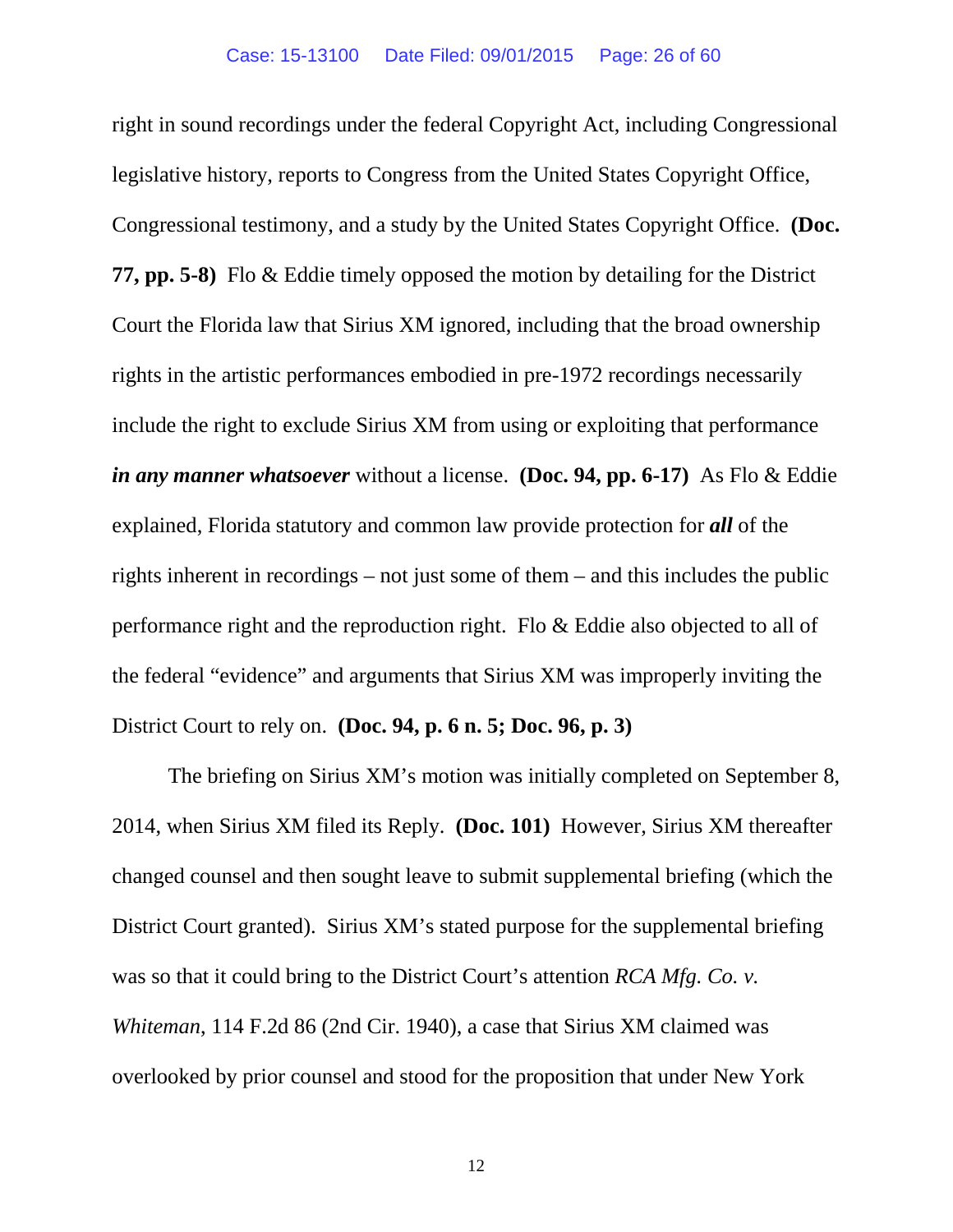#### Case: 15-13100 Date Filed: 09/01/2015 Page: 27 of 60

law there is no "performance right" in sound recordings. **(Doc. 119)** As Flo & Eddie pointed out in its response to this additional briefing, *Whiteman* was expressly overruled over 60 years ago in *Capitol Records, Inc. v. Mercury Records Corp.*, 221 F.2d 657 (2d Cir. 1955). **(Doc. 120)** The additional briefing on Sirius XM's motion was completed on December 3, 2014.

 By the time that the additional briefing had been completed, Sirius XM's argument that there is no performance right in pre-1972 recordings had already been rejected in both the California Action and the New York Action. Indeed, in the California Action, Sirius XM's argument was rejected on statutory and common law grounds. *See Flo & Eddie, Inc. v. Sirius XM Radio, Inc.*, 2014 U.S. Dist. LEXIS 139053 (C.D. Cal. Sept. 22, 201[4](#page-26-0)).<sup>4</sup> And in the New York Action, Sirius XM's arguments were rejected on common law grounds. *See Flo & Eddie, Inc. v. Sirius XM Radio, Inc.,* 62 F. Supp. 3d 325 (S.D.N.Y. 2014). Within a few days, Sirius XM suffered another significant defeat in New York when its new counsel's attempt to seek reconsideration based on *Whiteman* was shot down, along with all of its other arguments for reconsideration. *Flo & Eddie, Inc. v. Sirius XM Radio, Inc.*, 2014 U.S. Dist. LEXIS 174907 (S.D.N.Y. Dec. 12, 2014).

 $\overline{a}$ 

<span id="page-26-0"></span><sup>&</sup>lt;sup>4</sup> In its summary judgment order in this case, the District Court stated that the ruling in the California Action was solely statutory based. **(Doc. 142, p. 7)** That is incorrect. It was also based on common law. *See Flo & Eddie, Inc. v. Pandora Media, Inc.*, 2015 U.S. Dist. LEXIS 70551, \*25-26, (C.D. Cal. Feb. 23, 2015).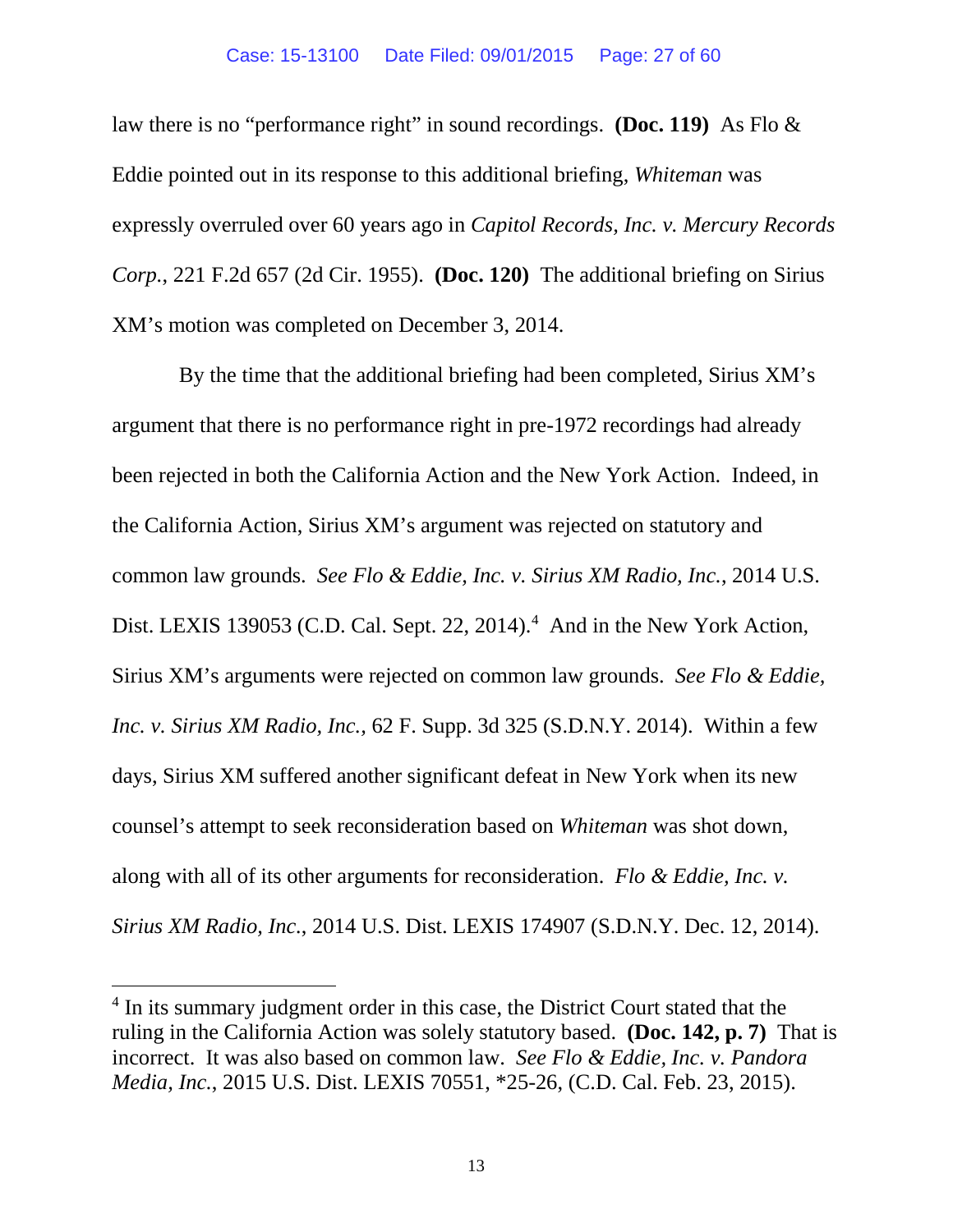In fact, the court in New York referred to Sirius XM's new counsel's reliance on *Whiteman* as "clear error." *Id*. at \*4.

The District Court held a hearing on Sirius XM's motion for summary judgment on April 28, 2015. **(Docs. 140 and 141)** On June 22, 2015, the District Court issued its opinion, granting Sirius XM's motion. **(Doc. 142)** Flo & Eddie timely filed its notice of appeal on July 10, 2015. **(Doc. 143)**

#### **STANDARD OF REVIEW**

This Court reviews *de novo* the District Court's grant of Sirius XM's motion for summary judgment, *Sales v. State Farm Fire & Cas. Co.*, 902 F.2d 933, 935 (11th Cir. 1990), and views all facts and reasonable inferences in the light most favorable to Flo & Eddie. *Bridge Capital Inv'rs, II v. Susquehanna Radio Corp.*, 458 F.3d 1212, 1215 (11th Cir. 2006**).** "Summary judgment is appropriate only if there is no genuine issue of material fact and the moving party is entitled to judgment as a matter of law." *Hallmark Developers, Inc. v. Fulton Cty., Ga*., 466 F.3d 1276, 1283 (11th Cir. 2006); *see* Fed. R. Civ. P. 56(a).

#### **SUMMARY OF ARGUMENT**

Pre-1972 recordings (*i.e*., recordings made prior to February 15, 1972) have never been governed by federal copyright law and, indeed, cannot be. Congress unequivocally ceded to the individual states the exclusive authority for the protection of pre-1972 recordings, and expressly provided that the protections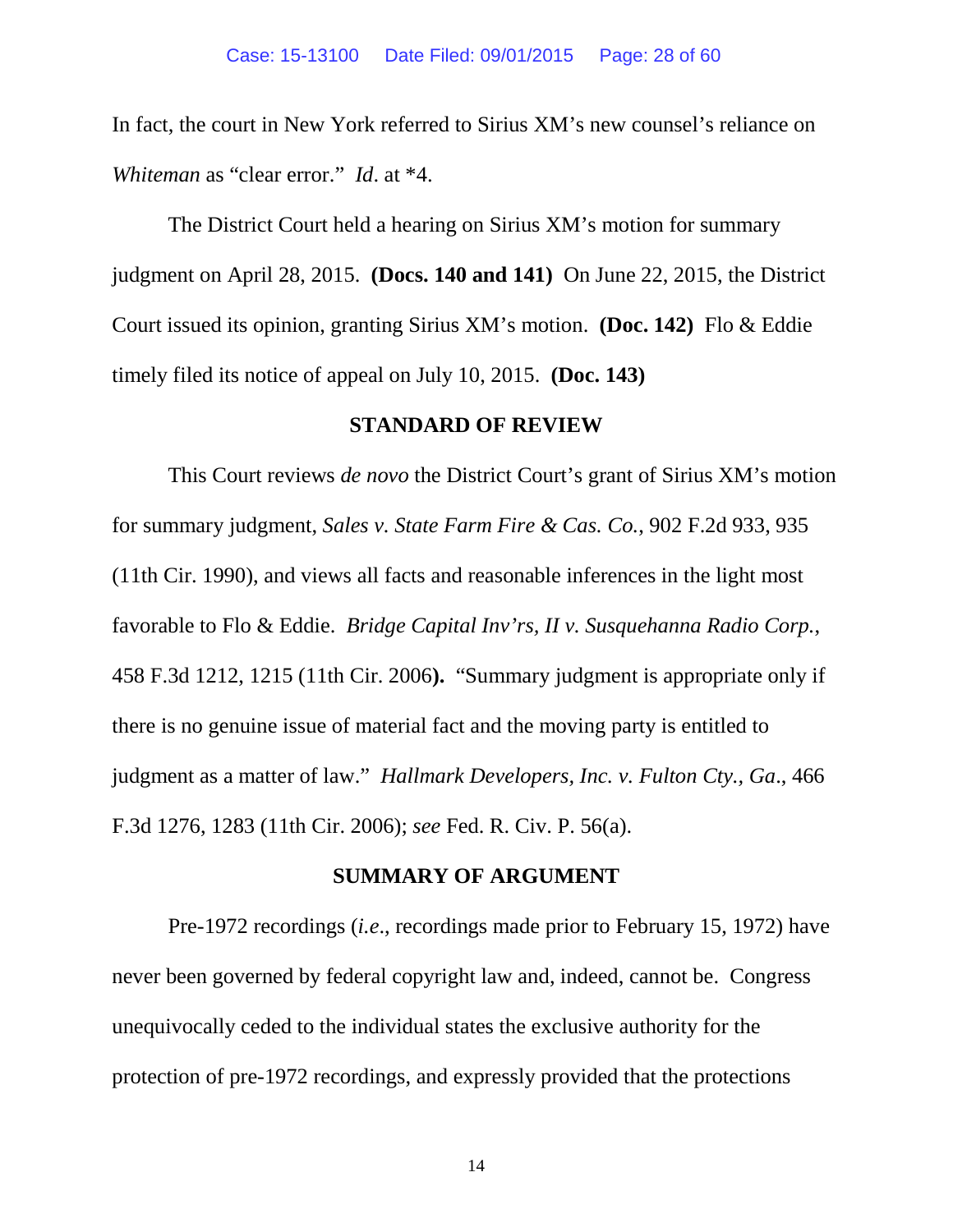provided by those states may not be annulled or limited in any respect by federal copyright law until 2067. *See* 17 U.S.C. § 301(c); *Goldstein v. California, supra*.

Florida provides that protection. As with all other states that protect pre-1972 recordings, the property that is protected in Florida consists of the recorded artistic performances embodied in those recordings – in other words, the sounds*.* The protection in Florida takes three forms (common law copyright infringement, common law property laws, and statutory civil theft laws) and is quite broad. Indeed, property rights in Florida are constitutionally protected, *Dep't of Law Enforcement v. Real Prop.*, 588 So. 2d 957, 964 (Fla. 1991), are viewed as nearly absolute, *Liquor Store, Inc. v. Cont'l Distilling Corp.*, 40 So. 2d 371, 374 (Fla. 1949), and operate to protect all of the rights and interests in the property to the exclusion of others*. Tatum Bros. Real Estate & Inv. Co. v. Watson*, 92 Fla. 278, 289 (1926).

The District Court did not analyze Flo & Eddie's common law rights based on Florida law. Instead, the District Court erroneously and improperly relied on *federal* copyright law (which consists only of limited enumerated rights) to conclude that Florida's *common law* copyrights must therefore operate under the same limited construct. From this and nothing else, the District Court concluded that a public performance right could only exist in Florida if it was granted by Florida legislature. That is not how the common law works.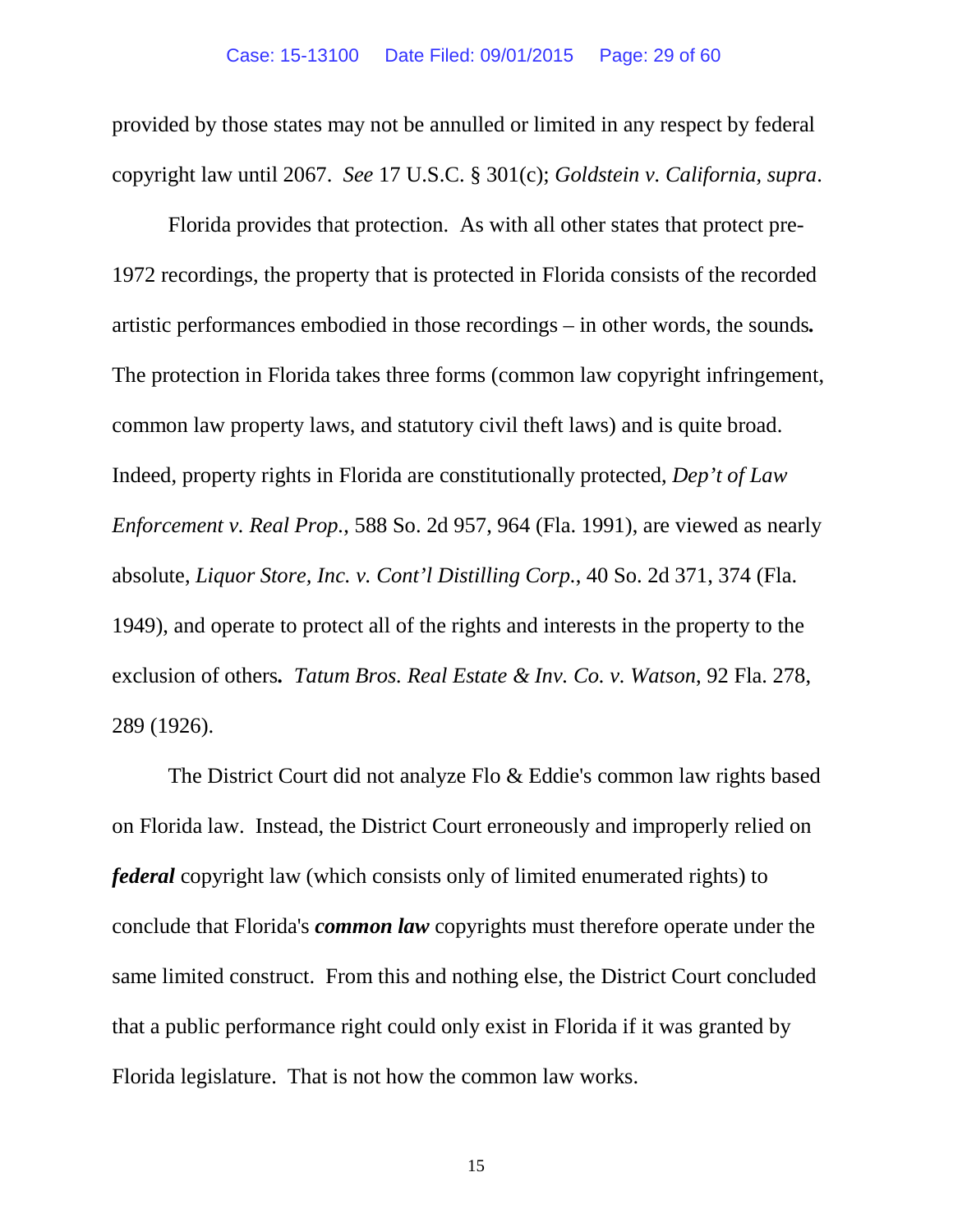Indeed, under the common law, the issue is not whether Florida has affirmatively *granted* a performance right, the issue is whether Florida has affirmatively *excluded* the performance right from the bundle of rights attendant to the ownership of the artistic performances embodied in pre-1972 recordings. The answer to that question is "no" and has been "no" since 1977 when the Florida legislature repealed Fla. Stat. § 543.02. Up until its repeal, § 543.02 had limited the right of owners of pre-1972 recordings to control the "commercial use" of those recordings. But upon its repeal, the common law was once again unconstrained and was no longer restricted in any respect. *Miami v. Metro. Dade Cnty*., 407 So. 2d 243, 244 (Fla. 3d DCA 1981); *State ex rel. Fussell v. McLendon*, 109 So. 2d 783, 785 (Fla. 3d DCA 1959). [5](#page-29-0)

Since 1977, there has been no legislative proscription in Florida with respect to pre-1972 recordings or any of the rights inherent in the ownership of those recordings, and that is what the District Court should have based its decision on.

l

<span id="page-29-0"></span> $<sup>5</sup>$  Prior to its repeal, Fla. Stat. § 543.02 had provided as follows:</sup> When any phonograph record or electrical transcription, upon which musical performances are embodied, is sold in commerce for use within this state, all asserted common law rights to further restrict or to collect royalties on the commercial use made of any such recorded performances by any person are hereby abrogated and expressly repealed. When such article or chattel has been sold in commerce any asserted intangible rights shall be deemed to have passed to the purchaser upon the purchase of the chattel itself, and the right to further restrict the use made of the phonograph records or electrical transcriptions, whose sole value is in their use, is hereby forbidden and abrogated.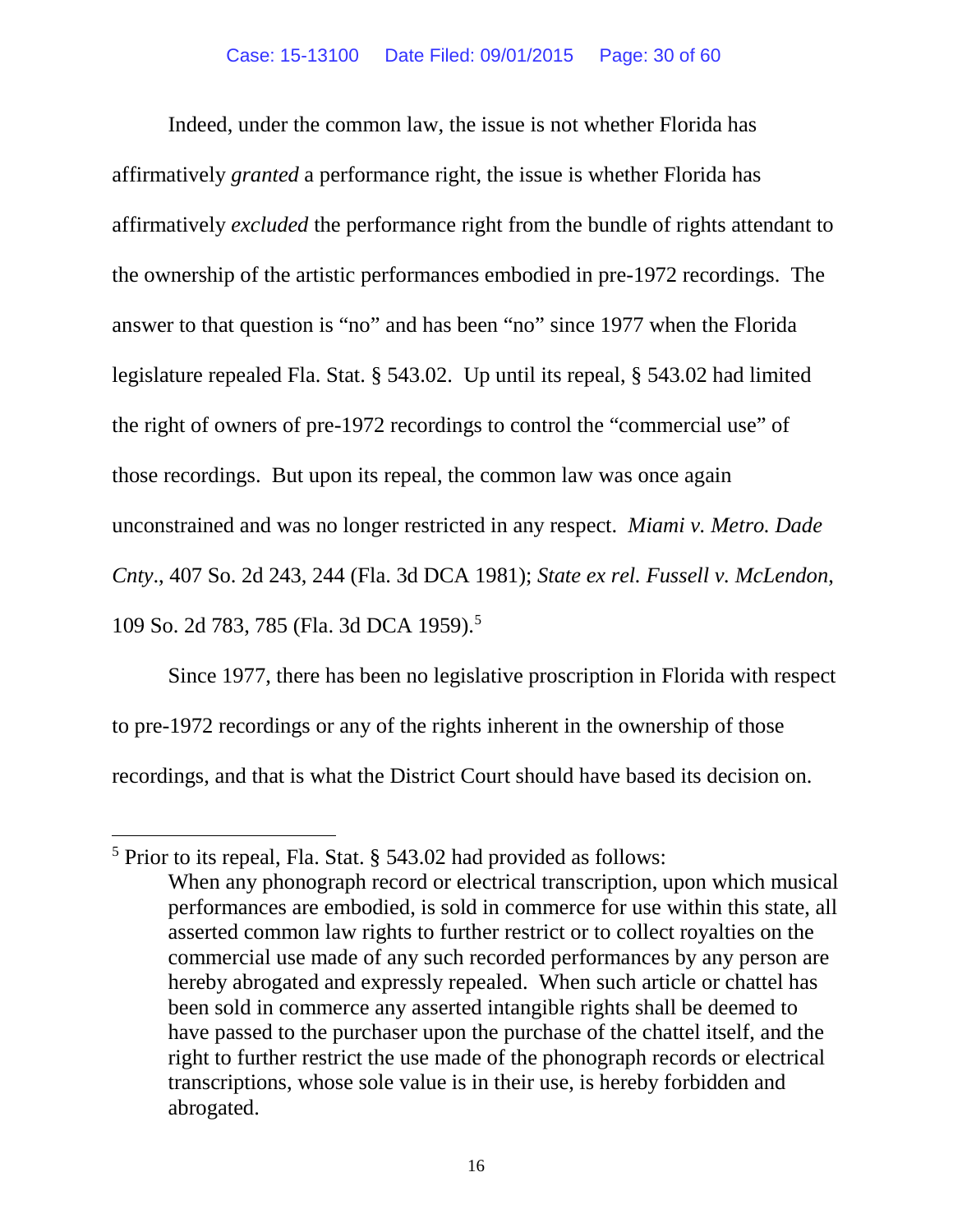Because all rights in pre-1972 recordings come from the same bundle of property rights, under the common law, they are all entitled to protection regardless of whether the unauthorized use is reproduction or public performance – and it was error for the District Court to conclude otherwise.

Not only does Florida protect pre-1972 recordings under the common law, but it also protects them statutorily through its civil theft laws. Fla. Stat. § 772.11 and Fla. Stat. § 812.014(1) prohibit the taking of any property, which the Florida legislature has broadly defined as "anything of value," including the "rights, privileges, interests, and claims" in tangible or intangible personal property or the "result[s] from a person's physical or mental labor or skill...." Fla. Stat. § 812.012(4)(b). Under any analysis, this broad definition of property includes the artistic performances embodied in pre-1972 recordings. Nevertheless, the District Court erroneously refused to consider them because it had already concluded based on federal copyright law that Florida's protection of pre-1972 recordings was limited.

The District Court's preoccupation with federal law also led it to erroneously conclude that that Sirius XM had not violated the reproduction right by making "buffer copies." In reaching this conclusion, the District Court relied exclusively on two federal cases decided under the Copyright Act to conclude that the copies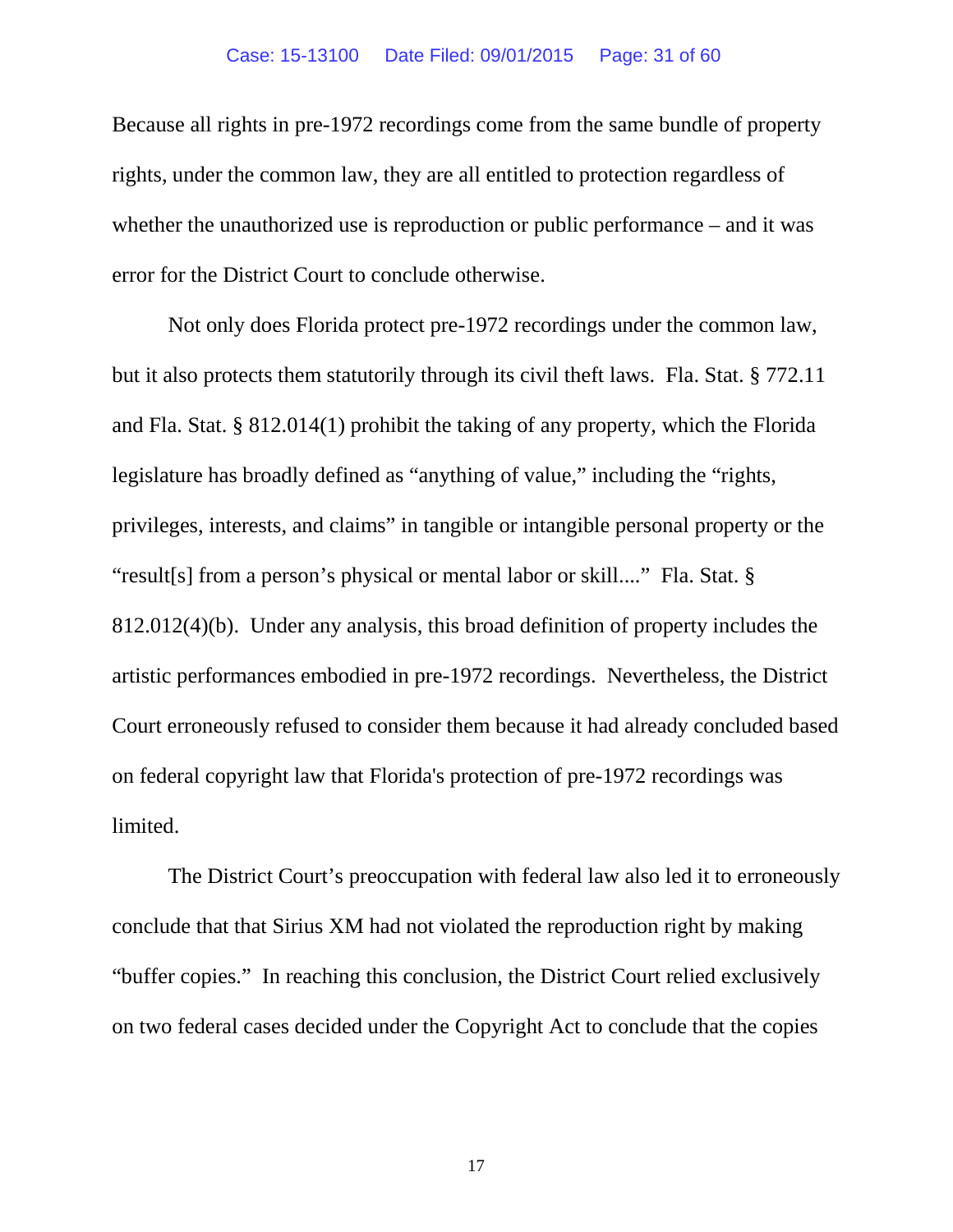made by Sirius XM were supposedly not significant enough to be actionable under Florida common law.

Each time that the District Court relied on federal copyright law to limit Florida's protection of pre-1972 recordings, it violated the express prohibition in 17 U.S.C. § 301(c) against doing that. But the District Court's improper reliance on the Copyright Act did not happen by accident. Indeed, that error was invited by Sirius XM when it quoted liberally from federal copyright cases to support its arguments regarding Florida law and when it implored the District Court to consider the "evidence" provided by Sirius XM of the history of performance right in *post*-1972 recordings under the federal Copyright Act, Congressional legislative history and testimony regarding the federal Copyright Act, and studies and reports done by the United States Copyright Office.

When the District Court's summary judgment order is stripped of federal law, the only thing that remains is Sirius XM's clear liability under Florida law. Indeed, Sirius XM admitted that it reproduced and publicly performed pre-1972 recordings without licenses. Sirius XM's admissions establish its liability for common law copyright infringement. As case law and the repeal of Fla. Stat. § 543.02 make clear, the rights afforded by common law copyrights derive from the ability to exclude *all* unauthorized uses of those copyright, and therefore capture all of Sirius XM's unauthorized conduct. Similarly, Sirius XM's business practice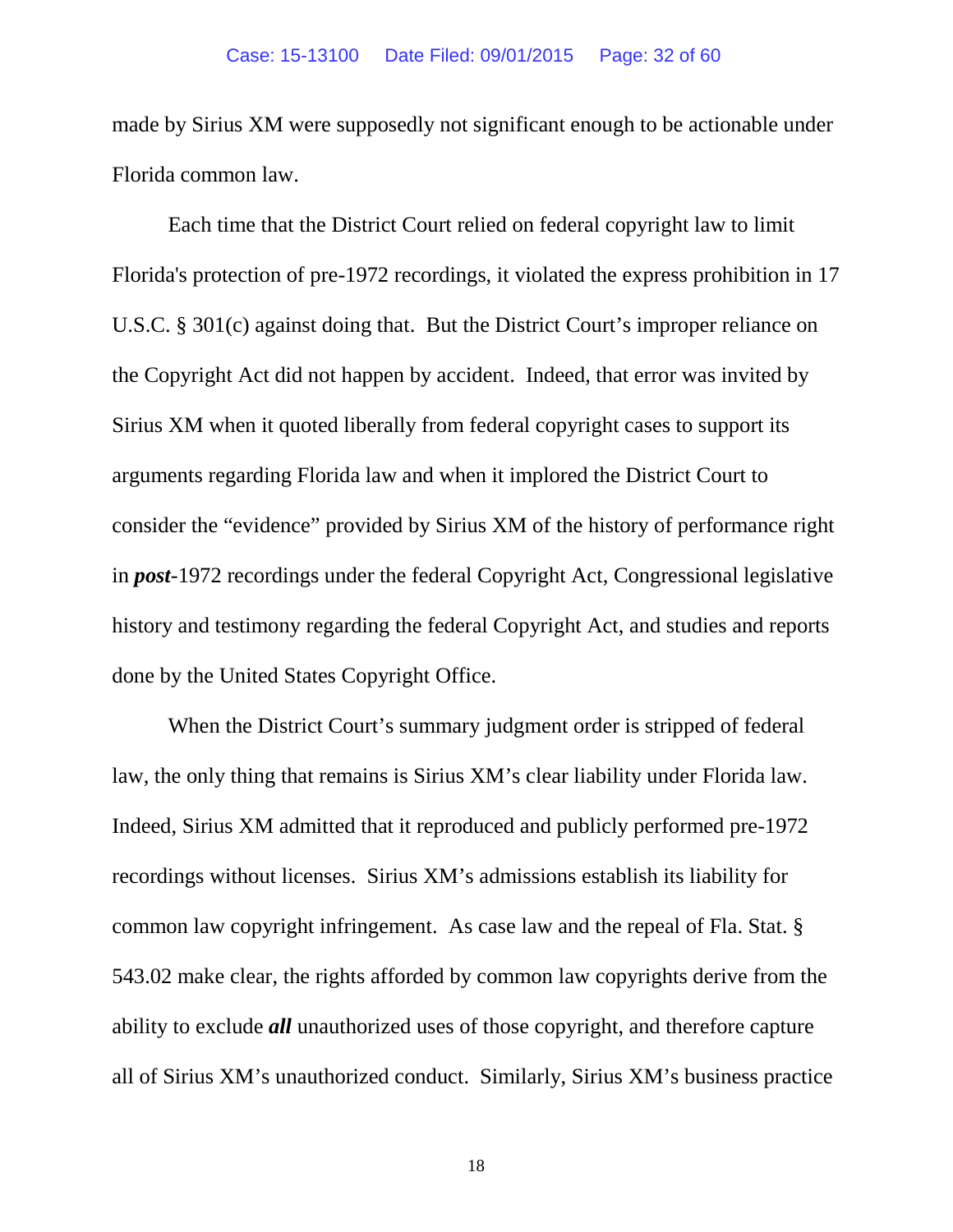of taking, exploiting and asserting dominion over the property of others subjects it to liability under Florida's unfair competition, conversion, and civil theft laws. The District Court never even addressed these claims because it wrongly assumed that they were simply derivative of Flo & Eddie's common law copyright infringement claim.

#### **ARGUMENT**

#### **I. THE DISTRICT COURT WRONGLY CONCLUDED THAT THERE IS NO PERFORMANCE RIGHT IN PRE-1972 RECORDINGS.**

Unlike recordings made after February 15, 1972, recordings made prior to that date are not covered by federal copyright law and are protected by the laws of the individual states. While this has always been the case, it was initially codified by Congress in 1971 when it passed the Sound Recording Amendment which, for the first time, granted federal copyright protection to post-1972 recordings. In so doing, Congress made it very clear that with respect to pre-1972 recordings, "any rights or remedies under the common law or statutes of any state shall not be annulled or limited by this title until February 15, 2067." 17 U.S.C. § 301(c). [6](#page-32-0) Section 301(c) affirmatively cedes to the states full and complete jurisdiction and power with respect to pre-1972 recordings, clearly stating that nothing in the Copyright Act may annul or limit any of the protections granted to pre-1972

 $\overline{a}$ 

<span id="page-32-0"></span><sup>&</sup>lt;sup>6</sup> The use by Congress of the phrase "any rights or remedies" shows the breadth of § 301(c). "Any" rights means "all" rights, not simply a subset of rights. *United States v. Gonzales*, 520 U.S. 1, 5, 117 S.Ct. 1032 (1997).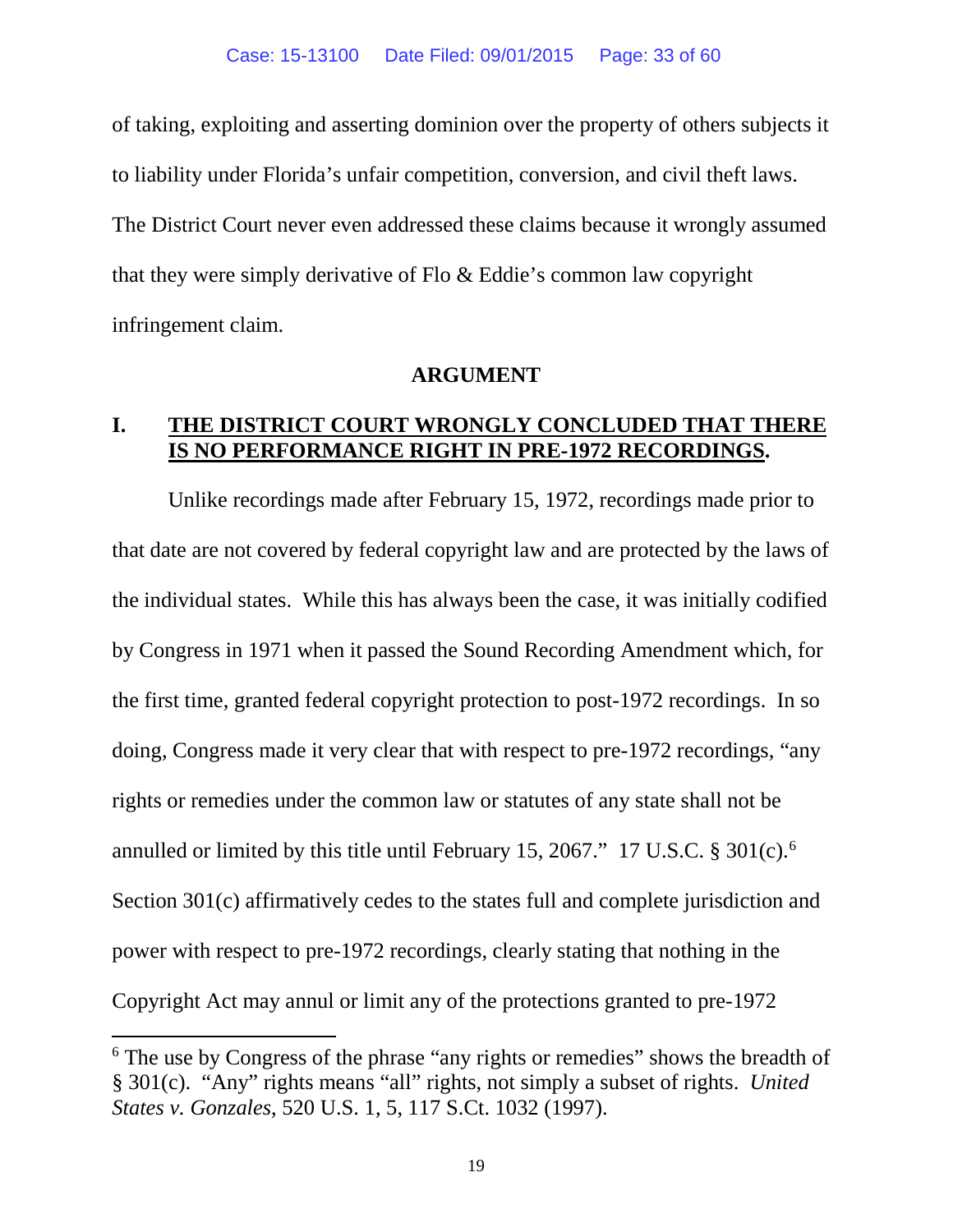#### Case: 15-13100 Date Filed: 09/01/2015 Page: 34 of 60

recordings by state statute or common law. Shortly thereafter, the United States Supreme Court unequivocally confirmed the broad power of the states to protect pre-1972 recordings thereby. *Goldstein v. California, supra*.

In Florida, the protections afforded to pre-1972 recordings are quite broad and emanate from two distinct sources: the state's common law and the statutory civil theft law. Both provide protection for all of the rights inherent in the ownership of the artistic performances in pre-1972 recordings.

#### **A. Florida Law Protects All Rights in Pre-1972 Recordings.**

#### **1. Common Law.**

Conspicuously absent from the District Court's summary judgment ruling is any discussion of Florida law dealing with the scope of property rights, including that those rights are constitutionally protected. *Dep't of Law Enforcement v. Real Prop.*, 588 So. 2d 957, 964 (Fla. 1991) ("[p]roperty rights are among the basic substantive rights expressly protected by the Florida Constitution."). The scope of common law property rights in Florida is extraordinarily broad. Indeed, the "proverbial bundle of property rights" consists of "*all* of the sticks or incidents of ownership." *Costa Del Sol Ass'n v. Dep't of Bus. & Prof'l Regulation, Div. of Fla. Land Sales, Condos., & Mobile Homes*, 987 So. 2d 734, 736 (Fla. 3d DCA 2008) (emphasis added). As the Florida Supreme Court has made clear, the "right to own, hold and enjoy property is nearly absolute." *Dep't of Ins. v. Dade Cnty.*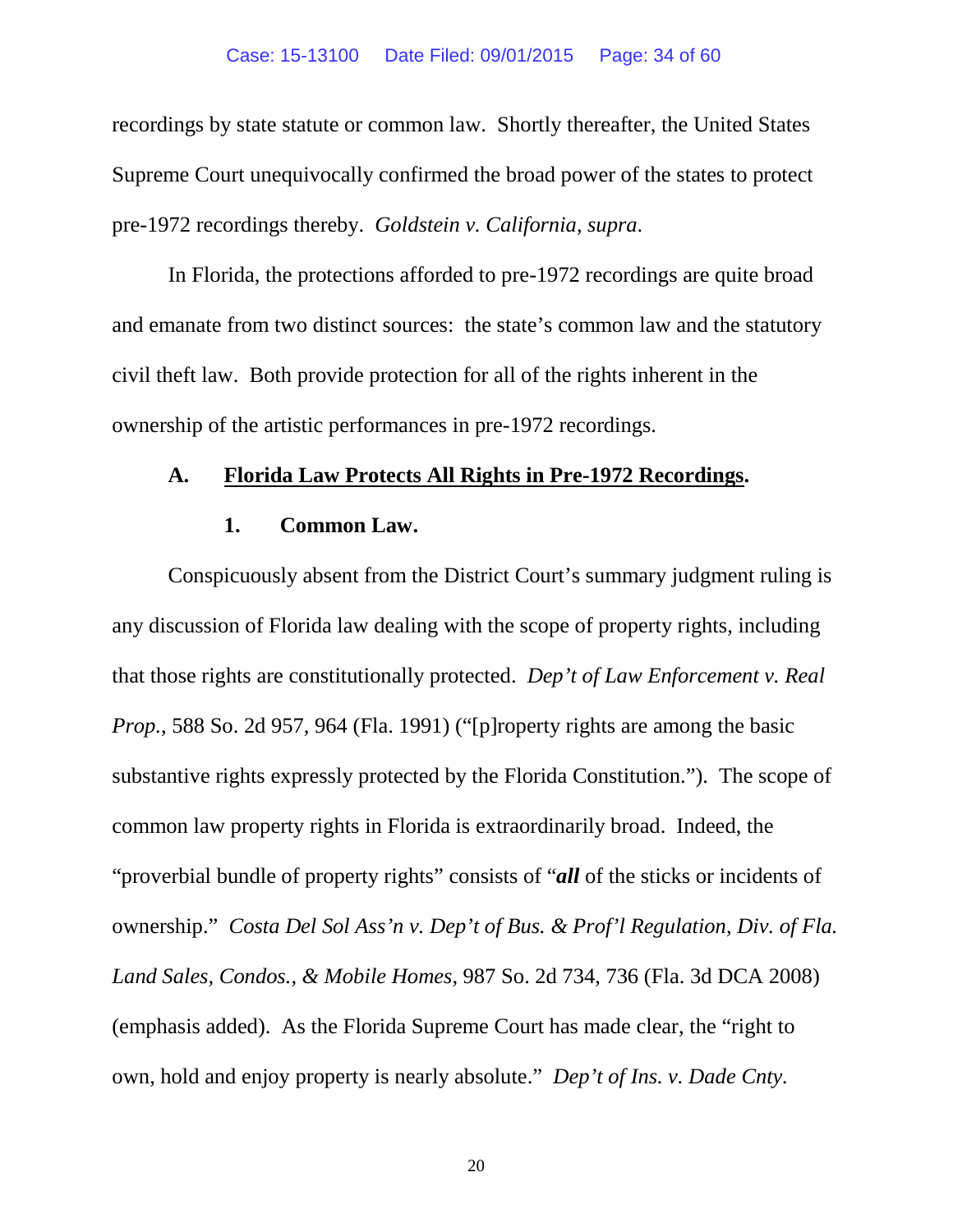*Consumer Advocate's Office*, 492 So. 2d 1032, 1039 n. 3 (Fla. 1986) (quoting *Liquor Store, Inc. v. Cont'l Distilling Corp.*, 40 So. 2d 371, 374 (Fla. 1949)).

In the context of pre-1972 recordings, the property that is owned and consequently protected is the artistic performances embodied in those recordings (*i*.*e*., the sounds). *See* Fla. Stat. § 540.11 (criminal statute defining "owner" of sound recording as "the person who owns the original sounds embodied in the master phonograph record"); *see also CBS, Inc. v. Garrod*, 622 F. Supp. 532, 533 (M.D. Fla. 1985) (finding liability for the unauthorized duplication of the performances embodied in sound recordings). In *Garrod*, CBS brought claims for common law copyright infringement, unfair competition, conversion, and statutory theft in connection with Garrod's unauthorized duplication and distribution of the performances embodied in a number of pre-1972 recordings owned by CBS. The trial court granted summary judgment to CBS on each of the claims, finding that CBS had a protectable property interest in the performances based on its "professional investment of time, skill and money in the recordings."

Florida is not alone in recognizing that the artistic performance embodied in a pre-1972 recording is the property that is entitled to protection*. See e.g*., *Capitol Records, Inc. v. Naxos of Am., Inc.*, 4 N.Y.3d 540 (2005) (artistic performances embodied in pre-1972 recordings are a form of property that are entitled to the full protection of New York law); *Metro. Opera Ass'n v. Wagner-Nichols Recorder*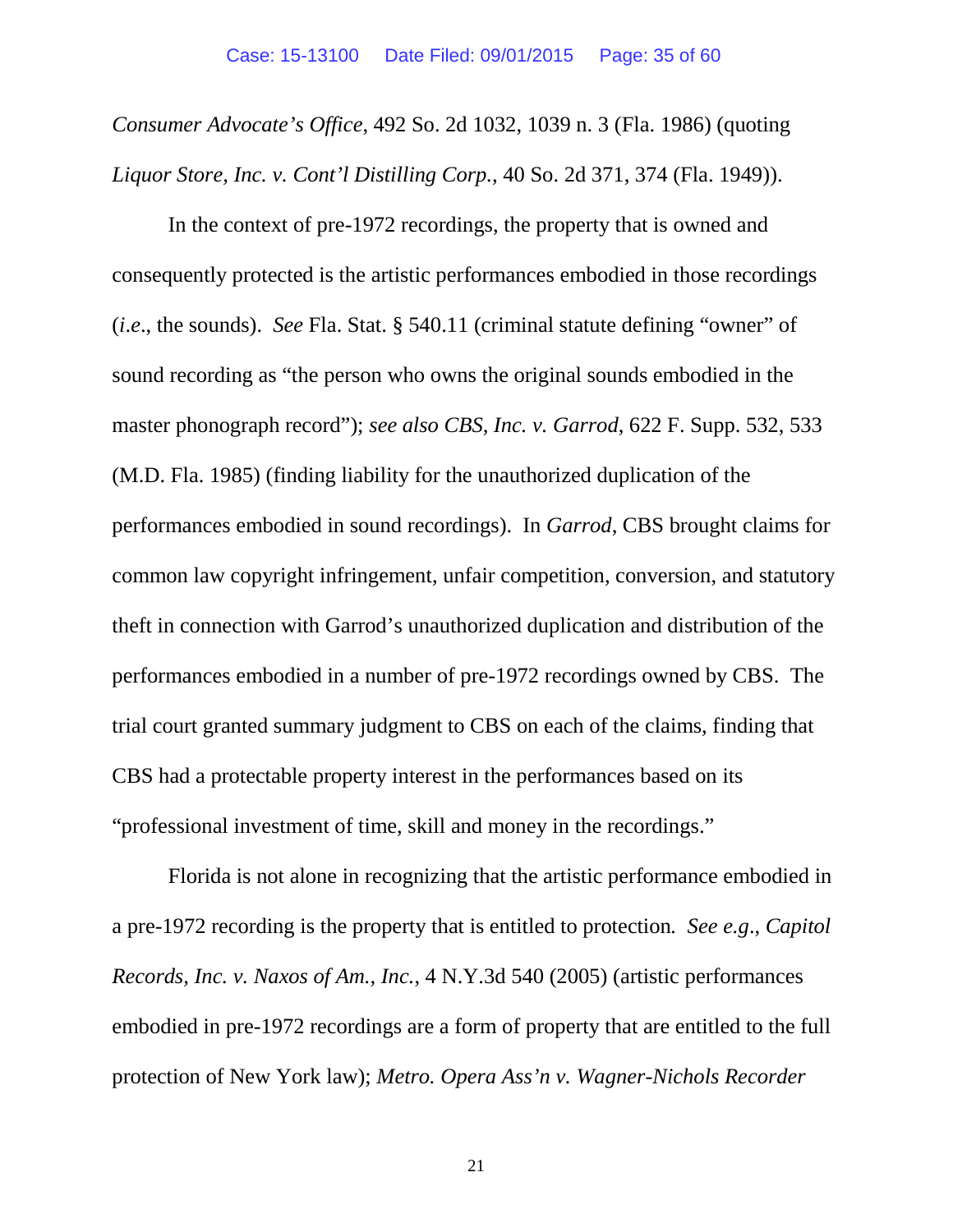*Corp.*, 199 Misc. 786, 802 (Sup. Ct. 1950) ("[T]o refuse the groups who expend time, effort, money, and great skill in producing these artistic performances, the protection of giving them a property right in the resulting artistic creation would be contrary to existing law, inequitable, and repugnant to the public interest."); *Capitol Records, Inc. v. Erickson*, 2 Cal. App. 3d 526, 537-38 (1969) (copying and distributing plaintiff's pre-1972 recordings "appropriates artistic performances produced by [plaintiff's] efforts" and defendant "had appropriated the product itself – performances embodied on the records."); *A & M Records, Inc. v. Heilman*, 75 Cal. App. 3d 554, 564 (1977) ("[R]ecorded performances are [plaintiff record company's] intangible personal property.")[7](#page-35-0)

Owning the recorded performance in a pre-1972 recording necessarily carries with it the right to exclude Sirius XM from using that performance as part of its business without first obtaining a license. Florida has long recognized that "while the word 'property,' in common use, is applied to the tangible physical thing commonly called property, in the law it is not the material object, but the

l

<span id="page-35-0"></span><sup>&</sup>lt;sup>7</sup> Even though the District Court acknowledged that California and New York have "well developed case law regarding the arts and related property rights" **(Doc. 142, pp. 7-8)**, it refused to consider those cases. The District Court's decision to turn a blind eye to decisions that addressed the same issues relating to pre-1972 recordings is difficult to understand. Florida courts routinely consider the analysis of foreign courts in analyzing issues that are new to Florida. *Kisling v. Rothschild*, 388 So. 2d 1310, 1312 n. 3 (Fla. 5th DCA 1980) (relying on cases from other states to conclude that architectural plans and designs are protected by common law copyright); *Intervest Constr. of Jax, Inc. v. Gen. Fid. Ins. Co.*, 133 So. 3d 494, 505 (Fla. 2014) (relying on case law from other state as persuasive authority).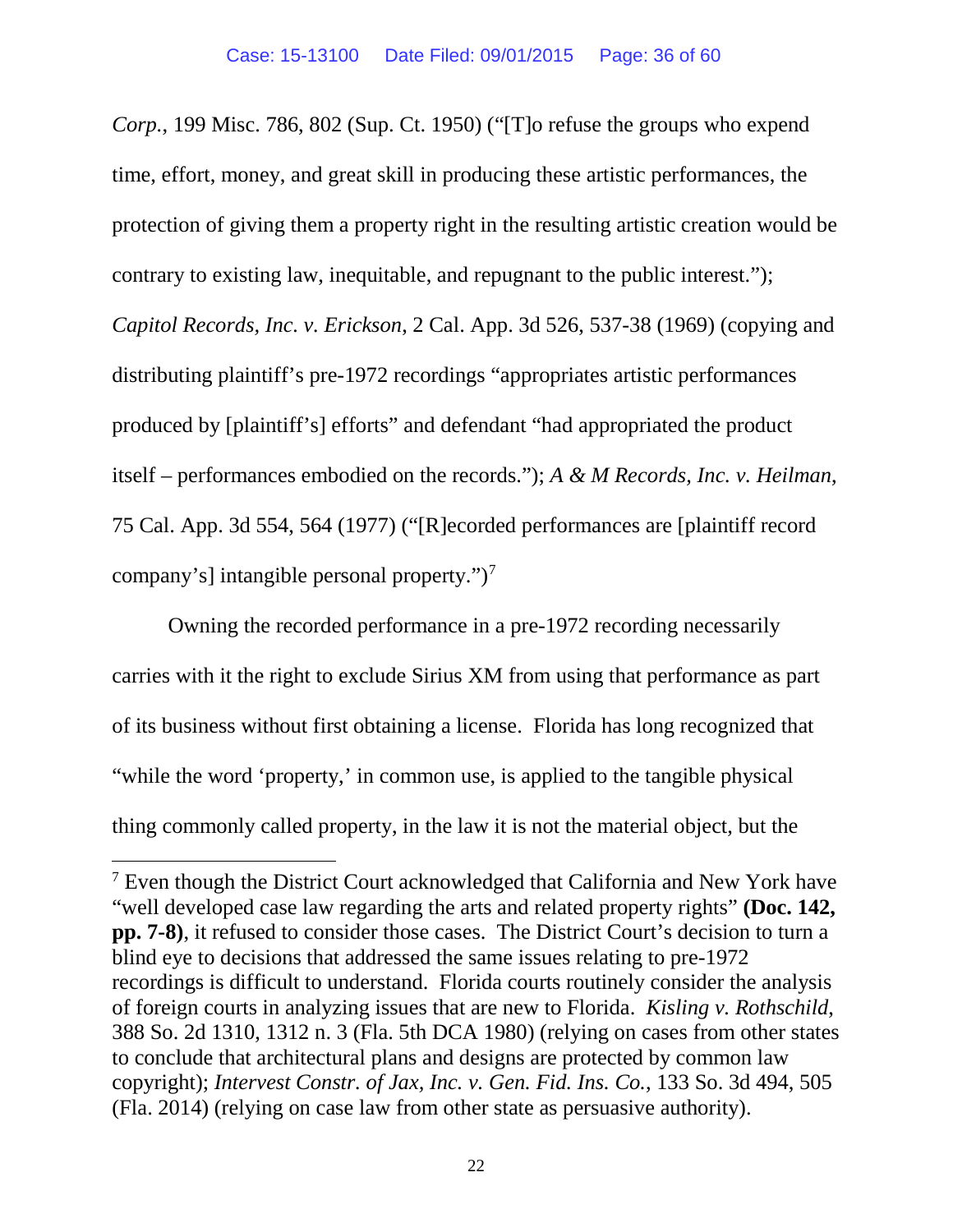right and interest which one has in it**,** *to the exclusion of others***,** which constitutes property." *Tatum Bros. Real Estate & Inv. Co. v. Watson*, 92 Fla. 278, 289 (1926) (emphasis added). Indeed, exclusion is the *sine qua non* of property ownership. As the United States Supreme Court stated in *Dickman v. Comm'r*, 465 U.S. 330, 336, 104 S.Ct. 1086 (1984):

> Of the aggregate rights associated with any property interest, the right of use of property is perhaps of the highest order. One court put it succinctly: 'Property' is more than just the physical thing – the land, the bricks, the mortar – it is also the sum of all the rights and powers incident to ownership of the physical thing. It is the tangible and the intangible. Property is composed of constituent elements and of these elements the right to *use* the physical thing to the exclusion of others is the most essential and beneficial. Without this right all other elements would be of little value . . . ." (citing *Passailaigue v. United States*, 224 F. Supp. 682, 686 (M.D. Ga. 1963))

*See also St. Johns River Water Mgmt. Dist. v. Koontz*, 861 So. 2d 1267, 1271 (Fla. 5th DCA 2003) (recognizing that one of the important sticks in the bundle of property rights is the right to exclude others from using the property).

When it comes to pre-1972 recordings, because the common law copyright and the protected property interest consist of the recorded artistic performances embodied in those recordings, the right to exclude must extend to all unauthorized uses of those performances. Thus, the method of infringement chosen by Sirius XM (*i.e*., reproduction, distribution, or public performance) is of no consequence –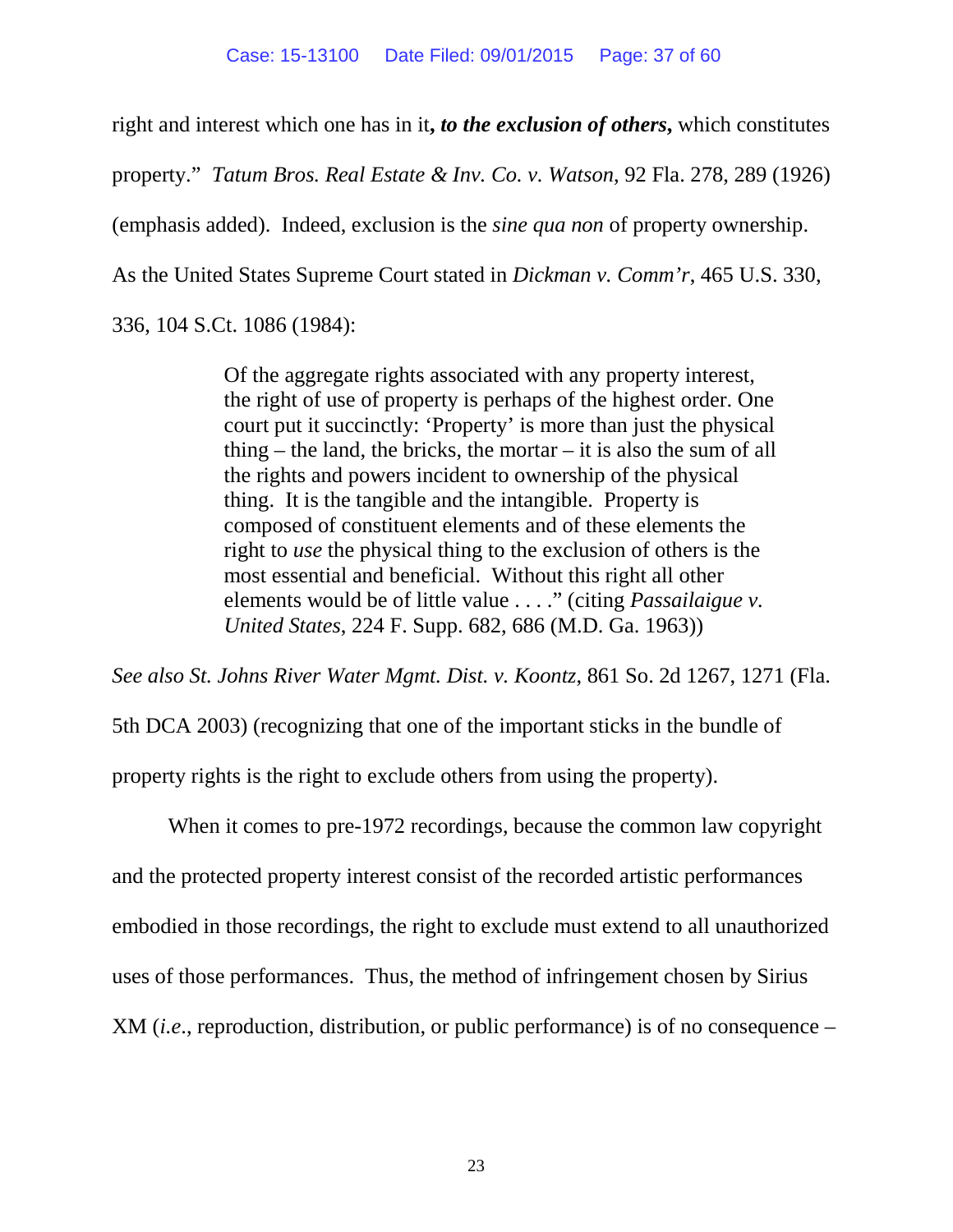# *all unlicensed uses by Sirius XM are forbidden*. *See SmokEnders, Inc. v. Smoke No More, Inc.*, 1974 U.S. Dist. LEXIS 6183, \*30-31 (S.D. Fla. Oct. 21, 1974).

In *SmokEnders*, the court found infringement of the common law copyright in unpublished manuals used in connection with smoking cessation programs. The defendant's infringement consisted of the unauthorized oral rendition and copying of the manuals. In finding liability, the *SmokEnders* court first confirmed the basic proposition that the owner of a common law copyright "may restrict the use or enjoyment of" the copyright to "definitely selected individuals or a limited, ascertained class, or he may expressly or by implication confine the subject to some occasions or definite purpose." *Id*. at \*29-30. From there, the court had no trouble concluding that the "unauthorized use" of property protected by common law copyright under Florida law is "piracy" and that that "[i]nfringement of common law copyrights consists in doing, without the consent of the owner, anything which is the sole right of the owner to do." *Id*.

Here, the District Court had it backwards when it concluded that the method of use somehow defines the scope of ownership. The right and ability to exclude others from using a pre-1972 recording applies to all unauthorized uses as a natural (and indeed, constitutionally protected) incident of property ownership and should have been the end of the District Court's analysis. However, the District Court skipped right past this basic tenet of the common law and wrongly went in search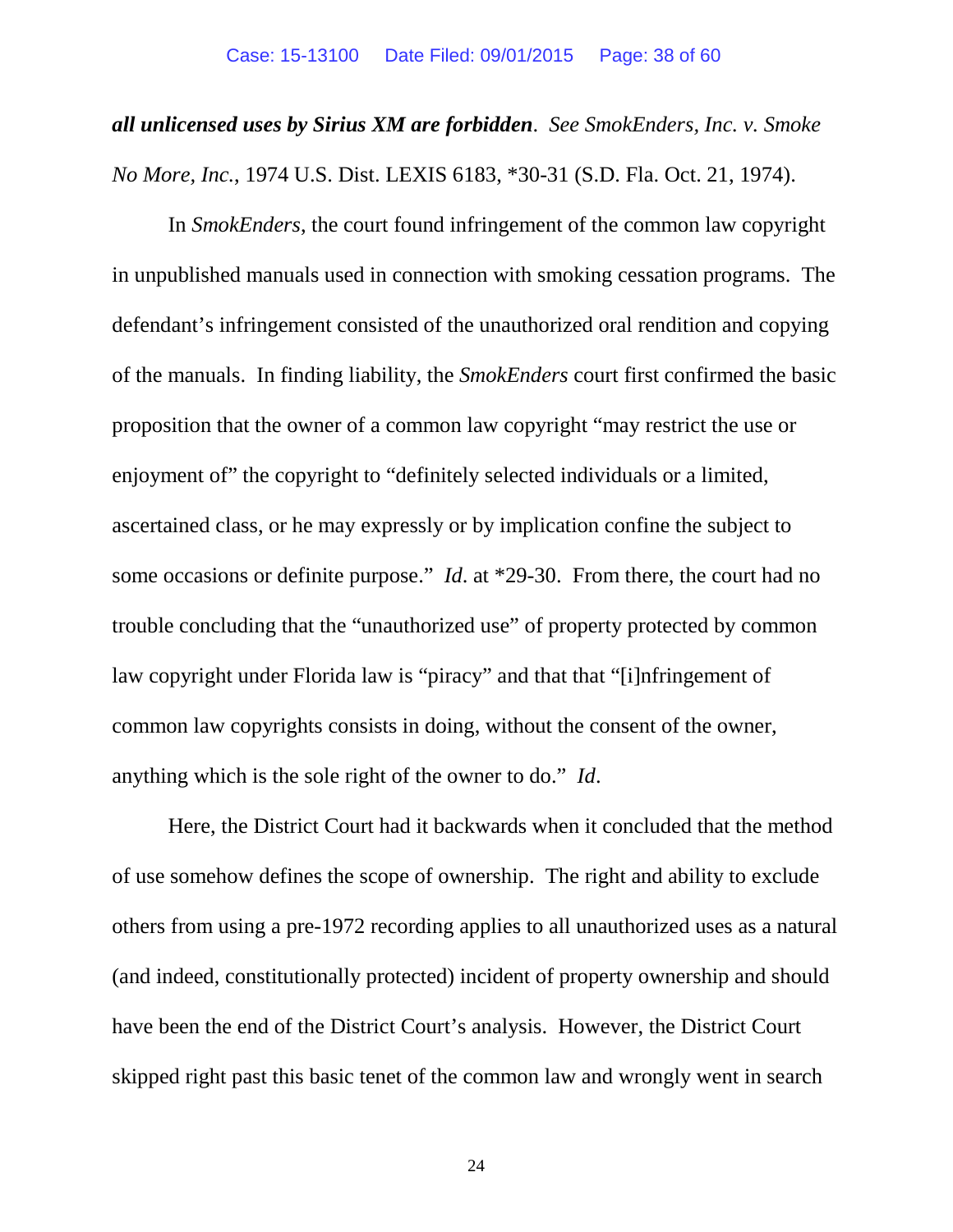of a separate affirmative grant of a performance right by the Florida legislature to determine its ultimate ruling. Perhaps the best proof of the District Court's error is that it did not go in search of a specific grant of the reproduction right by the Florida legislature, yet the District Court readily accepted that this right exists, as does Sirius XM. **(Doc. 142, pp. 6, 10; Doc. 77, p. 1)** In fact, the reproduction right – which comes from the same bundle of sticks as all other rights in pre-1972 recordings – has been an unquestioned part of Florida's jurisprudence for decades. *See Garrod*, 622 F. Supp. at 534-535 (liability imposed for the unauthorized duplication of pre-1972 recordings); *SmokEnders*, 1974 U.S. Dist. LEXIS 6183 at \*30-31 (holding that unauthorized photocopying of a document protected by common law copyright is piracy). Its legitimacy emanates from the very same property protections as the public performance right, or indeed, any other use of a pre-1972 recording: the simple right to exclude.

When the common law is viewed from the proper perspective, the issue is not whether Florida has affirmatively *granted* a performance right; rather, the issue is whether it has affirmatively *excluded* the performance right from the bundle of rights attendant to the ownership of the artistic performances embodied in pre-1972 recordings. The answer to that question is no, as it has been since at least 1977 when the Florida legislature repealed Fla. Stat. § 543.02, which prior to that date had limited the right to control "commercial use" of pre-1972 sound recordings.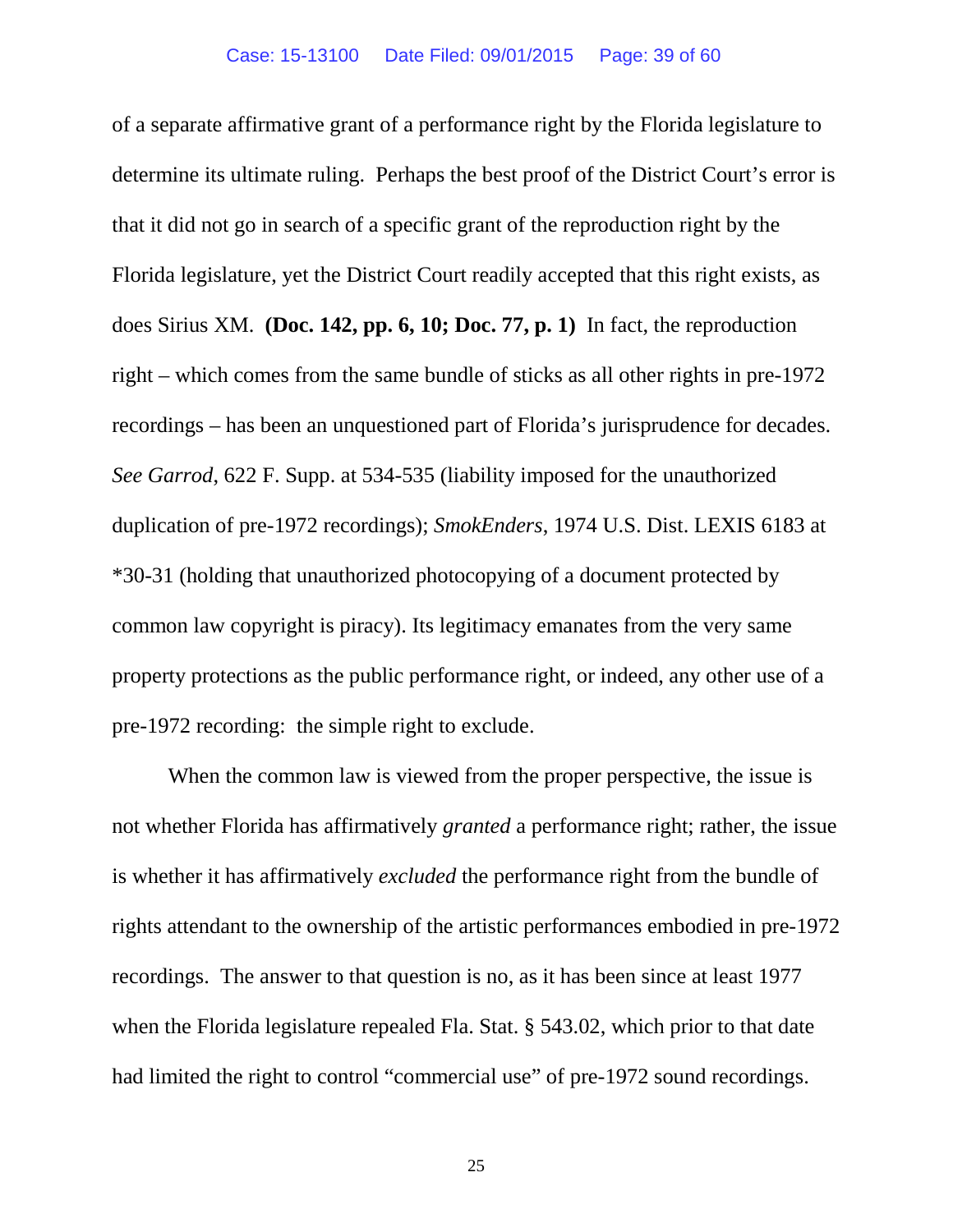Upon its repeal, the common law protecting pre-1972 sound recordings was once again unconstrained and was no longer restricted in any respect. *Miami v. Metro. Dade Cnty*., 407 So. 2d 243, 244 (Fla. 3d DCA 1981); *State ex rel. Fussell v. McLendon*, 109 So. 2d 783, 785 (Fla. 3d DCA 1959).

Since 1977, there has been no legislative proscription in Florida with respect to pre-1972 recordings or any of the rights inherent in the ownership of those recordings, including the performance right. Moreover, Florida has not said that the exclusive ownership rights in pre-1972 recordings should be defined differently from any other form of property by making their protection dependent on the method of infringement, or that the protection of property rights is based on how those rights are used by others. [8](#page-39-0) The public performance right in pre-1972 recordings exists because Florida's common law protects all rights inherent in ownership, and the District Court was wrong to assume that it did not exist simply because it could not find a case specifically saying that it existed. That is not and has never been how the protection of property rights works. In fact, the District Court's requirement that for a right to exist under common law there first must be a case saying that it exists would have the perverse result of precluding the protection of property rights in every case of first impression.

 $\overline{a}$ 

<span id="page-39-0"></span><sup>8</sup> To the contrary, in enacting *and* in repealing Fla. Stat. § 543.02, the Florida legislature treated all uses of pre-1972 recordings the same.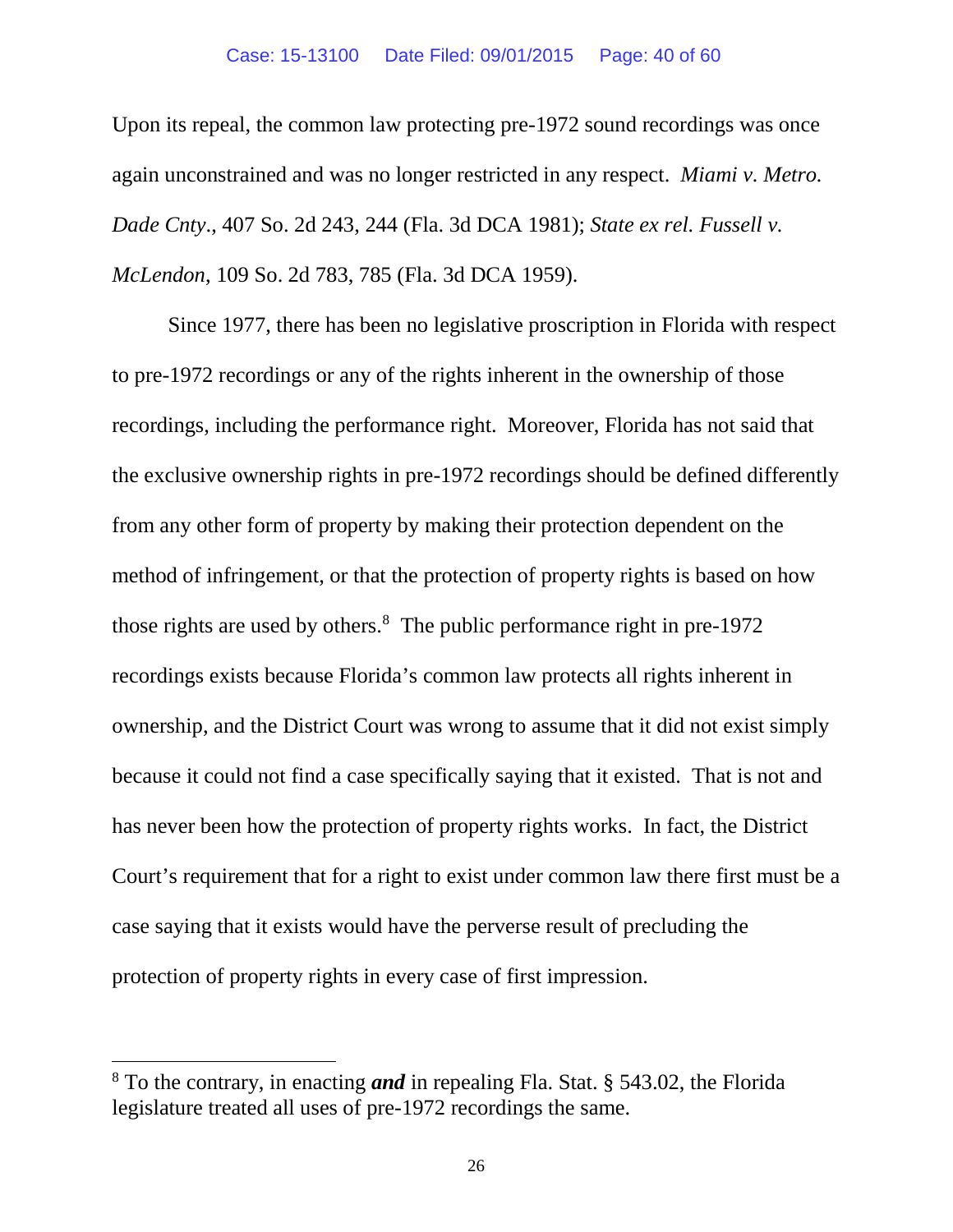#### **2. Statutory Law.**

Florida has a long history of protecting property not only with its common law, but also statutorily as part of the state's civil theft laws. Of particular relevance to this case is Fla. Stat. § 772.11, which creates a civil cause of action for an injury resulting from (among other things) a violation of Fla. Stat. § 812.014(1). That violation occurs when:

> (1) A person commits theft if he or she knowingly obtains or uses, or endeavors to obtain or to use, the property of another with intent to, either temporarily or permanently:

> > (a) Deprive the other person of a right to the property or a benefit from the property.

(b) Appropriate the property to his or her own use or to the use of any person not entitled to the use of the property.

Fla. Stat. § 812.014.

The reach of Fla. Stat. § 812.014(1) is extraordinarily broad given the definition of "property" that was adopted by the Florida legislature. Indeed, rather than limiting the property that was covered by this statute or the protected rights in that property, the legislature expressly defined "property" to mean "anything of value," including the "rights, privileges, interests, and claims" in tangible or intangible personal property. Fla. Stat. § 812.012(4)(b). This definition has been broadly construed. *See e*.*g*. *Garrod*, 622 F. Supp. at 534-535 (finding of civil theft based on unlawful taking of "impulses" in pre-1972 recordings); *Crow v. State*,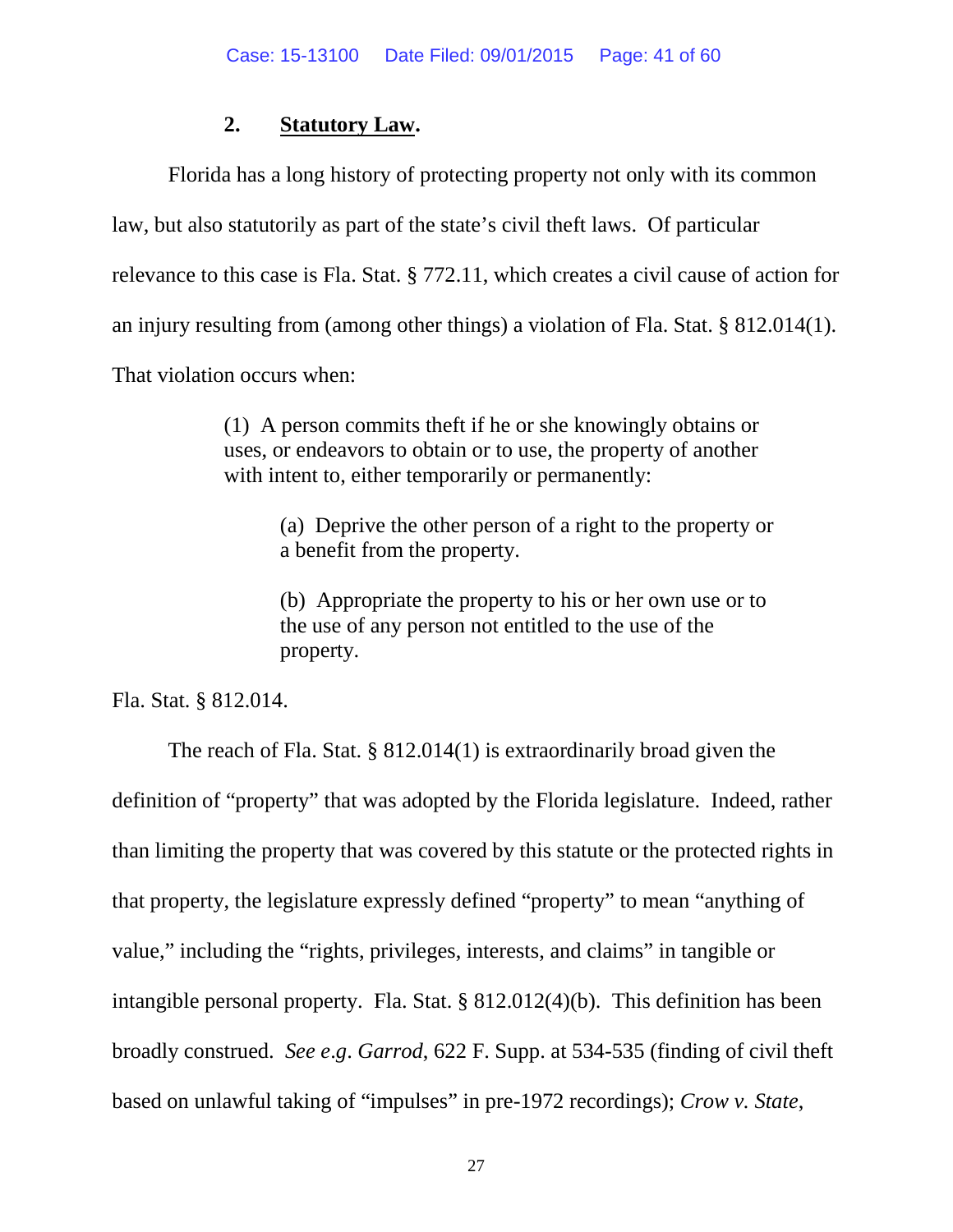392 So. 2d 919, 920 (Fla. 1st DCA 1980) (stolen property consisted of the royalty rights and/or services of several popular singers); *New Lenox Indus. v. Fenton*, 510 F. Supp. 2d 893, 910 (M.D. Fla. 2007) (civil theft law encompasses theft of trade secrets); *Jacobs Wind Elec. Co. v. Dep't of Transp.*, 626 So. 2d 1333, 1337 (Fla. 1993) (patent is protected property subject to civil theft law where claim is not preempted by federal law); *Korman v. Iglesias*, 736 F. Supp. 261, 265 (S.D. Fla. 1990) (civil theft law covers claim for royalties against co-author of copyright); *Miller v. Wallace Int'l Trucks, Inc.*, 532 So. 2d 1276, 1277 (Fla. 2d DCA 1988) (taking of "lien" rights in vehicle considered civil theft).

The definition of property in §  $812.012(4)(b)$  also includes "services," which the Florida legislature has broadly defined to include "anything of value resulting from a person's physical or mental labor or skill..." Fla. Stat. § 812.012(4)(b) and (6). That definition of services is very similar to the description of the protectable copyright interest identified by a number of courts resulting from the creation of the artistic performances in pre-1972 recordings. *See e.g*. *Garrod*, 622 F. Supp. at 534-35 (copyright interest based on investment of "skill, labor, and money").

The District Court never even discussed the definition of property in § 812.012(4)(b) and certainly could not conclude on summary judgment that the public performance right is not "anything of value." Pre-1972 recordings have tremendous value as even the District Court recognized when it acknowledged that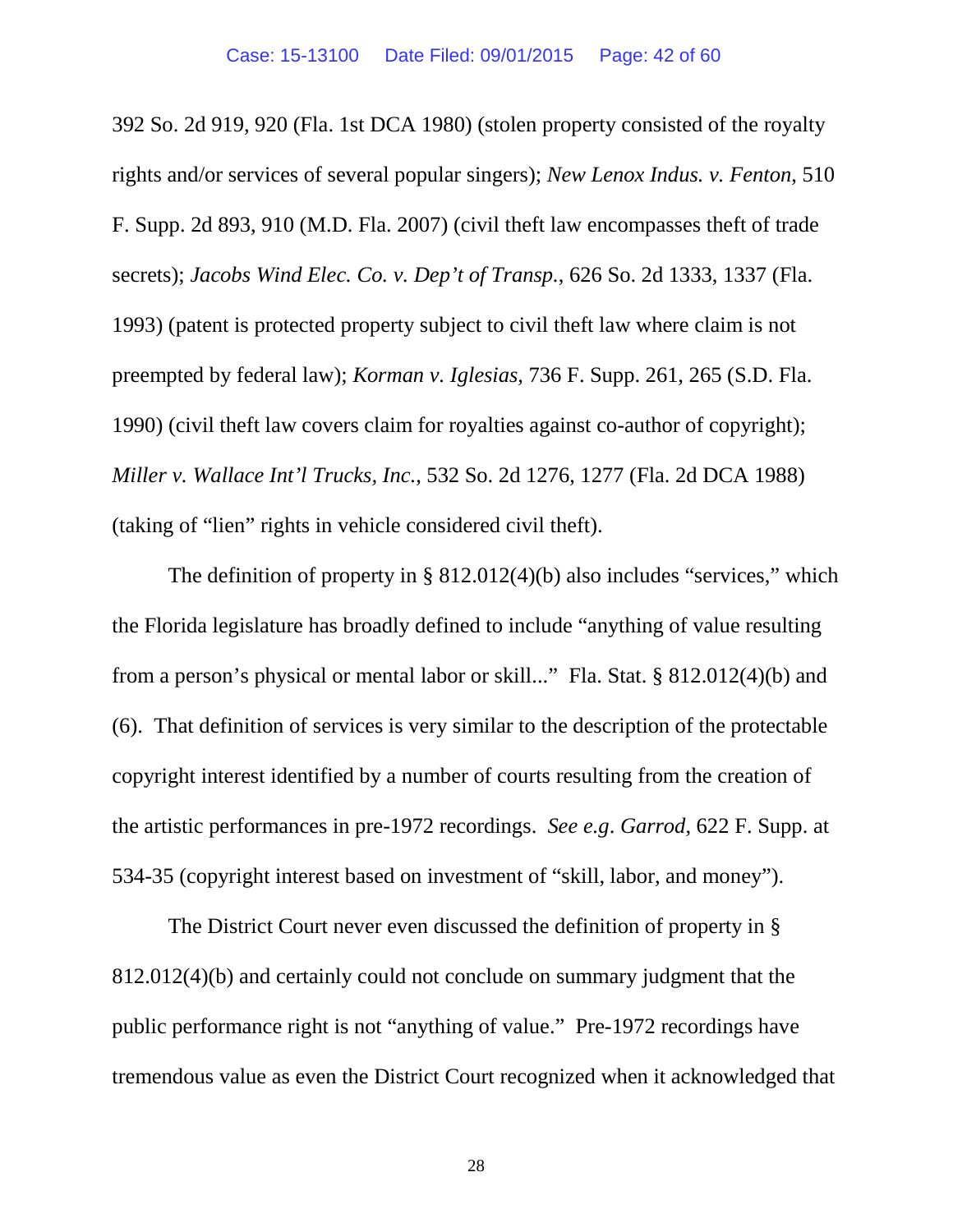Flo & Eddie regularly license their pre-1972 recordings for use by others. **(Doc.**

**142, pp. 1-2)** And Sirius XM certainly cannot dispute the significant value of the public performance right. Indeed, on July 31, 2015, Sirius XM paid \$210 million to a group of record companies to obtain (among other things) the right to publicly perform their pre-1[9](#page-42-0)72 recordings through 2017, including in Florida.<sup>9</sup>

#### **B. The District Court Applied the Wrong Law.**

Despite acknowledging that it must look to Florida law "to determine the breadth of Flo & Eddie's property rights," **(Doc. 142, p. 6)**, the District Court then completely ignored Florida's broad property laws and inexplicably based its conclusion that there is no performance right in pre-1972 recordings on a single quote from a case based only on federal law. Indeed, the District Court summarily concluded that owners of pre-1972 recordings do not have "unfettered rights" *under Florida law* because the Supreme Court stated in *Sony Corp. of Am. v. Universal City Studios, Inc.*, 464 U.S. 417, 432 (1984) that "[c]opyright protection has never accorded the copyright owner complete control over all possible uses of his work." The District Court's non-sequitur attempt to define the scope of common law rights in Florida through the lens of *Sony* was clear error.

*Sony* involved *federal* copyrights, was decided under *federal* copyright law, and solely concerned the scope of the *federal* copyright protection set forth in 17

 $\overline{a}$ 

<span id="page-42-0"></span><sup>9</sup> *See* Sirius XM Holdings Inc., Current Report (Form 8-K) at Item 8.01 (June 26, 2015), http://investor.siriusxm.com/secfiling.cfm?filingID=930413-15-2915.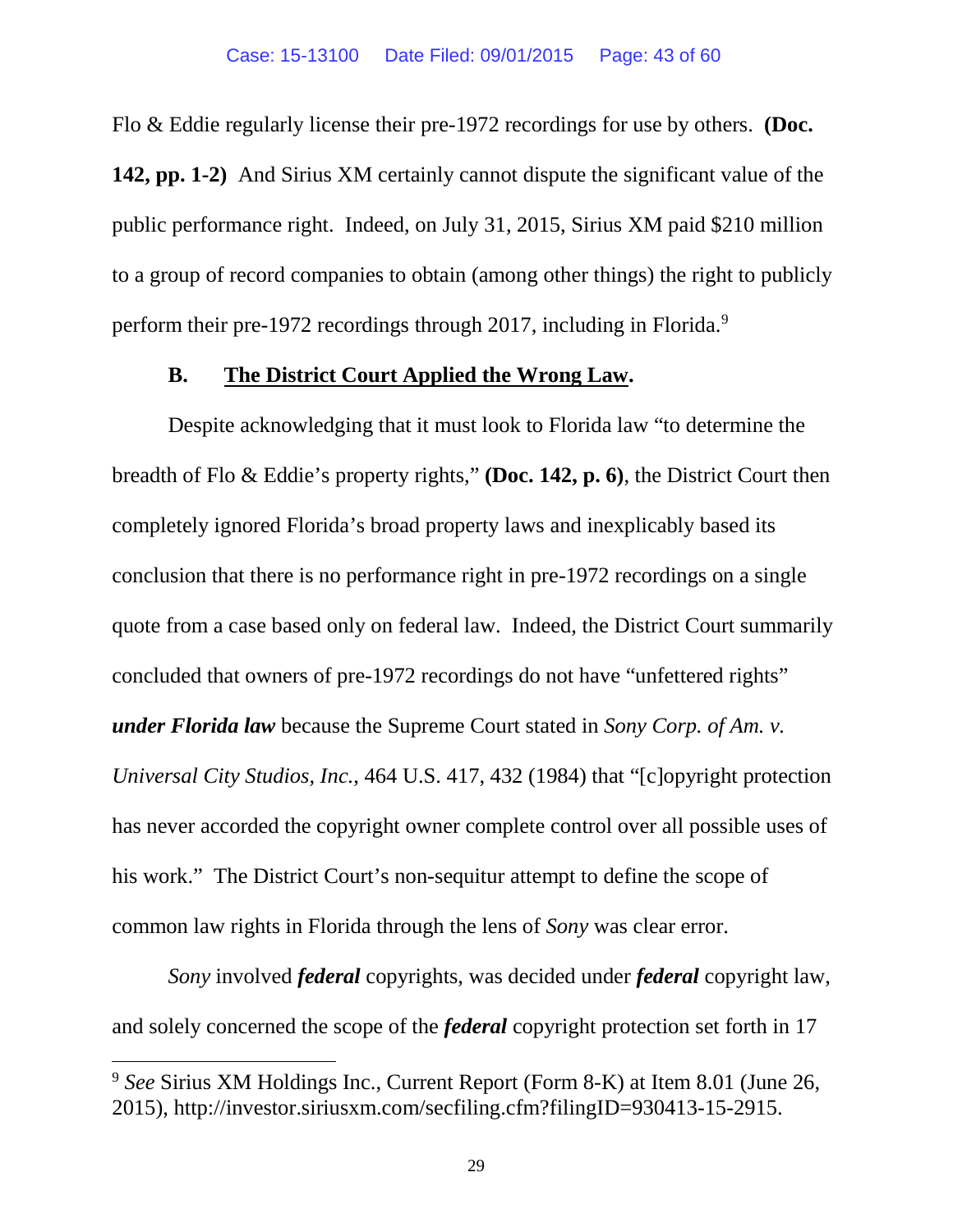U.S.C. § 106 as limited by the *federal* fair use considerations set forth in 17 U.S.C. § 107. *Sony* does not have general application to common law copyrights or common law property law, nor was the Supreme Court even suggesting that it did. In fact, *Sony* only makes sense in the context of the federal Copyright Act, which expressly limits its protection to the specific enumerated rights set forth in 17 U.S.C. § 106. That is the reason why the *Sony* court concluded that rights in federal copyrights are not "unfettered." However, the common law is a very different animal than a limited statutory scheme like the Copyright Act. The common law does not require a separate grant of rights, as it uses as its starting point that all rights are inherent in ownership of property. It is for this reason that it is widely recognized that common law rights are viewed to be much broader than federal copyrights. S*ee* 6 W.F. Patry, *Patry On Copyright* § 18.55 at 18-198 (2010 ed.) (recognizing that state protection of pre-1972 recordings are not limited by the federal Copyright Act and can provide rights "*beyond*" that Act).

*Sony* should never have been part of the District Court's legal analysis, *much less the entirety of that analysis*. By using *Sony* to limit Florida law, the District Court wrongly conflated two very different and mutually exclusive sets of laws – and ironically violated  $\S 301(c)$  in the process by using the Copyright Act to limit the scope of Florida's protection of pre-1972 recordings. In the context of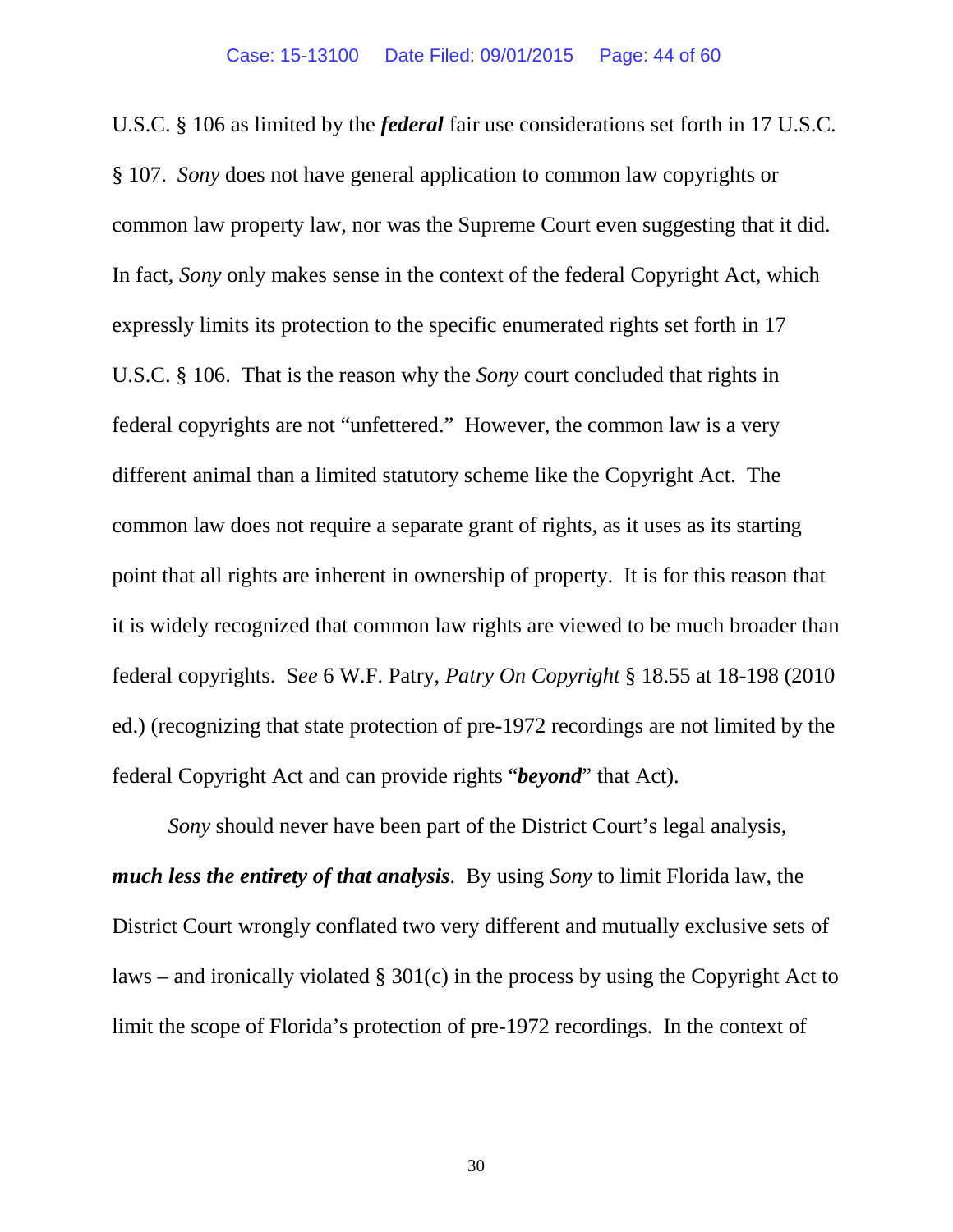#### Case: 15-13100 Date Filed: 09/01/2015 Page: 45 of 60

pre-1972 recordings, relying on federal law to determine Florida law is like looking at the color red in order to define the color blue.

The District Court's improper reliance on federal law did not occur by accident. Sirius XM actually invited that error in its motion when it implored the District Court to determine whether a public performance right exists under Florida law by proffering evidence of: (1) the history of the performance right in *post*-1972 recordings under the federal Copyright Act, (2) Congressional legislative history testimony regarding the federal Copyright Act, and (3) studies and reports done by the United States Copyright Office. **(Doc. 77, pp. 5-8)** All of Sirius XM's socalled "evidence" had nothing to do with Florida law, was objected to by Flo & Eddie as "irrelevant, non-binding, nonprecedential, and inadmissible hearsay" **(Doc. 94, p. 6 n. 5; Doc. 96, p. 3)**, and was intended by Sirius XM to lead the District Court down the wrong analytical path – which is exactly what occurred.

Sirius XM also lined that path with various policy arguments that inexplicably showed up in District Court's summary judgment order. For example, the District Court questioned how there could be a performance right since that would raise questions as to who then would "set[] and administer[] the licensing rates." **(Doc. 142, p. 9)** As with any free market, the willing sellers and willing buyers set the rates, which is exactly what already occurs every time a movie or TV studio obtains a license to use a pre-1972 recording. The setting of rates is not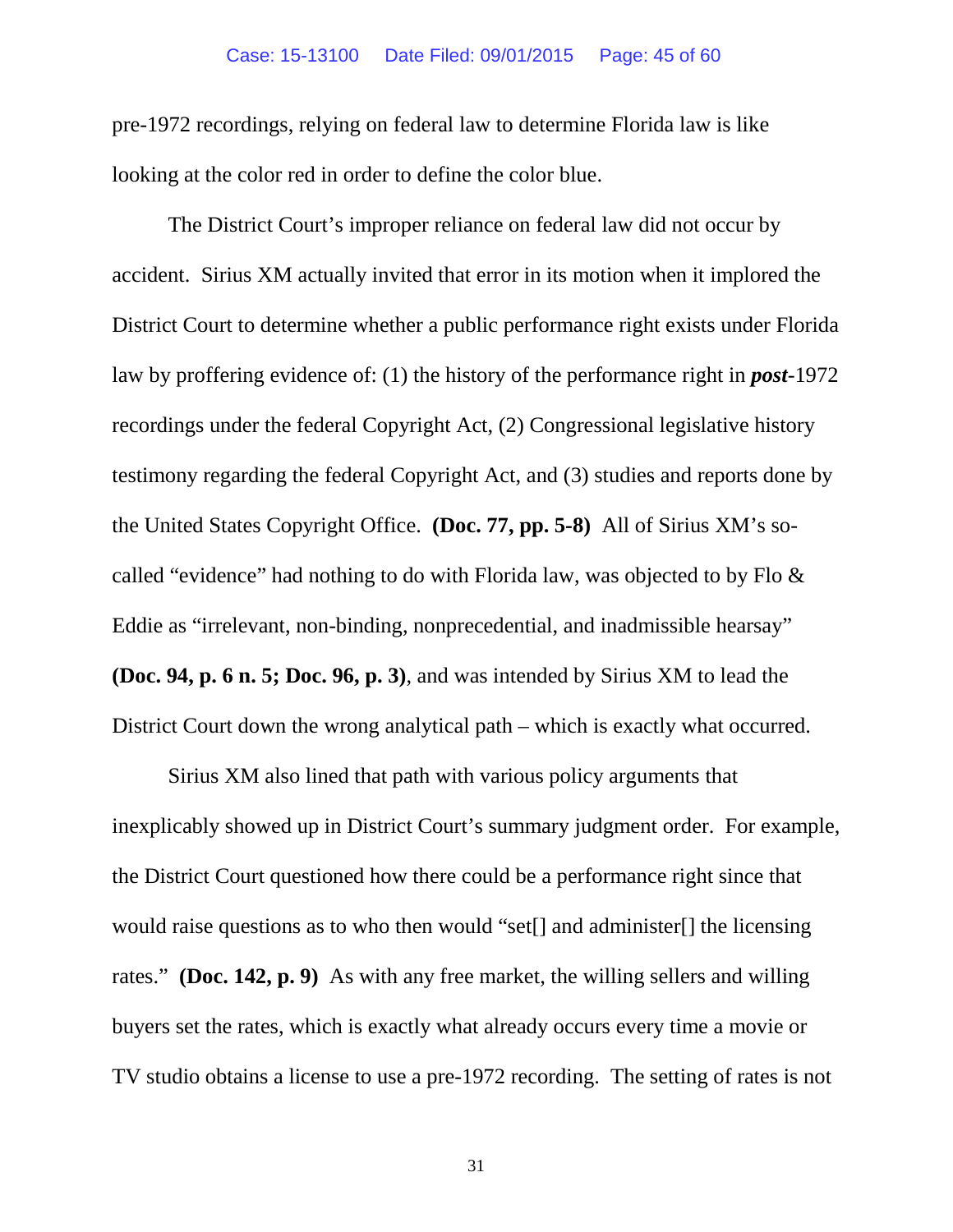relevant to the existence of a performance right, nor should it have ever been a concern of the District Court.

Ultimately, under the purported guise of not wanting to legislate from the bench, that is precisely what the District Court did. It was the District Court's obligation to apply Florida law as it exists, not ignore that law because it does not fit within the District Court's narrative or desired outcome.

#### **II. THE DISTRICT COURT WRONGLY CONCLUDED THAT THE RIGHT OF REPRODUCTION INHERENT IN PRE-1972 RECORDINGS SHOULD BE LIMITED BY FEDERAL LAW.**

Sirius XM does not dispute that it made (and continues to make) copies of pre-1972 recordings in Florida. However, despite recognizing the existence of the reproduction right inherent under Florida law in the ownership of pre-1972 recordings, the District Court then made two very fundamental errors in ruling that Sirius XM's creation of back-up and buffer copies are not unlawful reproductions.

First, the District Court ignored that it was deciding a motion for summary judgment and that its role was simply to determine the existence of disputed issues. *Anderson v. Liberty Lobby, Inc.*, 477 U.S. 242, 249, 106 S.Ct. 2505 (1986). The District Court went far beyond this and actually decided those issues by making the qualitative and quantitative factual determination that Sirius XM's reproductions were too insignificant to be actionable. **(Doc. 142, p. 10)** The scope of Sirius XM's reproductions requires an analysis by the trier of fact, not a balancing test by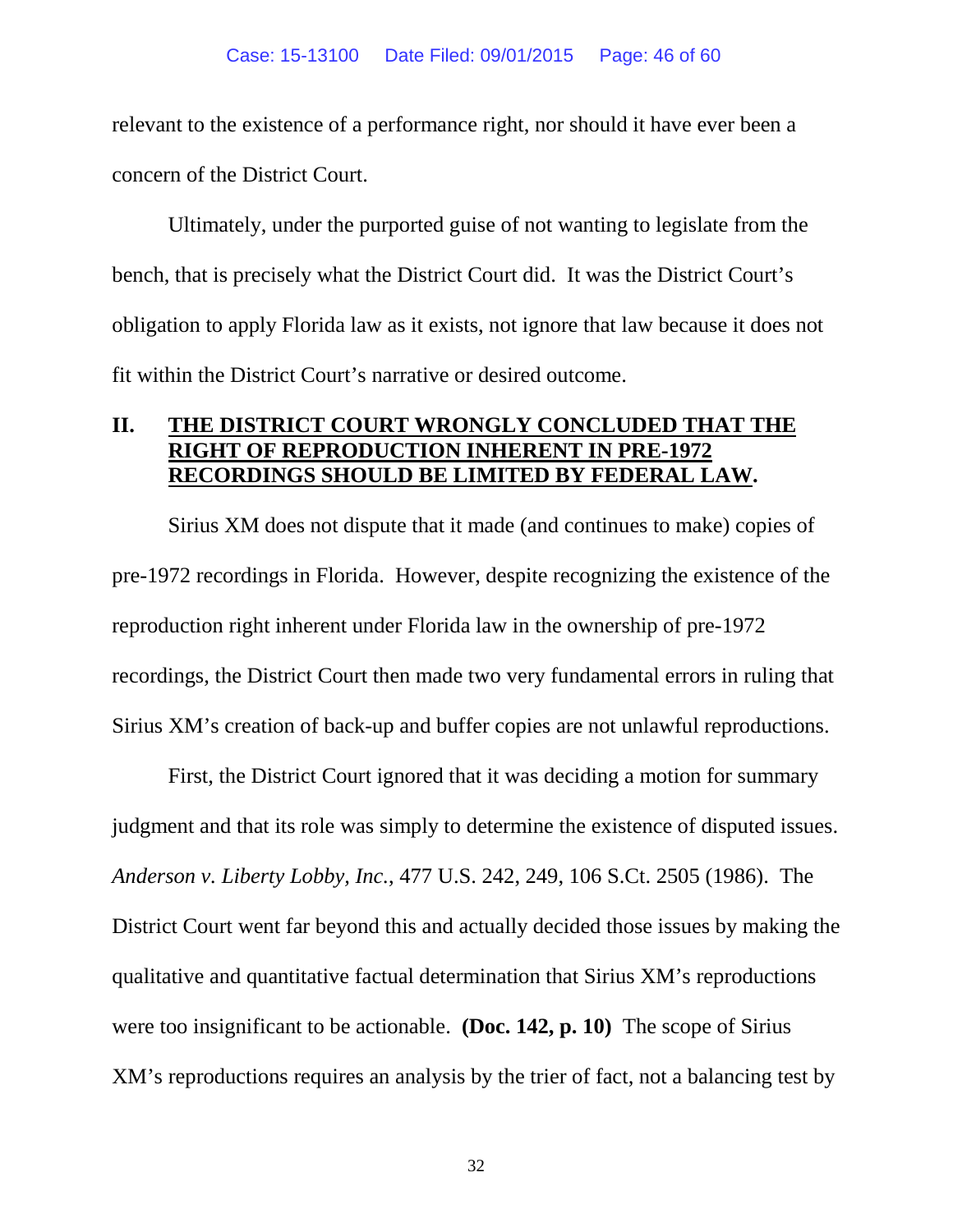the District Court. This is particularly true given that Sirius XM's presentation of a cleansed explanation of the reproductions that it made in Florida was refuted by Flo & Eddie, thereby resulting in triable issues of fact. **(Doc. 94, p. 4; Doc. 94-1 ¶¶ 9-15; Doc. 94-12; Doc. 94-13; 9 Doc. 4-14; Doc. 94-15; Doc. 94-16; Doc. 94- 17; Doc. 94-18; Doc. 95 ¶¶ 67-72)**

Second, the District Court came to its conclusions by once again wrongly applying federal law to determine the scope of rights under Florida law. Based on two federal cases decided under the Copyright Act, the District Court concluded that Sirius XM's "buffer and back-up copies do not constitute an improper reproduction." To that end, the District Court cited *Cartoon Network LP, LLLP v. CSC Holdings, Inc.*, 536 F.3d 121 (2d Cir. 2008) for the proposition that "acts of buffering did not constitute copies sufficient to constitute copyright infringement" and *Authors Guild, Inc. v. HathiTrust*, 755 F.3d 87 (2d Cir. 2014) for the proposition that "buffered copies do not constitute copyright infringement." **(Doc. 142, p. 10)** Neither of these cases were appropriate for the District Court to rely upon to circumscribe Florida's protection of pre-1972 recordings.

With respect to *Cartoon Network*, what the District Court completely ignored is that the Second Circuit's ruling was based entirely on the Copyright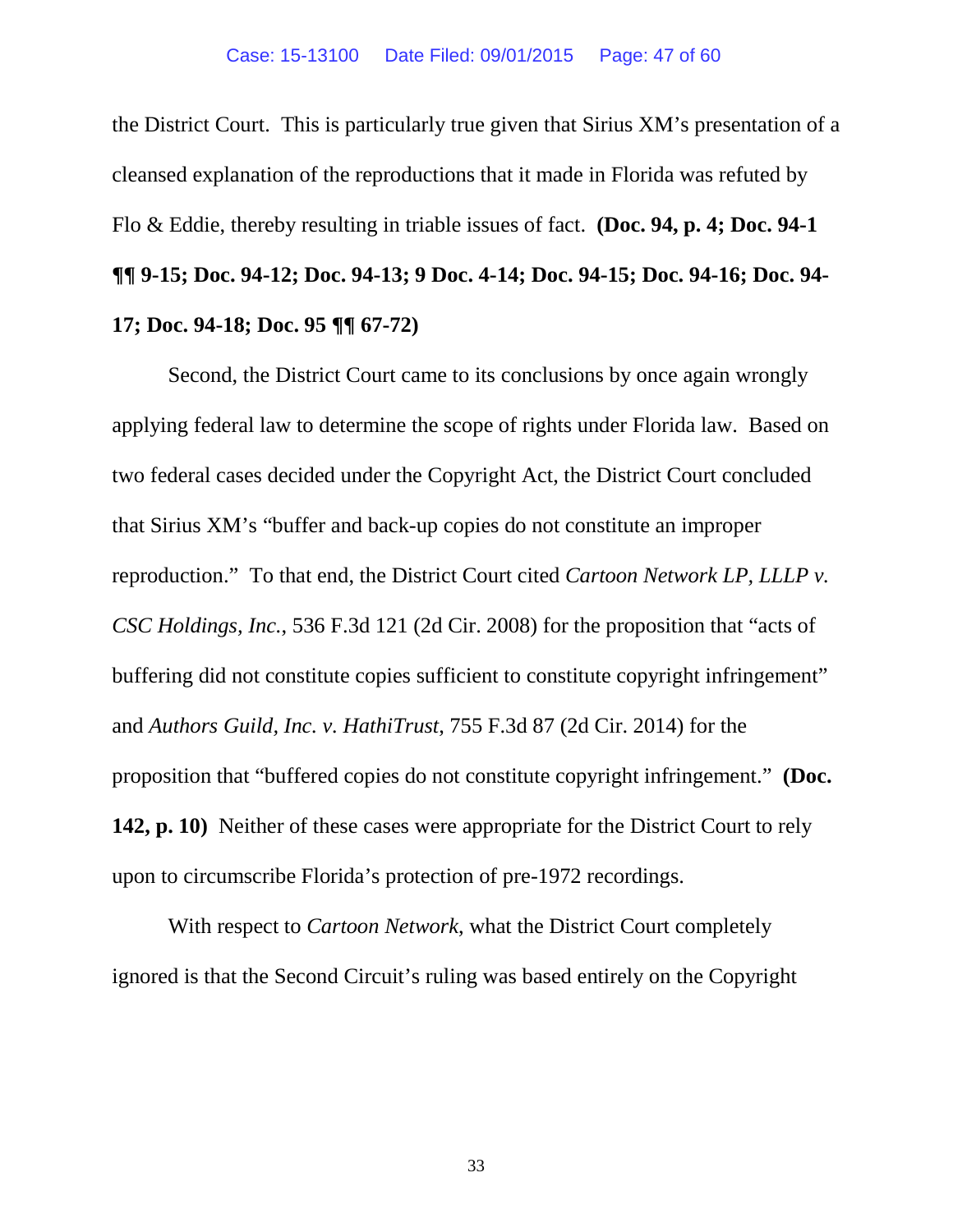Act's definitions of "copy" and "fixed," *which do not exist in Florida*. [10](#page-47-0) The District Court is not permitted to import statutory definitions from the Copyright Act into Florida law. Even more perplexing is the District Court's citation to *Authors Guild*. Despite the District Court's description of that case as involving buffer copies, it did not. *Authors Guild* dealt with whether a university's systematic digitization of copyrighted books in order to create a searchable database was fair use under § 107 of the Copyright Act. Using the fair use exception in § 107 to limit the common law rights of the owners of pre-1972 recordings, however, could not be a clearer violation of § 301(c).

Moreover, the issue of fair use was not even properly before the District Court given that Sirius XM never raised it in its initial brief. (**Doc. 77, p. 20)** To the contrary, in its initial brief, Sirius XM contended that it did not make any copies in Florida, not that the copies it made were fair use. Sirius XM's failure to raise the issue of fair use in its initial brief means that the issue was deemed to be abandoned. *See e.g.*, *Wilkerson v. Grinnell Corp.*, 270 F.3d 1314, 1322 (11th Cir. 2001) It was only after Flo & Eddie filed its opposition and disproved Sirius XM's

l

<span id="page-47-0"></span><sup>10</sup> The District Court also ignored that *Cartoon Network* is not even the definitive law under the Copyright Act as other circuits have come to different conclusions on this issue. *See e.g.*, *MAI Systems Corp. v. Peak Computer, Inc.*, 991 F.2d 511, 518 (9th Cir. 1993) and *Stenograph L.L.C. v. Bossard Assocs.*, 144 F.3d 96, 101-02 (D.C. Cir. 1998).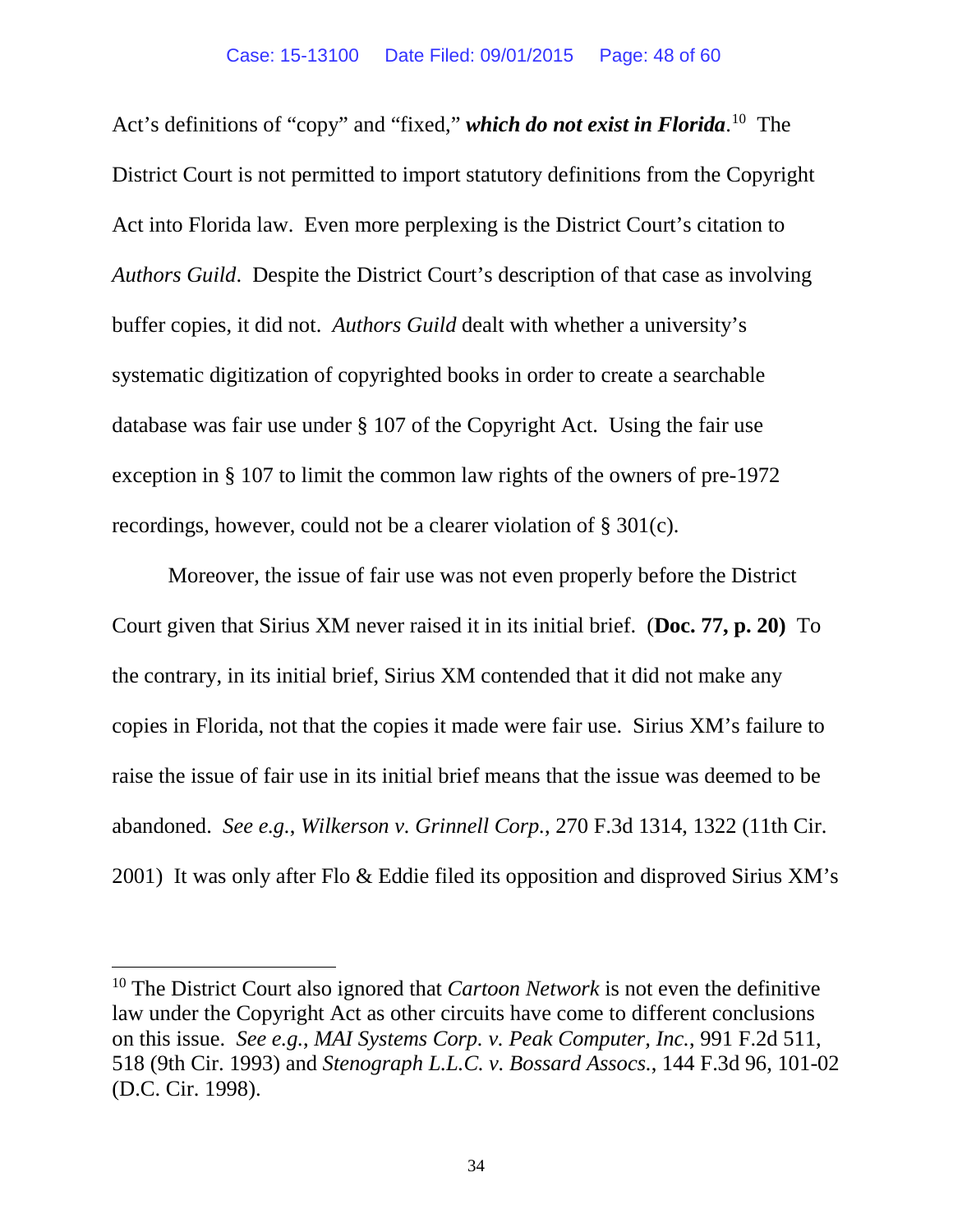contention that it did not make copies in Florida that Sirius XM raised the issue of fair use.

#### **III. UNDER FLORIDA LAW, SIRIUS XM'S LIABILITY IS CLEAR AND SHOULD HAVE RESULTED IN THE DENIAL OF ITS MOTION FOR SUMMARY JUDGMENT.**

When federal law is excised from the District Court's decision and replaced with Florida law, what remains is Sirius XM's liability. Indeed, because the District Court rested its entire opinion on two erroneous beliefs that it derived from federal law (namely, that there is no performance right and that buffer copies were fair use reproductions), it never analyzed the specifics of Flo & Eddie's claims. In fact, with respect to three of the claims (unfair competition, conversion, and statutory civil theft), the District Court simply assumed that they were derivative of Flo & Eddie's common law copyright claim and required no additional analysis whatsoever. **(Doc. 142, p. 11)** ("[B]ecause the Court finds that Sirius has not infringed on any of Flo & Eddie's copyrights, these claims are without merit.") Those claims are not derivative. As the *Garrod* court held, claims for unfair competition, conversion, and civil theft provide an additional basis for relief separate and apart from a claim for common law copyright infringement. *Garrod*, 622 F. Supp. at 535-36. Florida is not alone in recognizing the freestanding nature of these claims. New York and California do as well. *Capitol Records, Inc. v. Naxos of Am.*, Inc., 4 N.Y.3d 540, 564 (2005) (holding that causes of action for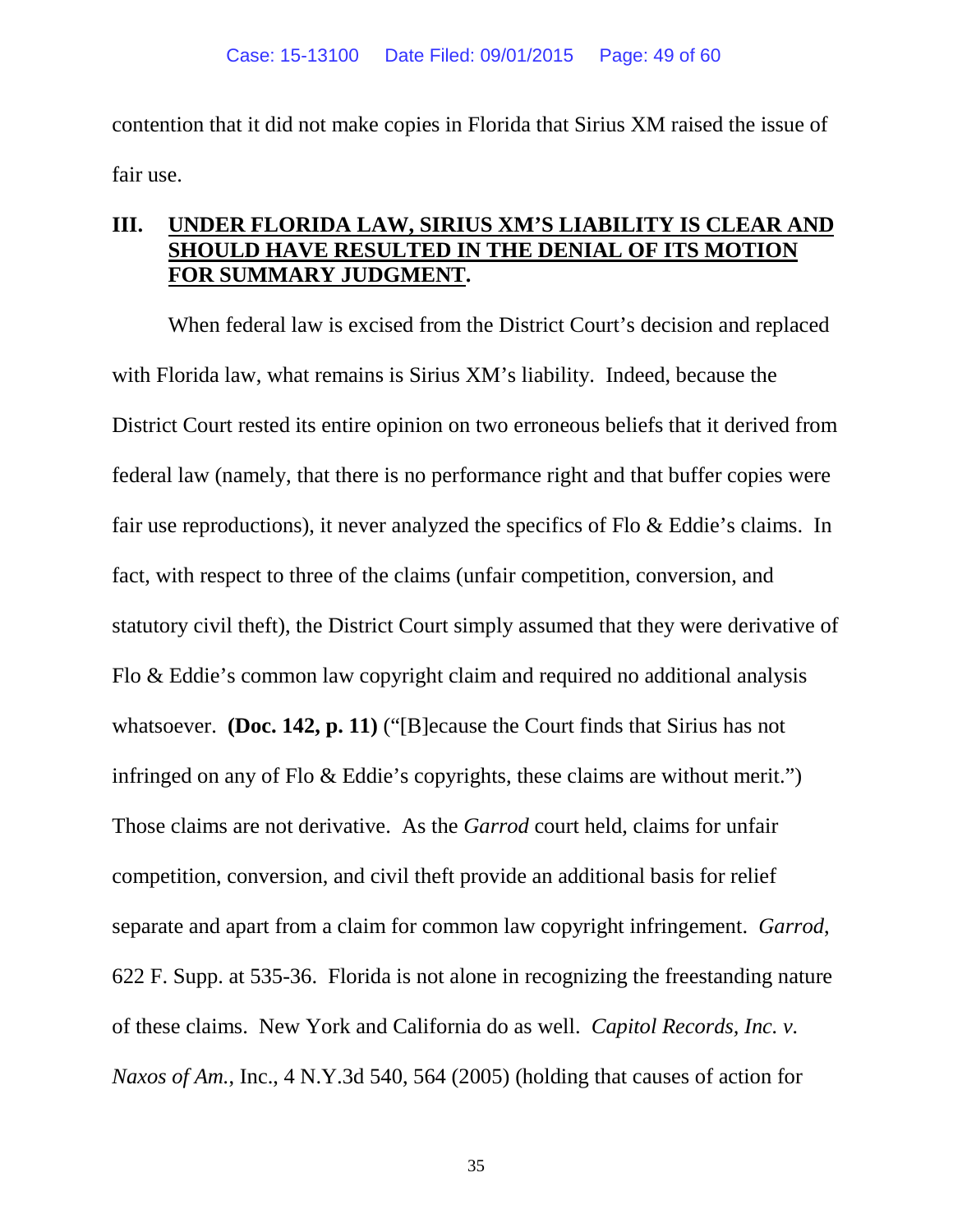copyright infringement and unfair competition are not synonymous under New York law); *Lone Ranger TV, Inc. v. Program Radio Corp.*, 740 F.2d 718, 726 (9th Cir. 1984) (finding liability for conversion even though it did not find liability for common law copyright infringement).

When all of the elements of Flo & Eddie's claims are properly analyzed, Sirius XM's liability is readily apparent.<sup>[11](#page-49-0)</sup>

#### **A. Common Law Copyright Infringement.**

Sirius XM admitted that it reproduced and publicly performed pre-1972 recordings (including many of The Turtles' recordings owned by Flo & Eddie and identified on Exhibit A to the Complaint) and that it authorized third parties to reproduce and publicly perform all of those same recordings. Sirius XM also admitted that it engaged in all of this exploitation without licenses. Sirius XM's admissions establish its liability for common law copyright infringement.

As *Garrod*, *SmokEnders*, and the repeal of Fla. Stat. § 543.02 make clear, the rights afforded by common law copyrights are necessarily broad in scope because they derive from the ability to exclude *all* uses of the copyright. The method of infringement chosen by Sirius XM (*i.e*., reproduction, distribution, or public performance) is irrelevant. For common law copyright infringement, what

 $\overline{a}$ 

<span id="page-49-0"></span><sup>&</sup>lt;sup>11</sup> In order to defeat Sirius XM's motion for summary judgment, Flo & Eddie was only required to show triable issues of fact. It was not obligated to prove Sirius XM's liability even though the evidence in this case does just that.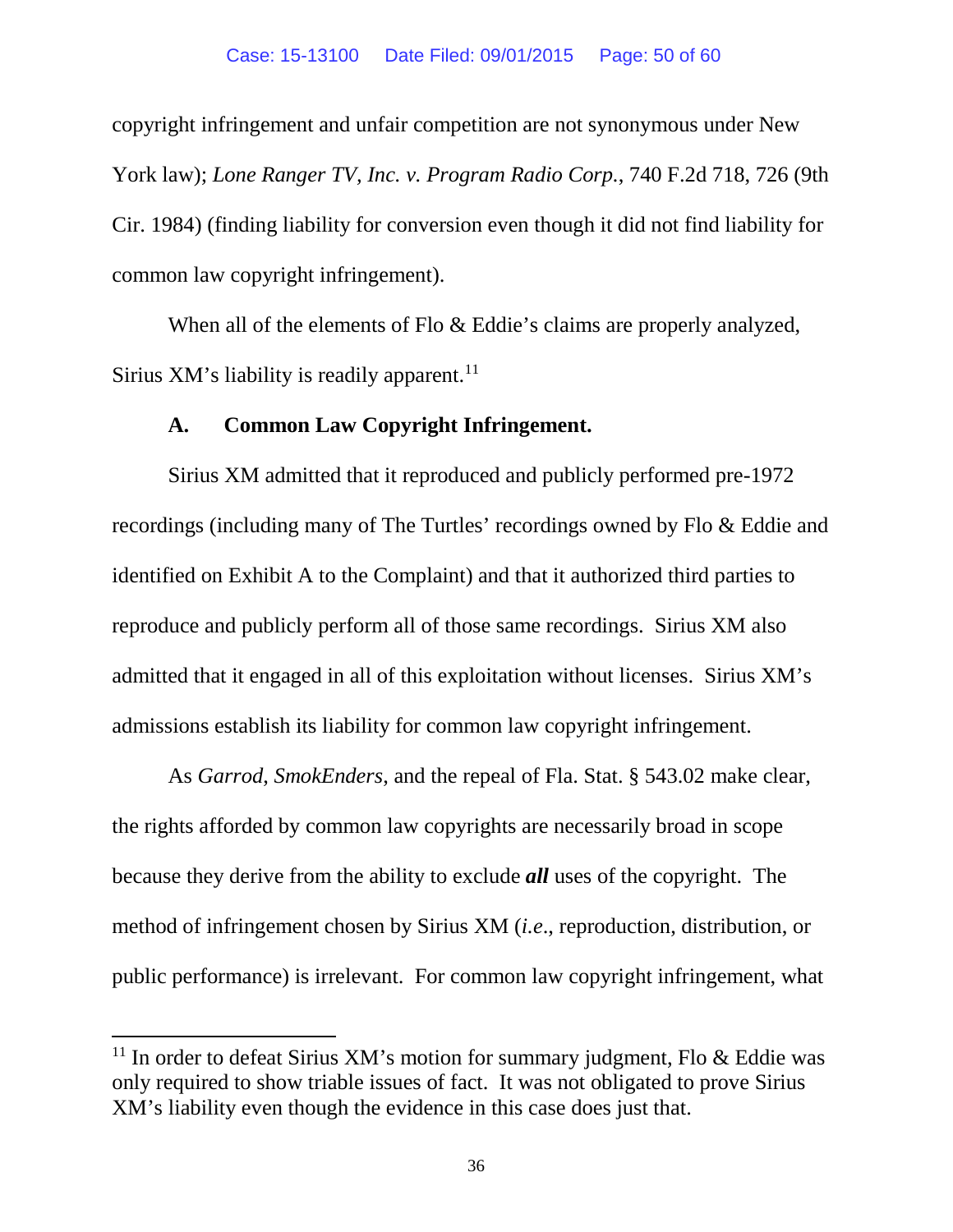matters here is that Sirius XM's public performance and reproduction of the recorded artistic performances embodied in pre-1972 recordings was done without the consent of the owners of those recordings and in total derogation of their rights.

#### **B. Unfair Competition.**

Florida has never adopted a "one size fits all" approach to defining the parameters of a claim for unfair competition. The reason for this flexibility is because "the law of unfair competition is the umbrella for all statutory and nonstatutory causes of action arising out of business conduct which is contrary to honest practice in industrial or commercial matters." *AlphaMed Pharms. Corp. v. Arriva Pharms., Inc.*, 432 F. Supp. 2d 1319, 1353 (S.D. Fla. 2006) (citing *Am. Heritage Life Ins. Co. v. Heritage Life Ins. Co.*, 494 F.2d 3, 14 (5th Cir. 1974)). Thus, when mapping the "contours of Florida's elastic unfair competition cause of action," courts recognize that "the precise elements of the claim are somewhat elusive" and, therefore, should correspond to the underlying acts of unfair competition on a "case by case basis." *Id*.

It is this elasticity and flexibility that caused the *Garrod* court to hold that in the context of the unauthorized use of pre-1972 recordings, unfair competition consists of three elements: "(1) time, labor, and money expended by the plaintiff, (2) competition, and (3) commercial damage." *Garrod*, 622 F. Supp. at 536. In holding as it did, *Garrod* was guided by the United States Supreme Court's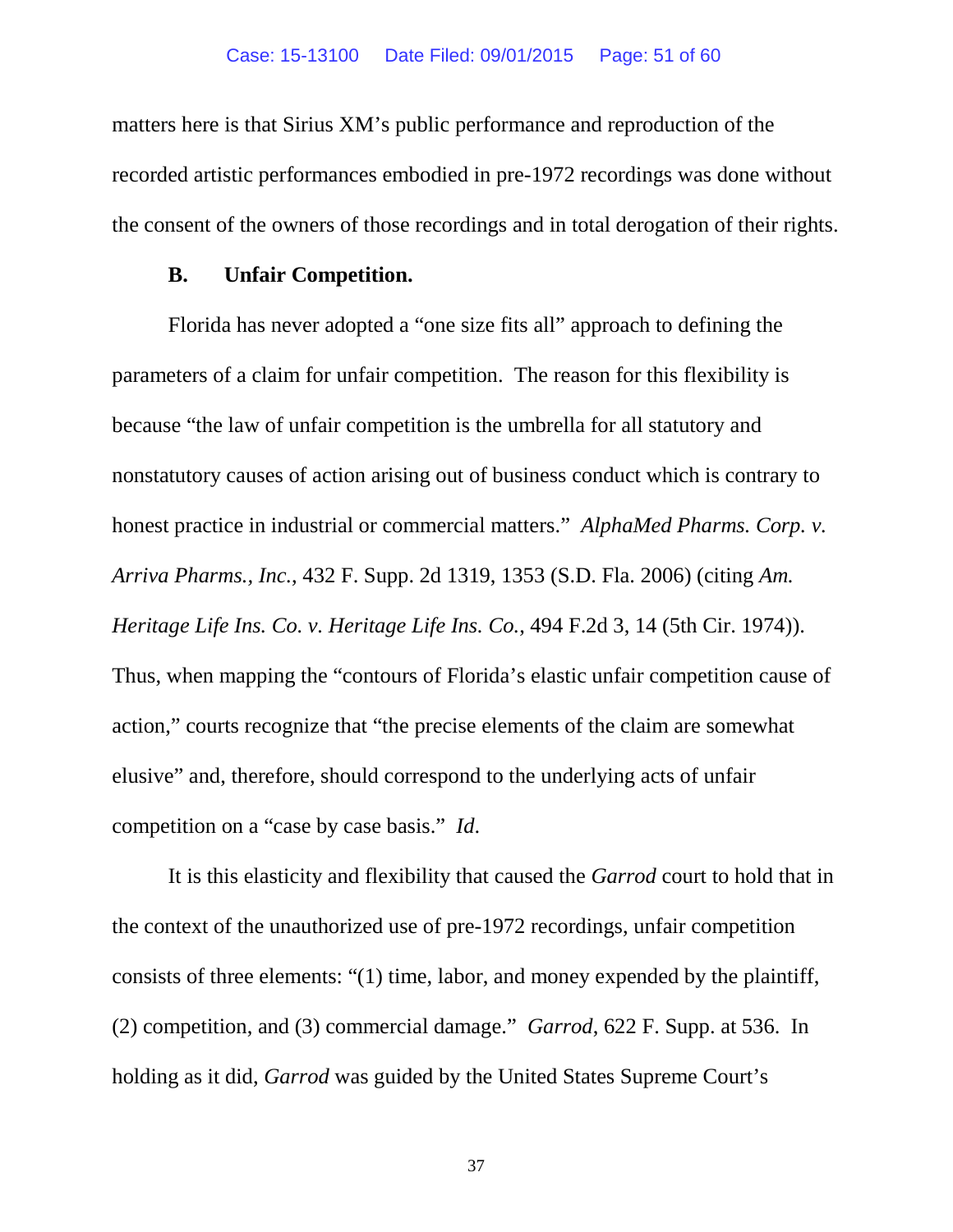decision in *International News Service v. Associated Press*, 248 U.S. 215, 239-40,

39 S.Ct. 68 (1918), which articulated the common sense proposition that unfair competition laws should be used to attach liability to the conduct of people who attempt to profit off the property of others.

> [D]efendant, by its very act, admits that it is taking material that has been acquired by complainant as the result of organization and the expenditure of labor, skill, and money, and which is salable by complainant for money, *and that defendant in appropriating it and selling it as its own is endeavoring to reap where it has not sown…* (emphasis added)

*Id*.

While *International News Service* was based on federal common law that ceased to exist as a result of *Erie v. Tomkins*, 304 U.S. 64, 58 S.Ct. 817 (1938), state courts routinely rely on it in connection with unfair competition claims, including those involving piracy of pre-1972 recordings. *See e.g. Erickson*, 2 Cal. App. 3d at 531 (1969); *Metro. Opera Ass'n,* 199 Misc. at 796; *Waring v. WDAS Broadcasting Station, Inc.*, 327 Pa. 433 (1937); *Mercury Record Productions, Inc. v. Econ. Consultants, Inc.*, 64 Wis. 2d 163, 218 N.W.2d 705 (1974). Thus, the *Garrod* court was correct to look to *International News Service* and construe unfair competition in a manner that recognized what in fact was being stolen.

Not only is Sirius XM taking Flo & Eddie's property (the performances embodied in its pre-1972 recordings) but it is then turning around and selling that property in direct competition with Flo & Eddie. Flo & Eddie licenses the very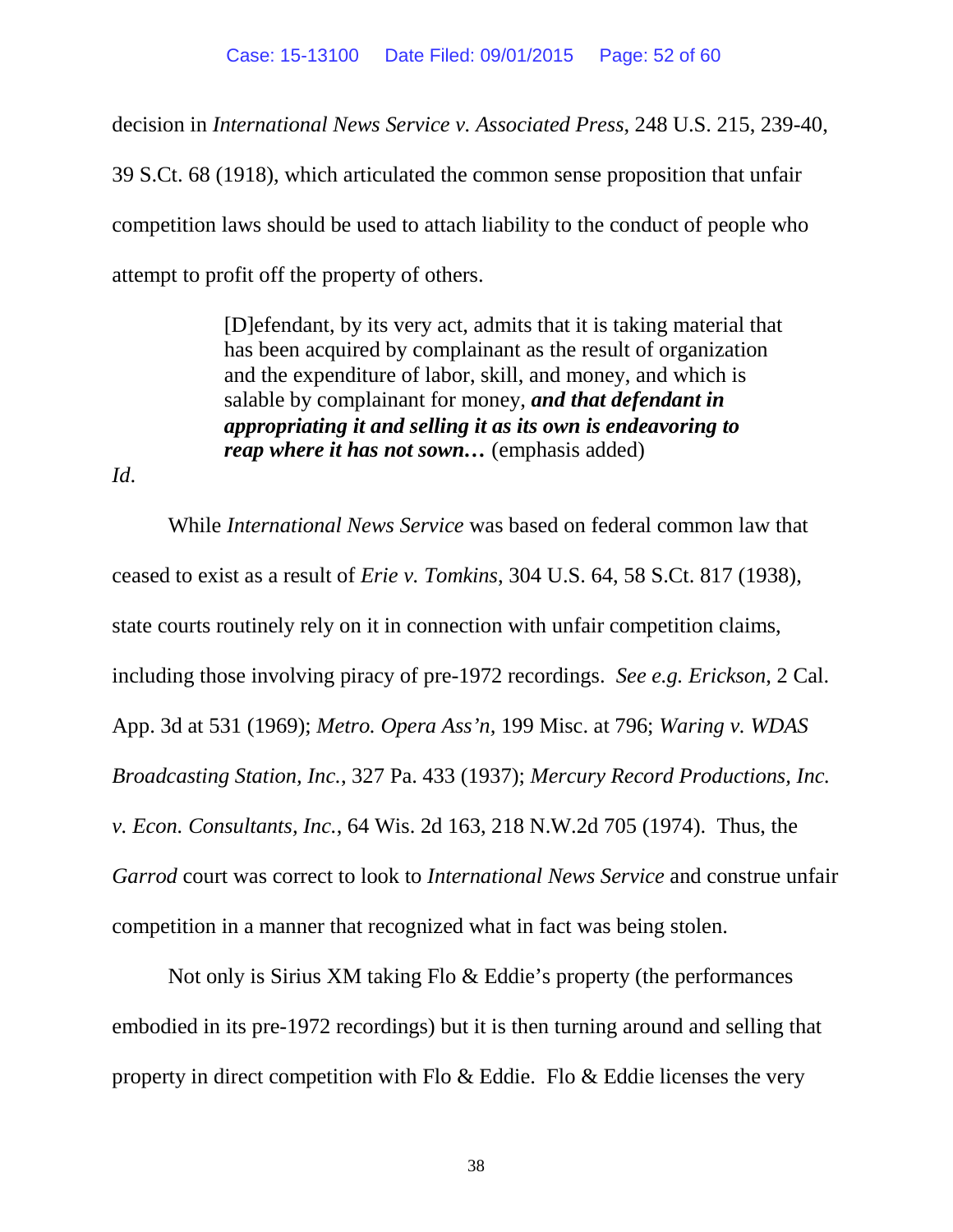performances that Sirius XM is selling to its subscribers. The content that Flo & Eddie is monetizing is the exact same content that Sirius XM is monetizing – *that is competition*. *See e.g.*, *Dillon v. NBCUniversal Media*, LLC, 2013 U.S. Dist. LEXIS 100733 (C.D. Cal. June 18, 2013); *see also Arista Records LLC v. Lime Grp. LLC*, 784 F. Supp. 2d 398, 437 (S.D.N.Y. 2011). The fact that Sirius XM's subscribers can get those performances from Sirius XM necessarily means that they do not have to satisfy their demand for those performances from Flo & Eddie.

Lastly, the commercial damage to Flo & Eddie from Sirius XM's competition is manifest. Under the law, commercial damages are much broader than lost sales, and also include the unjust enrichment and lost license fees that results from the unfair competition. *AlphaMed Pharms. Corp.*, 432 F. Supp. 2d at 1335. In this case, that unjust enrichment is the revenue received by Sirius XM in connection with its exploitation of pre-1972 recording, which Flo & Eddie provided expert evidence of in opposition to Sirius XM's motion for summary judgment. **(Docs. 94 p. 12; Doc. 100**[12](#page-52-0)**)**; *see Flo & Eddie, Inc. v. Sirius XM Radio, Inc*., 62 F. Supp. 3d 325, 349 (S.D.N.Y. 2014) (finding that "it is a matter of economic common sense that Sirius harms Flo and Eddie's sales and potential licensing fees (even if the latter market is not yet extant) by publicly performing Turtles sound recordings.")

 $\overline{a}$ 

<span id="page-52-0"></span><sup>&</sup>lt;sup>12</sup> Doc. 100 is confidential under the District Court's protective order and was filed under seal. As a result, it is not included in Flo & Eddie's appendix.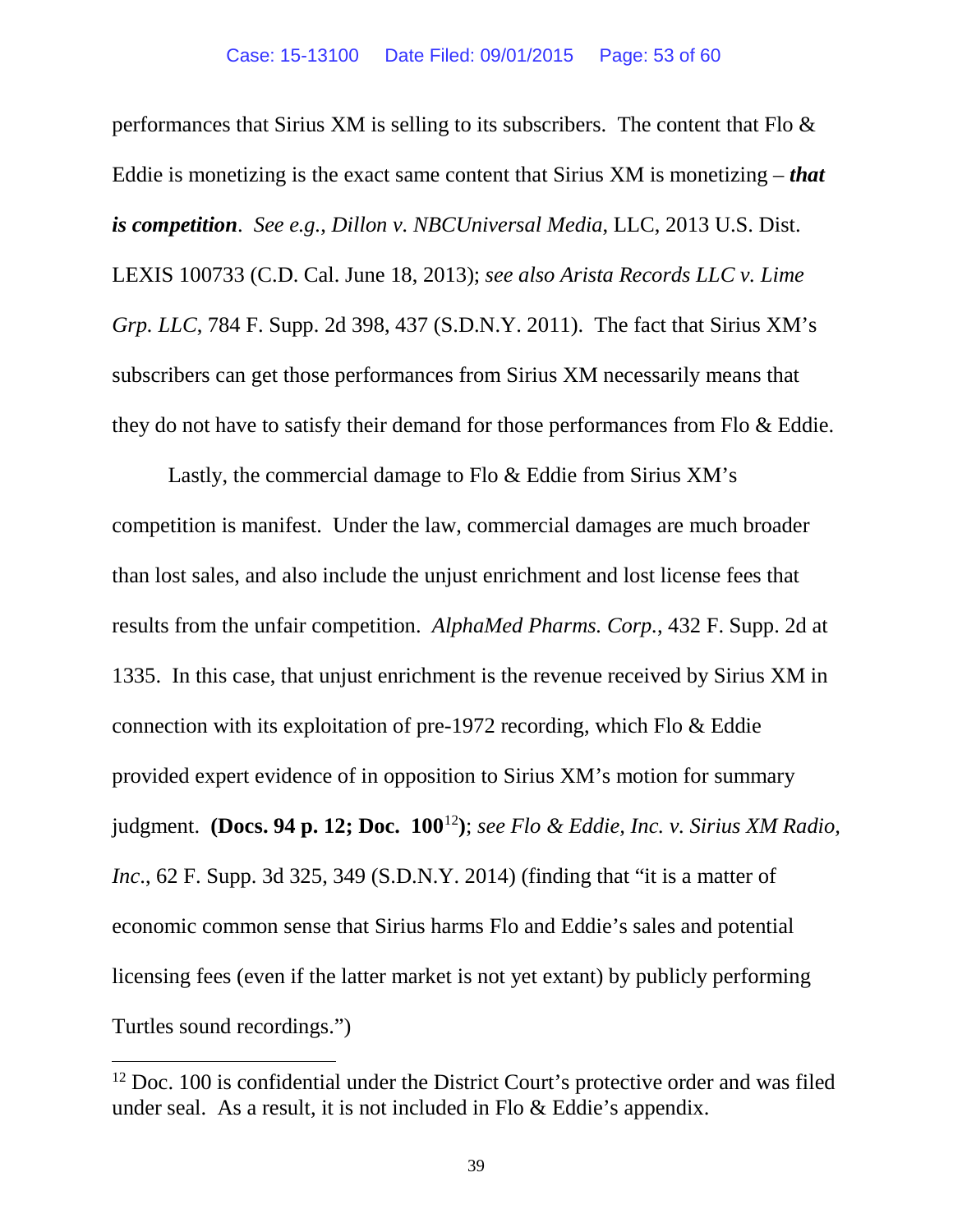#### **C. Conversion.**

Liability for conversion attaches when a defendant wrongfully asserts dominion over the property of someone else that is inconsistent with that other person's ownership of that property. *Joe Hand Promotions, Inc. v. Hart*, 2012 U.S. Dist. LEXIS 53335, \*5 (S.D. Fla. Apr. 16, 2012). The act of asserting dominion over the property of another does not need to deprive that person of exclusive possession of his property in order to establish liability for conversion. *Warshall v. Price*, 629 So. 2d 903, 904 (Fla. 4th DCA 1993); *Nealy v. Ross*, 249 So. 2d 522, 523 (Fla. 3d DCA 1971).

Moreover, conversion does not require the actual taking of physical property. Florida courts uniformly hold that a claim will lie for a wrongful taking of intangible interests in a business venture. *Estate of Corbin*, 391 So. 2d 731, 732 (Fla. 3d DCA 1980); *see also Joe Hand Promotions,* 2012 U.S. Dist. LEXIS 53335 at \*5-6 (unauthorized taking of television broadcast of a fight constituted conversion); *Garrod*, 622 F. Supp. at 536 (conversion found with respect to the unauthorized taking of the "time, effort and expense" of producing records); *Total Mktg. Techs. v. Angel Medflight Worldwide Air Ambulance Servs., LLC*, 2012 U.S. Dist. LEXIS 1829, \*9 (M.D. Fla. Jan. 6, 2012) (defendant found liable for conversion for wrongfully asserting dominion over plaintiff's confidential business information by diverting phone calls from plaintiff's customers to another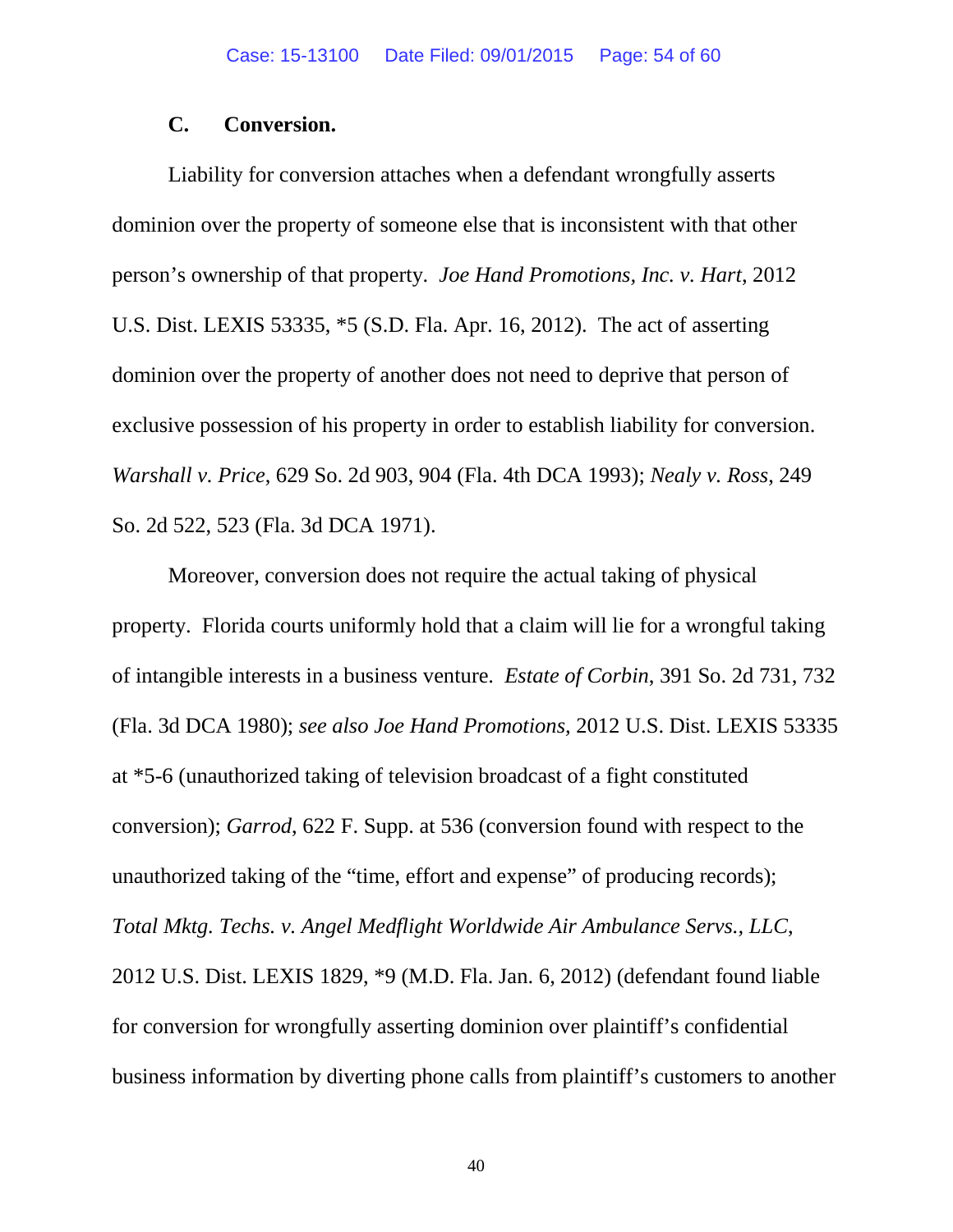company); *Intelsat Corp. v. Multivision TV LLC*, 2010 U.S. Dist. LEXIS 138955, \*14-16 (S.D. Fla. Dec. 27, 2010) (stating that "[t]he allegations of [defendants'] unauthorized transmissions to the satellite and the concomitant disruption of service are acts of dominion over [plaintiff's] satellite services inconsistent with [plaintiff's] ownership.").

Under any analysis, Sirius XM's conduct constitutes conversion. Its performance of pre-1972 recordings is the same assertion of dominion that the defendants in *Joe Hand Promotions* and *Intelsat Corp.* asserted over satellite signals and transmissions. Moreover, it is "wrongful" in that Sirius XM has never obtained licenses from the owners of the pre-1972 recordings, and it is certainly "inconsistent" with the exclusive rights of the owners of those recordings.

#### **D. Civil Theft.**

Having established that the artistic performances in pre-1972 recordings are property as defined in § 812.012(4)(b), Sirius XM's liability under §§ 772.11 and 812.014 becomes quite clear. Indeed, its conduct was done "knowingly," which is defined as: (1) "with actual knowledge and understanding of the facts or the truth," or (2) "an act done voluntarily and intentionally and not because of mistake or accident or other innocent reason." *Shaw v. State*, 510 So. 2d 349, 351 (Fla. 2d DCA 1987). Sirius XM's conduct satisfies both standards, as it was the consequence of a conscious business decision that resulted in a corporate policy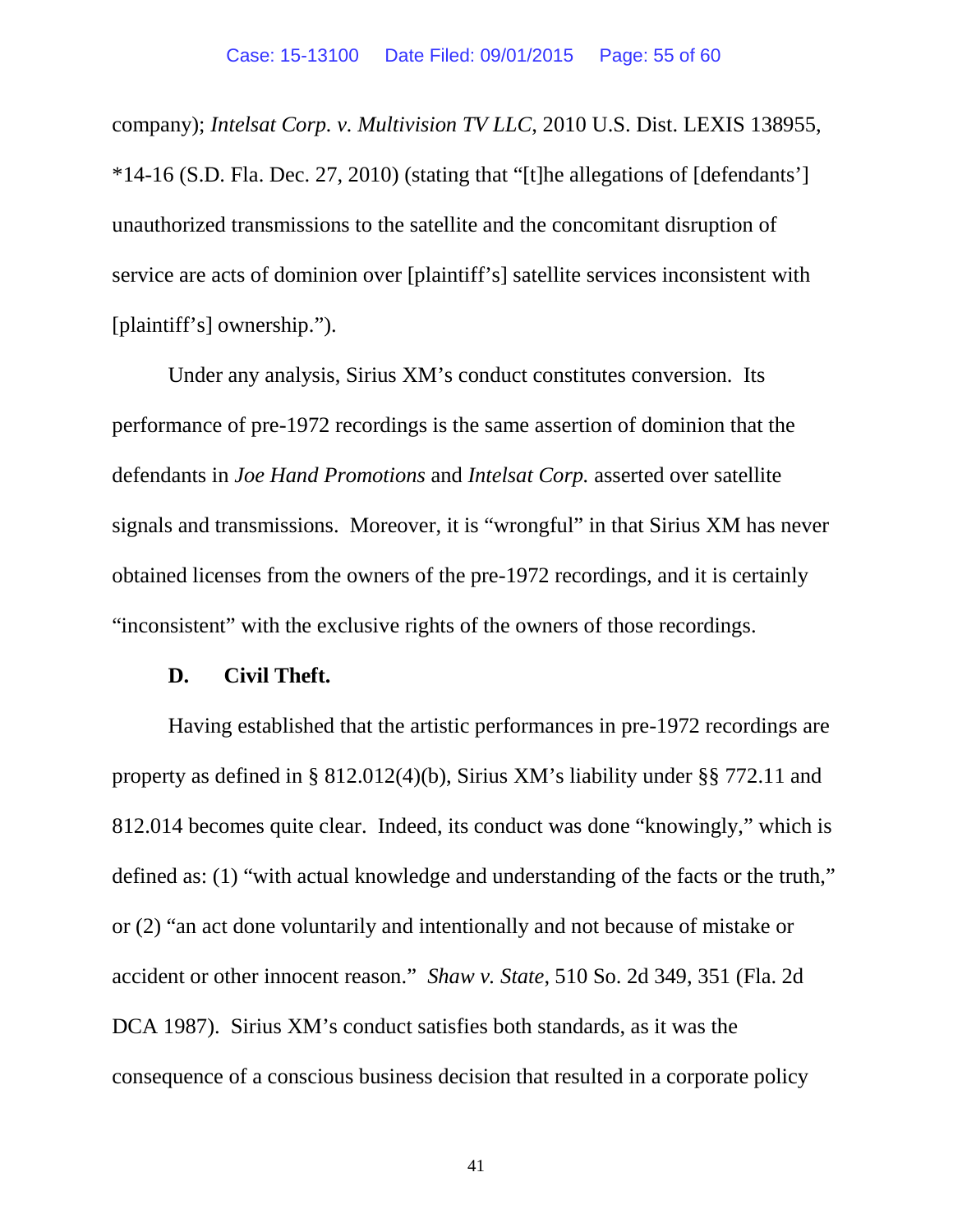pursuant to which Sirius XM systematically obtained and used pre-1972 recordings as part of its satellite and Internet radio offerings without any licenses.<sup>[13](#page-55-0)</sup>

Moreover, Sirius XM did all of the foregoing with the requisite criminal intent for civil theft, which exists when there is an intent to temporarily or permanently deprive or appropriate the property (or a benefit from the property) of another. Fla. Stat. § 812.014(1); *Country Manors Asso. v. Master Antenna Sys.*, 534 So. 2d 1187, 1192 (Fla. 4th DCA 1988); *State v. Dunmann*, 427 So. 2d 166, 169 (Fla. 1983). Criminal intent can be "inferred from the acts of the parties and from the surrounding circumstances;" it does not require direct proof. *State v. West*, 262 So. 2d 457, 458 (Fla. 4th DCA 1972). Thus, determining that intent is most certainly not an issue that can be decided on summary judgment.

In any event, there can be little doubt that Sirius XM intended to deprive the owners of pre-1972 recordings of their property as well as a benefit from that property; namely, control of or compensation under the performance right. Sirius XM knew that it did not own the pre-1972 recordings that it was exploiting and that it did not have the permission of the owners of those recordings to exploit them. Yet, based on the patently false excuse that pre-1972 recordings were in the

 $\overline{a}$ 

<span id="page-55-0"></span><sup>&</sup>lt;sup>13</sup> "Obtains or uses" includes "taking or exercising control over property" and "making any unauthorized use, disposition, or transfer of property. Fla. Stat. § 812.012(3)(a) and (b). Sirius XM's conduct satisfies this definition as it exploited pre-1972 recordings without the approval of the owners of those recordings.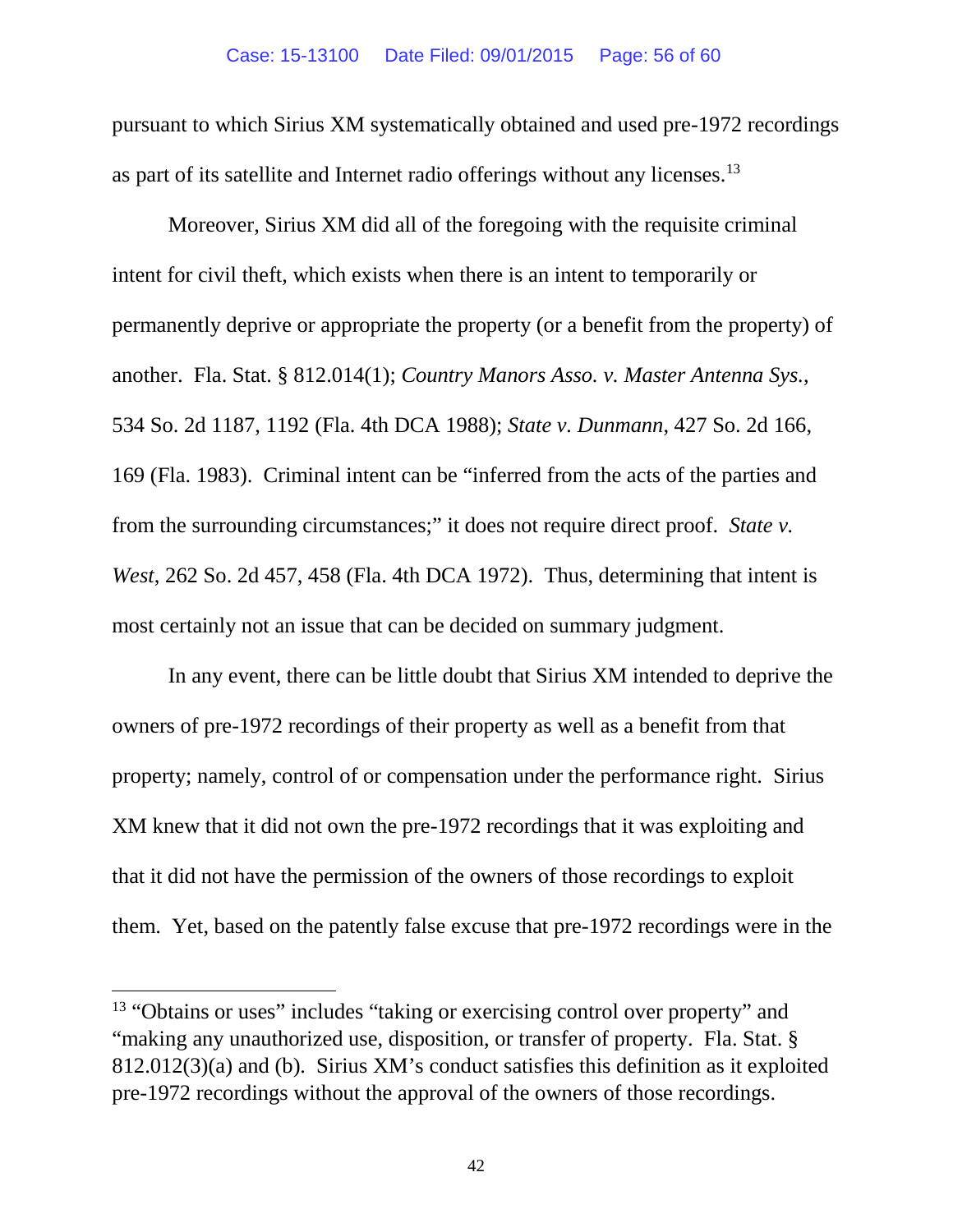public domain – an excuse that no Florida lawyer could endorse in light of the 1986 decision in *Garrod* – Sirius XM decided that it would forgo licenses and the payment of royalties. Sirius XM's "public domain" argument was simply a pretext to exploit pre-1972 recordings for free. Under the rubric of "any excuse will do," Sirius XM took what it wanted in complete and utter disregard for the rights of the owners of those recordings. That is criminal intent.

#### **CONCLUSION**

Because the District Court applied the wrong law and erroneously concluded (1) that the public performance right is not one of the protectable rights inherent in the ownership of pre-1972 recordings, (2) that the creation of buffer copies does not violate the reproduction right, and (3) that the claims of unfair competition, conversion, and civil theft are all derivative of the claim for common law copyright infringement, the District Court's summary judgment order should be reversed in its entirety.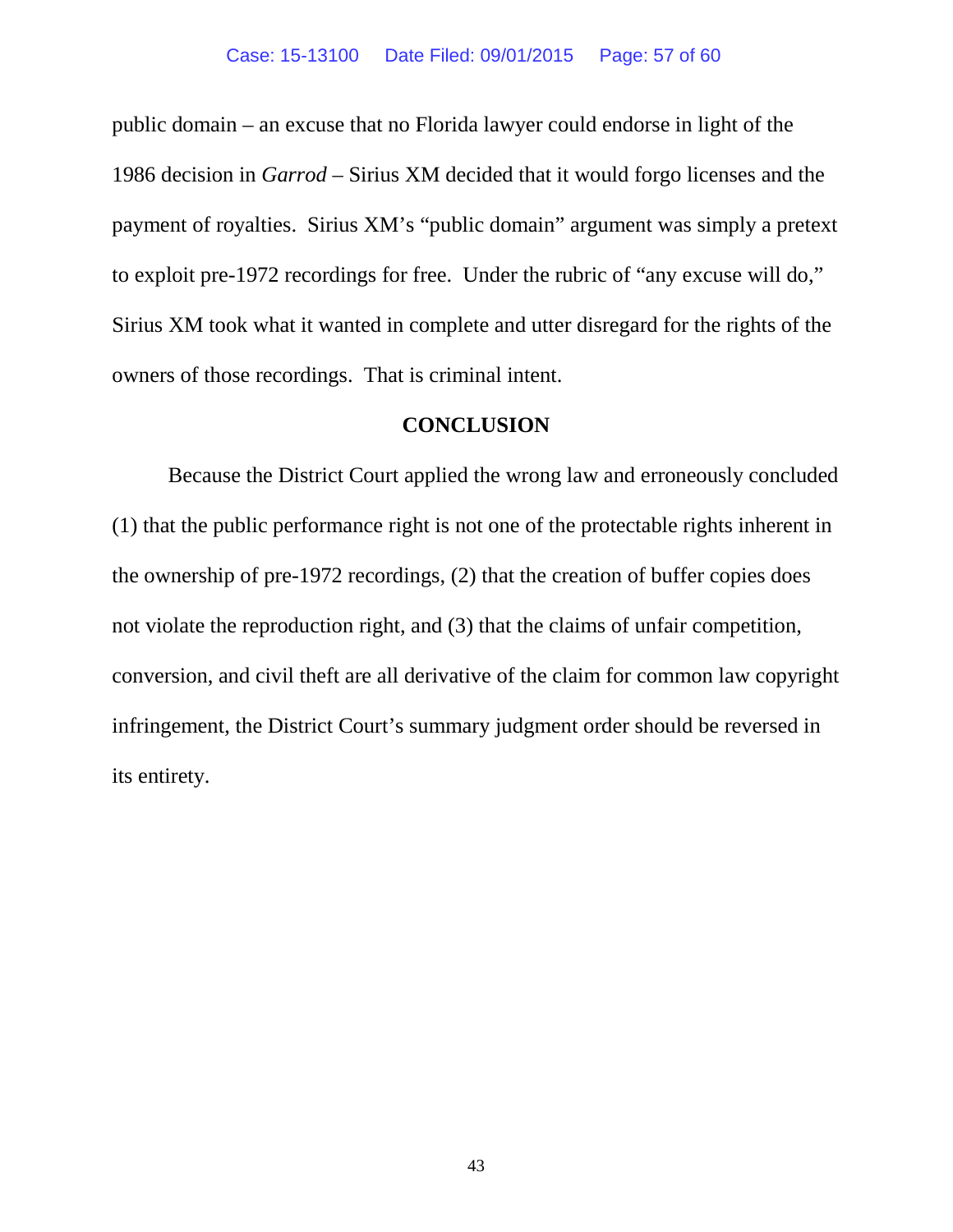Dated: September 1, 2015 Respectfully submitted,

By: /s/ Harvey W. Geller

GRADSTEIN & MARZANO, P.C. Henry Gradstein Maryann R. Marzano Harvey Geller 6310 San Vicente Blvd., Suite 510 Los Angeles, California 90048 Telephone: (323) 776-3100

HELLER WALDMAN, P.L. Glen H. Waldman, Esq. Jason Gordon, Esq. 3250 Mary Street, Suite 102 Coconut Grove, Florida 33133 Telephone: (305) 448-4144 Telecopier: (305) 448-4155

Attorneys for Plaintiff-Appellant FLO & EDDIE, INC.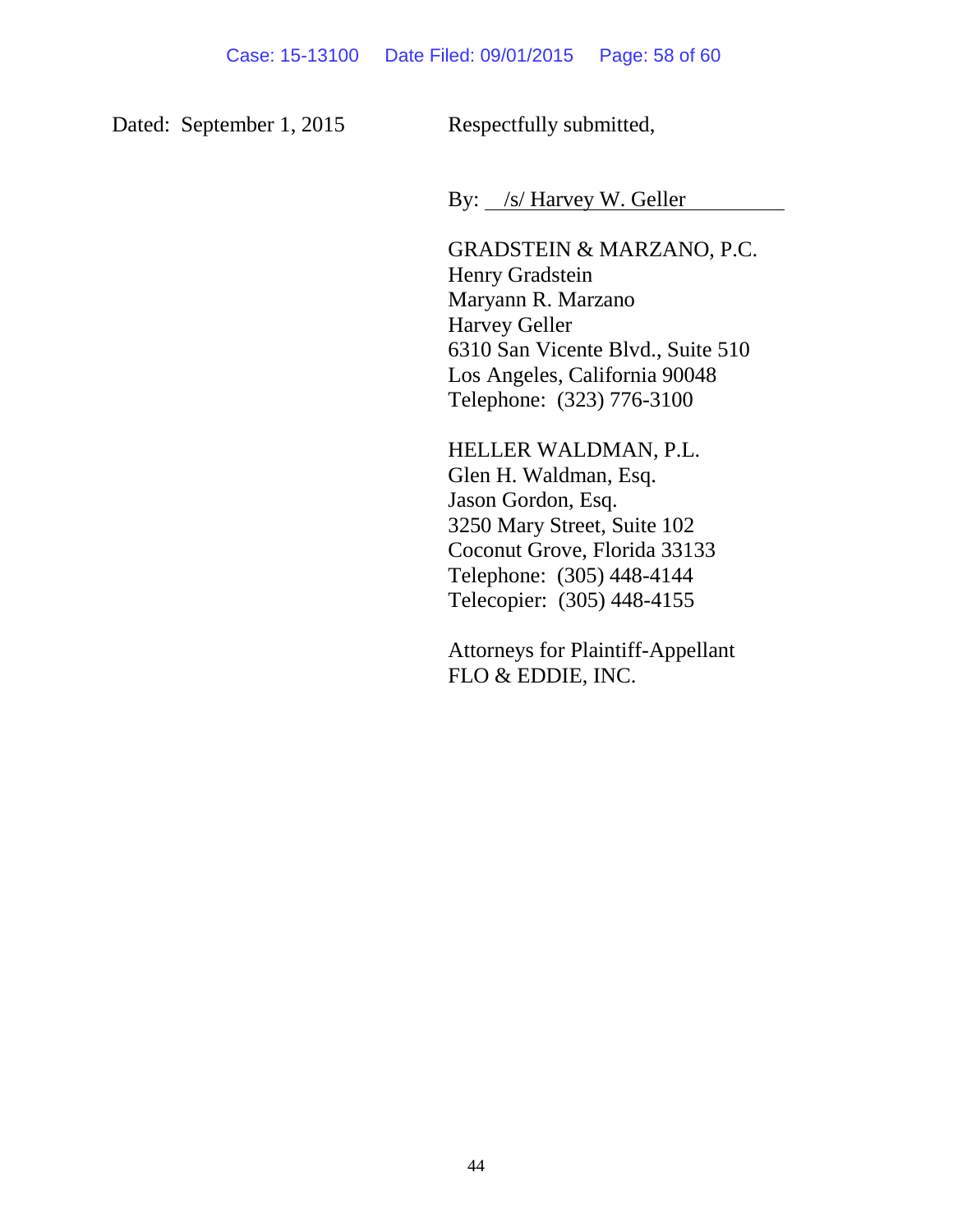#### **CERTIFICATE OF COMPLIANCE**

The brief complies with the Fed. R. App. P.  $32(a)(7)(B)$  because it contains 10,710 words (based on Microsoft Word word-count function), excluding the parts of the brief exempted by Fed. R. App. P.  $32(a)(7)(b)(iii)$ . The brief also complies with the typeface requirements of Fed. R. App.  $32(a)(5)$  and the type style requirements of Fed. R. App. P. 32(a)(6) because this brief has been prepared in a proportionately spaced typeface using Microsoft Word in 14 point Times New Roman.

Dated: September 1, 2015 Respectfully submitted,

By: /s/ Harvey W. Geller

GRADSTEIN & MARZANO, P.C. Henry Gradstein Maryann R. Marzano Harvey Geller 6310 San Vicente Blvd., Suite 510 Los Angeles, California 90048 Telephone: (323) 776-3100

HELLER WALDMAN, P.L. Glen H. Waldman, Esq. Jason Gordon, Esq. 3250 Mary Street, Suite 102 Coconut Grove, Florida 33133 Telephone: (305) 448-4144 Telecopier: (305) 448-4155

Attorneys for Plaintiff-Appellant FLO & EDDIE, INC.